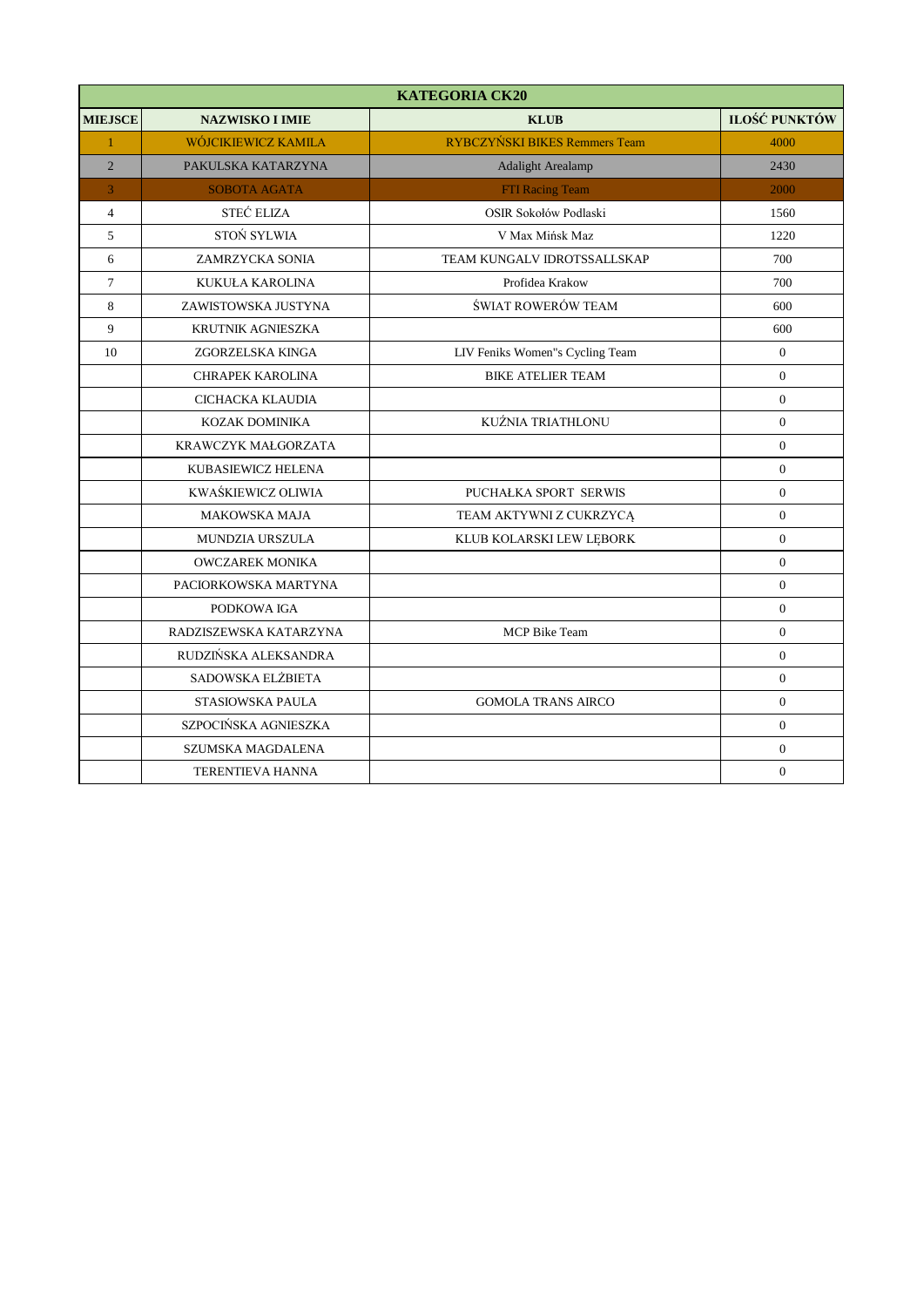|                          | <b>KATEGORIA K30</b>      |                                   |                  |  |
|--------------------------|---------------------------|-----------------------------------|------------------|--|
| <b>MIEJSCE</b>           | <b>NAZWISKO I IMIE</b>    | <b>KLUB</b>                       | ILOŚĆ PUNKTÓW    |  |
| $\mathbf{1}$             | RZĄSOWSKA ANNA            | <b>PELETON ABAKUS</b>             | 5500             |  |
| $\overline{2}$           | <b>GOGOLEWSKA MARTA</b>   | MERX TEAM WĄGROWIEC               | 5500             |  |
| 3                        | PILARSKA MALWINA          | LUKS DANIELO SPORTSWEAR STRYKÓW   | 3730             |  |
| $\overline{\mathcal{L}}$ | SZOTOWICZ MONIKA          | <b>STC STARGARD</b>               | 3360             |  |
| 5                        | MONIUSZKO MARZENA         |                                   | 3180             |  |
| 6                        | ZIMNICKA MAŁGORZATA       | HUZAR BIKE ACADEMY                | 2860             |  |
| $\tau$                   | BAŃKOWSKA EWA             | Elmar-Spectrumbike                | 2850             |  |
| $\,$ 8 $\,$              | <b>BLOK IZABELA</b>       | 72D ROWMIX JAVA TEAM              | 2130             |  |
| 9                        | <b>AUST ALEKSANDRA</b>    |                                   | 1940             |  |
| 10                       | <b>BAŁASZ JUSTYNA</b>     | <b>PENTEL</b>                     | 1540             |  |
| 11                       | TLOŁKA ANGELIKA           | <b>JAS-KÓŁKA</b>                  | 1260             |  |
| 12                       | <b>SZAFRANIEC SYLWIA</b>  | PELETON AQUILA WADOWICE           | 1080             |  |
| 13                       | <b>BANASZEK ANNA</b>      | <b>TEAM HUROM</b>                 | 820              |  |
| 14                       | KORNASIEWICZ KATARZYNA    | <b>LEGION SERWIS</b>              | 700              |  |
| 15                       | <b>MYŁKA ALINA</b>        |                                   | 600              |  |
| 16                       | <b>BUCZKOWSKA KINGA</b>   |                                   | 550              |  |
| 17                       | SIKORA IZABELA            | HIGH5 POLSKA                      | 530              |  |
| 17                       | <b>BULAWA BARBARA</b>     | <b>PENTEL</b>                     | 530              |  |
| 19                       | <b>BACHNIAK KATARZYNA</b> | CZKKS KOLEJARZ - JURA CZĘSTOCHOWA | 420              |  |
| 20                       | <b>KĄKIEL AGATA</b>       | <b>ACTIVEJET</b>                  | 380              |  |
|                          | JUSZKIEWICZ ŻANETA        |                                   | $\boldsymbol{0}$ |  |
|                          | OCHMAN BARBARA            |                                   | $\boldsymbol{0}$ |  |
|                          | OSMULSKA ANNA             | BIKE ATELIER TEAM                 | $\boldsymbol{0}$ |  |
|                          | BORZYŃSKA MARTA           |                                   | $\boldsymbol{0}$ |  |
|                          | BREWIŃSKA KATARZYNA       | LUKS DWÓJKA DANIELO SPORTSWEAR    | $\boldsymbol{0}$ |  |
|                          | BRZOZOWSKA MARTA          |                                   | $\boldsymbol{0}$ |  |
|                          | DRYŻAŁOWSKA EMILA         |                                   | $\boldsymbol{0}$ |  |
|                          | <b>FRAS PAULINA</b>       | <b>MARCONI</b>                    | $\mathbf{0}$     |  |
|                          | GAŁĄZKA AGNIESZKA         | Team Karaś                        | $\boldsymbol{0}$ |  |
|                          | GÓRSKA-SIEROŃSKA WIOLETA  |                                   | $\boldsymbol{0}$ |  |
|                          | JEDRZEJCZYK NATALIA       | TriWawa                           | $\boldsymbol{0}$ |  |
|                          | KOWALSKA EWA              | ŁÓDŹ                              | $\boldsymbol{0}$ |  |
|                          | <b>KRONER ANNA</b>        |                                   | $\boldsymbol{0}$ |  |
|                          | LUBERADZKA MONIKA         | Szprycha Giżycko                  | $\boldsymbol{0}$ |  |
|                          | MĄDRA-BIELEWICZ ANNA      | Poznań                            | $\boldsymbol{0}$ |  |
|                          | STEPNIEWSKA JUSTYNA       |                                   | $\boldsymbol{0}$ |  |
|                          | ŚWIERCZEWSKA MONIKA       | Mybike.pl                         | $\boldsymbol{0}$ |  |
|                          | WIADERNA NINA             |                                   | $\boldsymbol{0}$ |  |
|                          | <b>WOŁOS EWELINA</b>      | TRIWAWA EWELSPORT                 | $\boldsymbol{0}$ |  |
|                          | ZINKOWSKA MAGDALENA       | Kobylnica                         | $\boldsymbol{0}$ |  |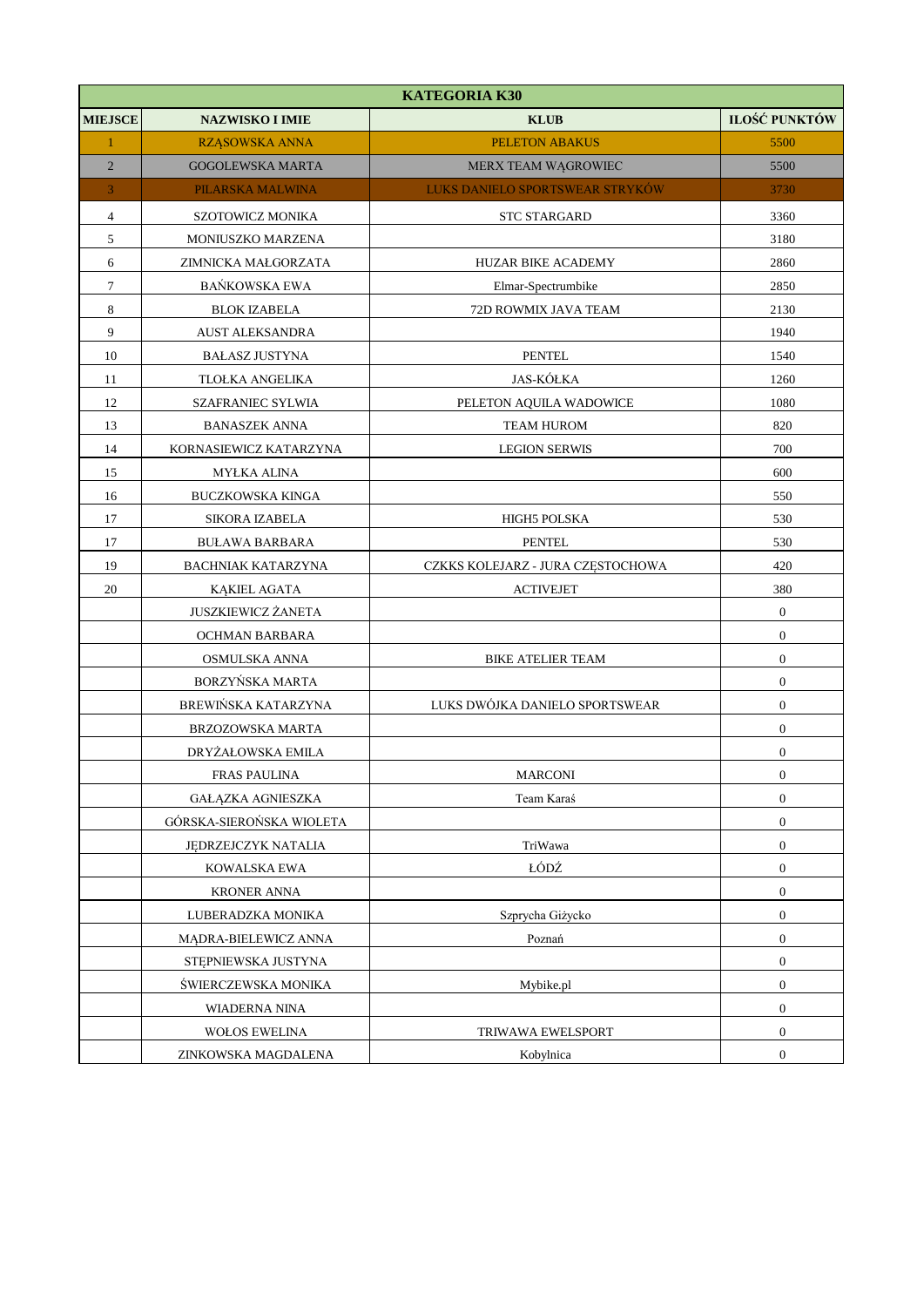|                  | KATEGORIA K40+               |                                       |                      |  |
|------------------|------------------------------|---------------------------------------|----------------------|--|
| <b>MIEJSCE</b>   | <b>NAZWISKO I IMIE</b>       | <b>KLUB</b>                           | <b>ILOŚĆ PUNKTÓW</b> |  |
| $\mathbf{1}$     | <b>POSMYK MARIOLA</b>        | <b>DIVERSEY TEAM</b>                  | 5540                 |  |
| $\overline{2}$   | KIZERWETTER-ŚWIDA MAGDALENA  | <b>JB ROWERY</b>                      | 5360                 |  |
| 3                | <b>CHMIELEWSKA MAGDALENA</b> | <b>NaSzosie Team</b>                  | 5000                 |  |
| $\overline{4}$   | KUCAL JOANNA                 | <b>KTK IMAGE</b>                      | 3000                 |  |
| $\sqrt{5}$       | TOMASZEWSKA KINGA            | FTI RACING TEAM                       | 2210                 |  |
| 6                | <b>MADEJ ANNA</b>            |                                       | 2000                 |  |
| 6                | <b>BIELIŃSKA ANNA</b>        | <b>ACTIVE JET</b>                     | 2000                 |  |
| 8                | KILKOWSKA PPAULINA           | FTI Racing Team                       | 1930                 |  |
| $\boldsymbol{9}$ | PERNAL KATARZYNA             | PTC PABIANICKIE TOWARZYSTWO CYKLISTÓW | 1700                 |  |
| 10               | <b>KERTH AGNIESZKA</b>       | <b>Bike Atelier Team</b>              | 1320                 |  |
| 11               | <b>GŁĘBICKA JOLANTA</b>      | Żyrardowskie Towarzystwo Cyklistów    | 1240                 |  |
| 12               | SKÓRA MONIKA                 | NaSzosie Team                         | 1070                 |  |
| 13               | MIKOŚ KATARZYNA              | <b>PENTEL</b>                         | 1030                 |  |
| 14               | <b>BARTOSZ KATARZYNA</b>     | <b>PENTEL</b>                         | 980                  |  |
| 15               | <b>SUCHA MAŁGORZATA</b>      | PM BIKE RACING TEAM                   | 900                  |  |
| 16               | OCIEPKA BARBARA              |                                       | 480                  |  |
| 17               | ŻUKOWSKA BARBARA             | WYDOLNOŚĆ.PL                          | 460                  |  |
| 18               | KLEWECKA DOROTA              | <b>STC STARGARD</b>                   | 440                  |  |
| 18               | <b>CZERNY MAŁGORZATA</b>     | <b>SERAFIN TEAM</b>                   | 440                  |  |
|                  | <b>MIEKINIA AGATA</b>        |                                       | $\mathbf{0}$         |  |
|                  | <b>BIENIEK MAŁGORZATA</b>    |                                       | $\boldsymbol{0}$     |  |
|                  | DURA-KOLASIŃSKA VIOLETTA     | Merx Wągrowiec                        | $\boldsymbol{0}$     |  |
|                  | DUSZYŃSKA KATARZYNA          | PASJONACI KOLARSTWA ANDRESPOL         | $\boldsymbol{0}$     |  |
|                  | <b>GOLIŃSKA AGNIESZKA</b>    |                                       | $\boldsymbol{0}$     |  |
|                  | <b>GRZYBOWSKA ANETA</b>      | <b>RADZIO ROWERY</b>                  | $\boldsymbol{0}$     |  |
|                  | <b>HOWIS MAŁGORZATA</b>      | JF Duet Goleniów Spectrum Bike        | $\boldsymbol{0}$     |  |
|                  | <b>JANUSZEWSKA EWA</b>       |                                       | $\boldsymbol{0}$     |  |
|                  | KONSTANTYNOWICZ SYLWIA       | TK Masters Giżycko                    | $\boldsymbol{0}$     |  |
|                  | <b>KRASUSKA MARTA</b>        |                                       | $\boldsymbol{0}$     |  |
|                  | NOWACZEWSKA AGNIESZKA        | <b>RADZIO ROWERY</b>                  | $\mathbf{0}$         |  |
|                  | PASZCZYK KATARZYNA           | PT Mazury Team Ełk                    | $\mathbf{0}$         |  |
|                  | PETLICKA-GRON MONIKA         | RETRO BikeAcademy.pl                  | $\boldsymbol{0}$     |  |
|                  | RADZIO ALICJA                | <b>RADZIO ROWERY</b>                  | $\mathbf{0}$         |  |
|                  | RAJSKA DOROTA                | <b>KKT WIRAZ</b>                      | $\boldsymbol{0}$     |  |
|                  | RATAJCZYK MARZENA            | PTC PABIANICE                         | $\mathbf{0}$         |  |
|                  | SLUZALEK MAŁGORZATA          |                                       | $\boldsymbol{0}$     |  |
|                  | <b>SOLTYS BEATA</b>          | JURAND CIECHANÓW                      | $\mathbf{0}$         |  |
|                  | SZCZEPAŃCZYK JOLANTA         |                                       | $\mathbf{0}$         |  |
|                  | WOJTALA AGNIESZKA            |                                       | $\mathbf{0}$         |  |
|                  | WÓDKIEWICZ IWONA             |                                       | $\overline{0}$       |  |
|                  | WRONA ANNA                   | ROAD MARATON TEAM                     | $\boldsymbol{0}$     |  |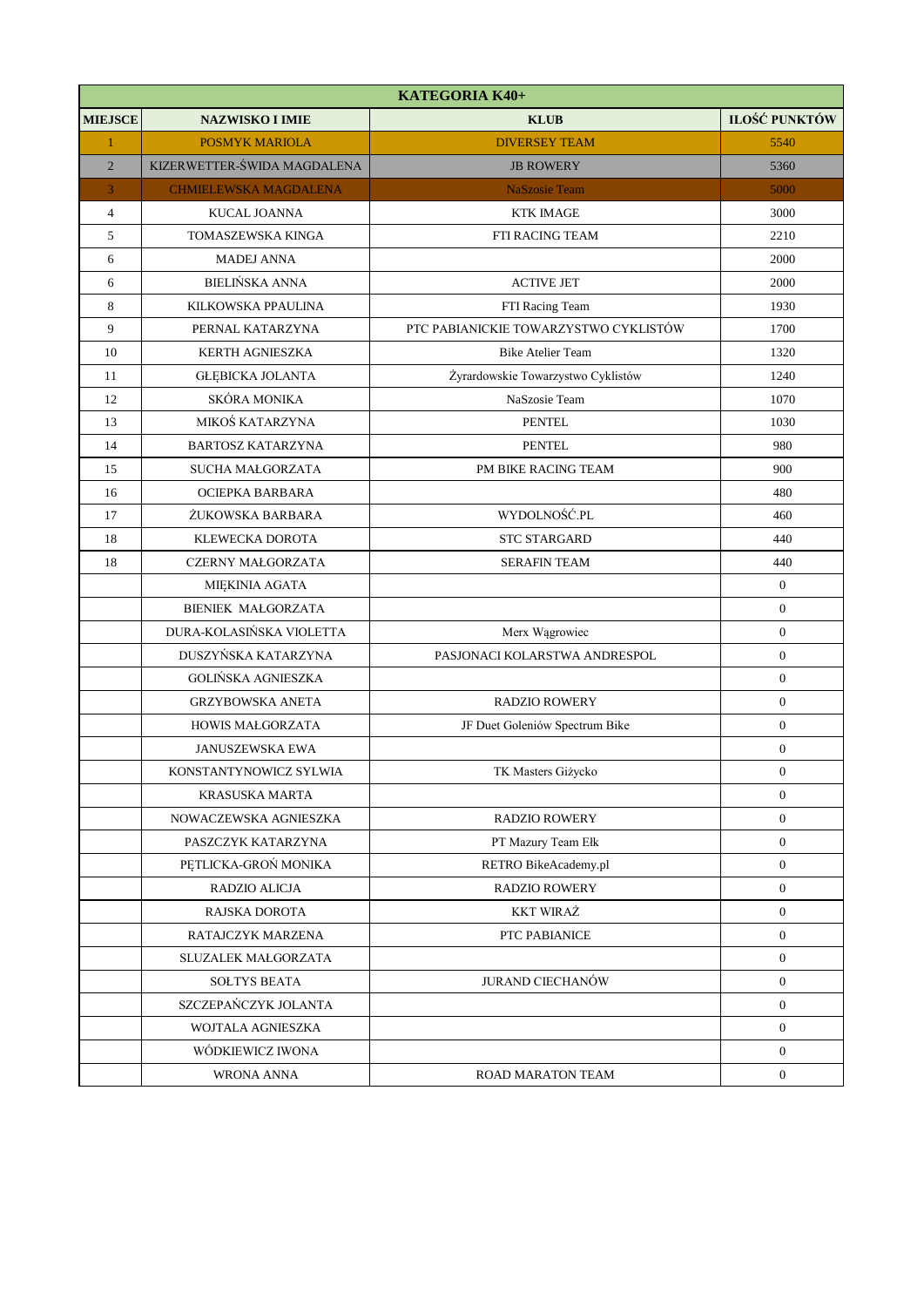|                | <b>KATEGORIA CM20</b>      |                                   |                  |  |
|----------------|----------------------------|-----------------------------------|------------------|--|
| <b>MIEJSCE</b> | <b>NAZWISKO I IMIE</b>     | <b>KLUB</b>                       | ILOŚĆ PUNKTÓW    |  |
| $\mathbf{1}$   | <b>SKOWROŃSKI ADAM</b>     | <b>PELETON ABAKUS</b>             | 3960             |  |
| $\overline{2}$ | PAWŁOSKI ŁUKASZ            | BODYICOATCH CYCLING TEAM          | 3670             |  |
| 3              | <b>MIESZCZAK KAMIL</b>     | <b>JAFI SPORT BIKE TEAM</b>       | 2350             |  |
| $\overline{4}$ | <b>BRAULIŃSKI MICHAŁ</b>   | POWER OF SCIENCE TRAINING CENTRE  | 2300             |  |
| 5              | <b>KAZANOWSKI PAWEŁ</b>    | MAYDAY TEAM START LUBLIN          | 1740             |  |
| 6              | SARGALSKI JACEK            | <b>KAROMET TEAM</b>               | 1720             |  |
| $\tau$         | WÓJCIK ADAM                |                                   | 1600             |  |
| $\tau$         | MITMAŃSKI BARTOSZ          | PM BIKE RACING TEAM               | 1600             |  |
| 9              | RYMARZ RAFAŁ               | <b>BODYICOACH TEAM</b>            | 1450             |  |
| 10             | PLUCIŃSKI OSKAR            | ERKADO RT KRAŚNIK                 | 1400             |  |
| 11             | <b>DOMAGAŁA PATRYK</b>     | PM BIKE RACING TEAM               | 1320             |  |
| 12             | <b>SKRZYPEK JAN</b>        | <b>VARSO</b>                      | 960              |  |
| 13             | FIEDOROWICZ SEBASTIAN      | LKK WARMIA BISKUPIEC              | 940              |  |
| 14             | KUCIEBA KAROL              | CST7RMTBTEAM                      | 910              |  |
| 15             | <b>MATUSZAK PATRYK</b>     | Śrem                              | 900              |  |
| 16             | <b>LASZCZYK MATEUSZ</b>    |                                   | 860              |  |
| 16             | UCHAŃSKI PAWEŁ             | PM BIKE RACING TEAM               | 860              |  |
| 18             | <b>GRYN SZYMON</b>         | LKK ZM WARMIA Biskupiec           | 720              |  |
| 19             | <b>CZAPLA MICHAŁ</b>       | <b>AGROCHEST TEAM</b>             | 700              |  |
| 19             | <b>SZCZEPANIK MACIEJ</b>   |                                   | 700              |  |
| 21             | PETKA ARKADIUSZ            | KLUB KOLARSKI LEW LĘBORK          | 600              |  |
| 21             | <b>BRACHACZEK AMADEUSZ</b> |                                   | 600              |  |
| 23             | PISKORZ BARTŁOMIEJ         | KRAKOWSKI KLUB SPORTOWY 72D       | 480              |  |
| 23             | WÓJCIK PATRYK              | IN MOGILANY CYCLING TEAM          | 480              |  |
| 25             | LIPIŃSKI DANIEL            | <b>TTC TORUN</b>                  | 460              |  |
| 25             | <b>STRZAŁA DAMIAN</b>      | SOKOŁOWSKIE TOWARZYSTWO CYKLISTÓW | 460              |  |
| 27             | <b>BROŻYNA MAKSYMILIAN</b> | LKS Drogowiec Złotów              | 440              |  |
| 28             | <b>KOZAL RADOSŁAW</b>      | FTI Racing Team                   | 430              |  |
| 29             | <b>KREKORA DOMINIK</b>     |                                   | 420              |  |
| 30             | OSTOJSKI ADAM              | <b>GATTA BIKE-RS</b>              | 410              |  |
| 31             | URBAŃSKI JAKUB             | RSV TEAM - ME METTMANN            | 400              |  |
| 32             | <b>JEŻEWSKI PIOTR</b>      | JAFI SPORT BOIKE TEAM             | 360              |  |
| 33             | RYBKA RAFAŁ                | TANIEODZYWKI.PL CYCLING TEAM      | 340              |  |
| 34             | <b>DUSZA MARCIN</b>        | PELETON ABAKUS                    | 320              |  |
| 35             | SABADY PRZEMYSŁAW          | <b>FINNOYA</b>                    | 300              |  |
| 36             | NAPIERAŁA DANIEL           | <b>SIECHNICE</b>                  | 290              |  |
| 37             | STRZELECKI PAWEŁ           | KLUB KOLARSKI LEW LĘBORK          | 270              |  |
| 38             | LEMAŃSKI HUBERT            | LKK ZM WARMIA Biskupiec           | 260              |  |
| 39             | <b>MIKLER SZYMON</b>       | MrBike Sklep Rowerowy             | 220              |  |
| 39             | ZNAMIROWSKI PAWEŁ          | LKS Trasa Zielona Góra            | 220              |  |
| 41             | <b>WOJCZAL PAWEŁ</b>       | <b>VYTYV WHEELS</b>               | $\boldsymbol{0}$ |  |
| 42             | KRAWCZYK KONRAD            | <b>INŻYNIERIA ROWEROWA</b>        | $\mathbf{0}$     |  |
| 43             | MAŁECKI ŁUKASZ             | INTERCARS SONIC BIKE TEAM         | $\mathbf{0}$     |  |
| 44             | MICHAŁOWSKI PIOTR          |                                   | $\boldsymbol{0}$ |  |
| 45             | <b>STRUCH JAKUB</b>        |                                   | $\overline{0}$   |  |
| 46             | ZACZYK PAWEŁ               |                                   | $\boldsymbol{0}$ |  |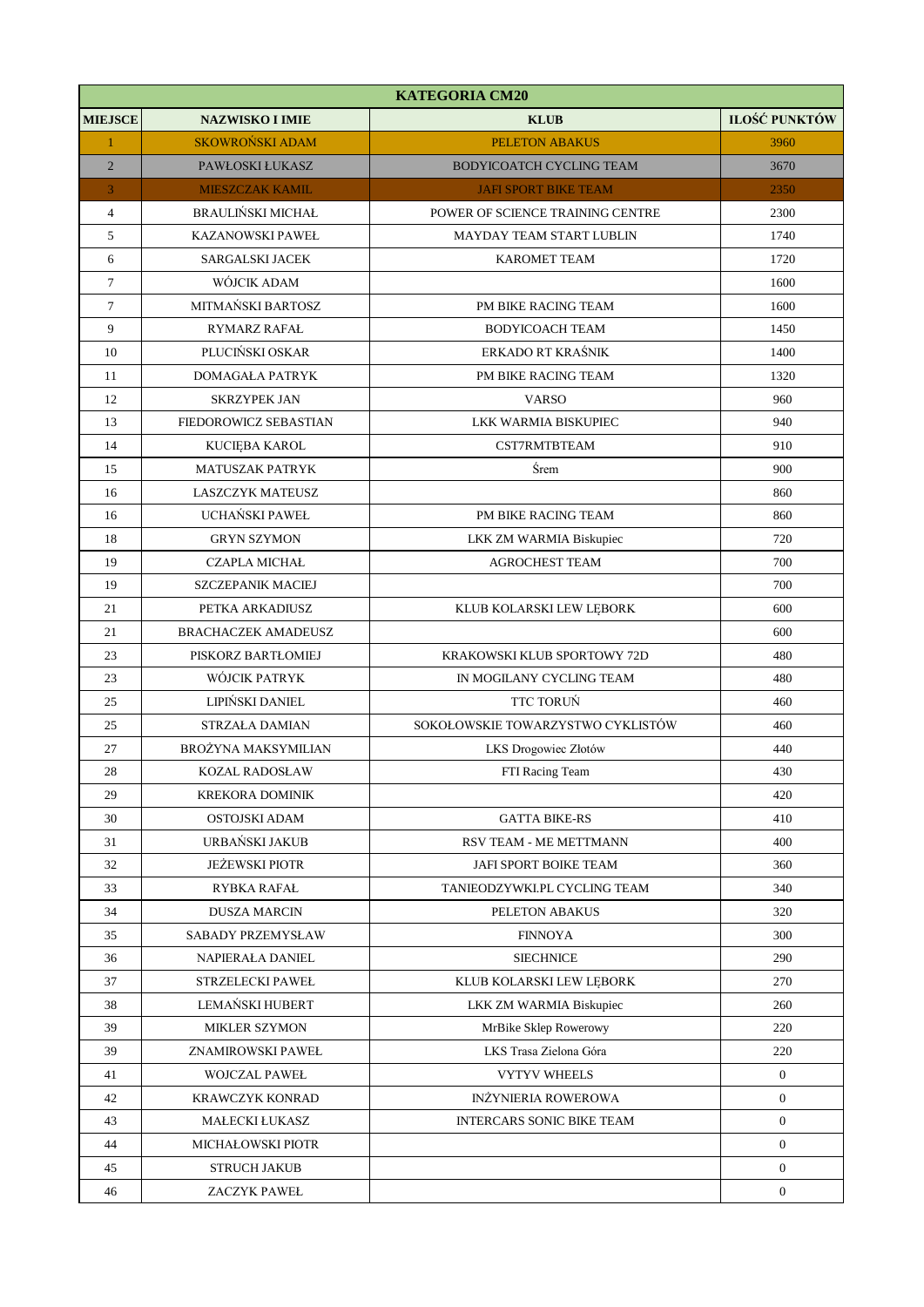| 47 | <b>CEBULA PIOTR</b>         | PM BIKE RACING TEAM                          | $\boldsymbol{0}$ |
|----|-----------------------------|----------------------------------------------|------------------|
| 48 | <b>MUZYKA KAMIL</b>         | RYCERZE ROLANDA MACIEJEWSKI TEAM             | $\overline{0}$   |
|    | <b>BADURA KRZYSZTOF</b>     | <b>SII CYCLING TEAM</b>                      | $\boldsymbol{0}$ |
|    | <b>ETGENS MACIEJ</b>        | ROGELLI TEAM                                 | $\overline{0}$   |
|    | <b>GAWEŁCZYK MATEUSZ</b>    | #CEZISTEAM                                   | $\mathbf{0}$     |
|    | <b>GRZYWACZ MACIEJ</b>      |                                              | $\overline{0}$   |
|    | <b>JANUKOWICZ OLAF</b>      |                                              | $\mathbf{0}$     |
|    | KAPUŚCIŃSKI MICHAŁ          | CART-PACK TEAM SOKÓŁ BRALIN                  | $\overline{0}$   |
|    | <b>KOZA DAWID</b>           | <b>GRUPETTO LUBLINIEC</b>                    | $\mathbf{0}$     |
|    | <b>KWIATEK MICHAŁ</b>       | <b>CST 7R MTB TEAM</b>                       | $\mathbf{0}$     |
|    | <b>MALEJKA MICHAŁ</b>       |                                              | $\mathbf{0}$     |
|    | <b>MAŁKOWSKI MATEUSZ</b>    | CENTRUM DIETETYKI I PORADNICTWA ŻYWIENIOWEGO | $\overline{0}$   |
|    | NAKATANI WOJCIECH           | PASSION BIKE OŚWIĘCIM                        | $\mathbf{0}$     |
|    | PANIBRATETS NIKOLAY         | <b>BIKE ATELIER TEAM,-</b>                   | $\overline{0}$   |
|    | <b>SMOLARZ DANIEL</b>       | <b>GOMOLA TRANS AIRCO</b>                    | $\mathbf{0}$     |
|    | STELMACH KRZYSZTOF          | <b>PASSIONBIKE</b>                           | $\overline{0}$   |
|    | SZCZEPAŃCZYK MICHAŁ         |                                              | $\mathbf{0}$     |
|    | <b>SZRAJBER TOMASZ</b>      | TR SOKÓŁ SKALMIERZYCE                        | $\mathbf{0}$     |
|    | ŚMIETANA JANEK              | <b>AGH CYCLING TEAM</b>                      | $\boldsymbol{0}$ |
|    | <b>WAŁACH MICHAŁ</b>        | LUKS TOSZECKA GRUPA KOLARSKA                 | $\mathbf{0}$     |
|    | <b>ZYCH MAREK</b>           | EBICOM PM BIKE TEAM                          | $\mathbf{0}$     |
|    | <b>ŻUREK JAKUB</b>          | 72D ROWMIX JAVA TEAM                         | $\overline{0}$   |
|    | <b>ANZIN MAKSIM</b>         | K.S. TRIATHLON RAWA                          | $\mathbf{0}$     |
|    | <b>BARAN JAN</b>            | Baran Cycling Team                           | $\overline{0}$   |
|    | <b>BARTKOWIAK KRZYSZTOF</b> | JacaCoachTeam                                | $\mathbf{0}$     |
|    | <b>BEJM BARTOSZ</b>         | Koło                                         | $\mathbf{0}$     |
|    | <b>BELNIAK MACIEJ</b>       | Klub Kolarski Tarnovia                       | $\boldsymbol{0}$ |
|    | <b>BOLCZYK JACEK</b>        |                                              | $\mathbf{0}$     |
|    | <b>BORKOWSKI WOJCIECH</b>   | FTI Racing Team                              | $\mathbf{0}$     |
|    | <b>BRODZIAK KACPER</b>      | <b>BRADAS Bike Adventure</b>                 | $\boldsymbol{0}$ |
|    | CĄPAŁA MICHAŁ               |                                              | $\mathbf{0}$     |
|    | CHOCIESZYŃSKI MIKOŁAJ       |                                              | $\overline{0}$   |
|    | CHOLEWIŃSKI KAROL           |                                              | $\overline{0}$   |
|    | <b>CZYSZ ROBERT</b>         | KM SPORT PRO TEAM / UKS CITYZEN              | $\overline{0}$   |
|    | <b>DOBOSZ MICHAŁ</b>        | <b>CHYNÓW</b>                                | $\overline{0}$   |
|    | DOBRYSIEWICZ MARIUSZ        | Werach Rower Bełchatów                       | $\overline{0}$   |
|    | <b>DOWEJKO ROBERT</b>       |                                              | $\overline{0}$   |
|    | <b>ERBER KAMIL</b>          | Wgr Team                                     | $\overline{0}$   |
|    | <b>FIJAŁKOWSKI GRZEGORZ</b> |                                              | $\overline{0}$   |
|    | FRACEK WOJCIECH             | <b>PEKABEX</b>                               | $\overline{0}$   |
|    | FRĄTCZAK PATRYK             | <b>STC</b> Stargard                          | $\overline{0}$   |
|    | <b>FROLOV EVGENY</b>        |                                              | $\overline{0}$   |
|    | FRYDRYCH MATEUSZ            |                                              | $\overline{0}$   |
|    | <b>GŁADYŚ PAWEŁ</b>         | <b>TEAM HUROM</b>                            | $\overline{0}$   |
|    | <b>GŁUSZKOWSKI MATEUSZ</b>  | CITYZEN_                                     | $\overline{0}$   |
|    | <b>GOLUS GRACJAN</b>        |                                              | $\overline{0}$   |
|    | <b>GRABARCZYK ŁUKASZ</b>    |                                              | $\overline{0}$   |
|    | <b>GRABOWSKI PAWEŁ</b>      |                                              | $\overline{0}$   |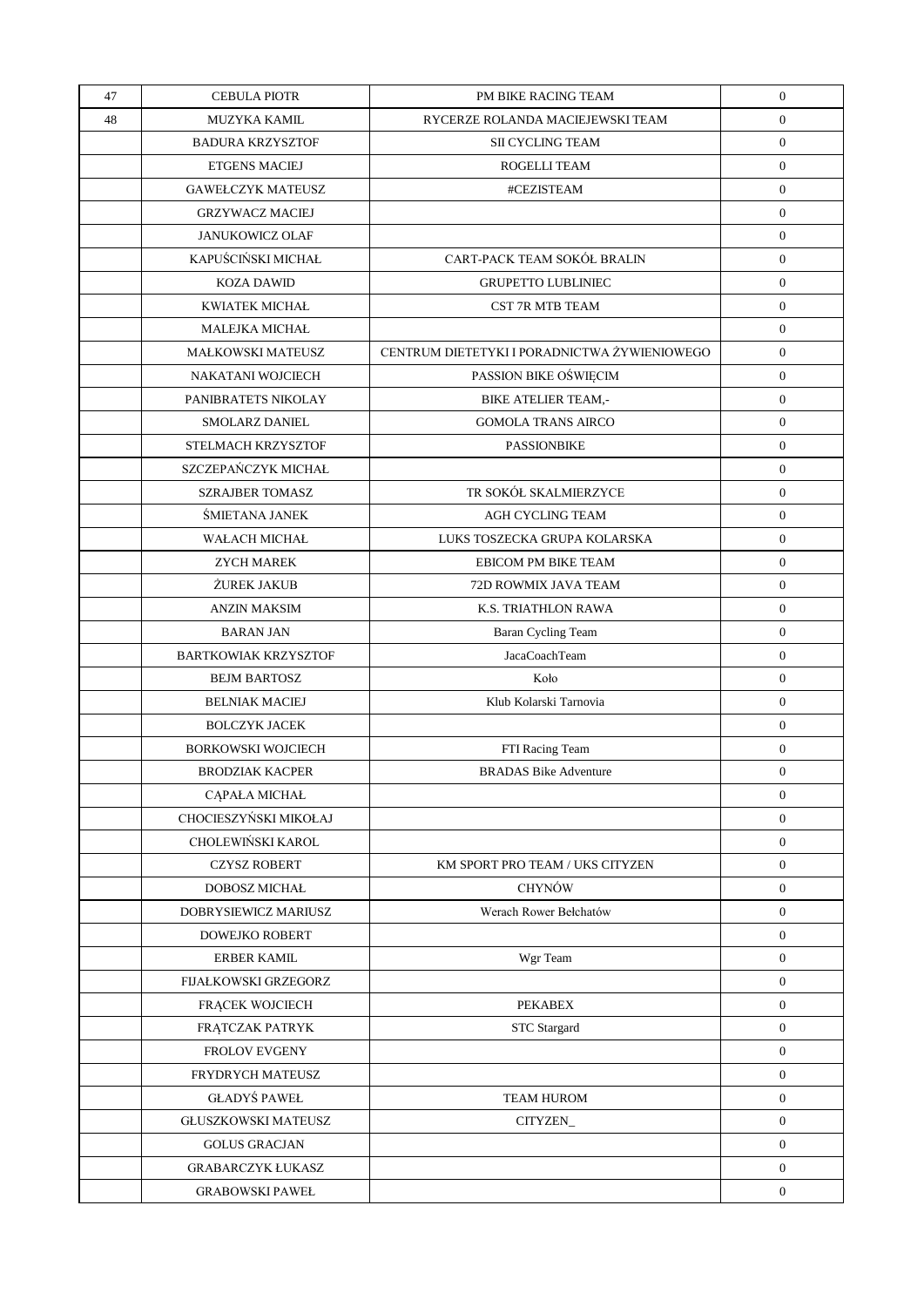| <b>GRZEGORCZYK KRYSTIAN</b> |                                  | $\boldsymbol{0}$ |
|-----------------------------|----------------------------------|------------------|
| <b>HLIWA DAMIAN</b>         | FTI Racing Team                  | $\boldsymbol{0}$ |
| <b>JARKOWSKI TOMASZ</b>     | KK24H                            | $\boldsymbol{0}$ |
| <b>JEDRO ADAM</b>           | Egnyte Sparks Team               | $\boldsymbol{0}$ |
| JĘDRZEJEWSKI PIOTR          |                                  | $\boldsymbol{0}$ |
| <b>JUCKI MATEUSZ</b>        |                                  | $\boldsymbol{0}$ |
| KACPRZAK KAROL              | Luks Trójka Piaseczno            | $\boldsymbol{0}$ |
| KAMIŃSKI MACIEJ             | Strefasportu.pl MW Invest        | $\boldsymbol{0}$ |
| <b>KARBOWY MARCIN</b>       | Decathlon Winogrady              | $\boldsymbol{0}$ |
| KAZIMIERCZAK MATEUSZ        | Skiervelo                        | $\boldsymbol{0}$ |
| KAŹMIERCZAK MATEUSZ         | SALON ROWEROWY NA SZOSIE         | $\boldsymbol{0}$ |
| <b>KIERSZ JAN</b>           |                                  | $\boldsymbol{0}$ |
| KONRADOWSKI MICHAŁ          | 2x3 Racing Team                  | $\boldsymbol{0}$ |
| KOPUT BŁAŻEJ                | WYDOLNOSC.PL                     | $\boldsymbol{0}$ |
| KOSIŃSKI JAKUB              | AXEL-SPORT STAL RZESZÓW          | $\boldsymbol{0}$ |
| <b>KRAWCZYK BARTOSZ</b>     |                                  | $\boldsymbol{0}$ |
| KULIŃSKI MACIEJ             |                                  | $\boldsymbol{0}$ |
| <b>KUSZMIDER KAMIL</b>      | KK Catena Wyszków                | $\boldsymbol{0}$ |
| KUTSCHENREITER PIOTR        |                                  | $\boldsymbol{0}$ |
| <b>LERCZAK MICHAŁ</b>       | FTI Racing Team                  | $\boldsymbol{0}$ |
| <b>MAŁKOWSKI ARTUR</b>      | Eurobike Kaczmarek Electric Team | $\boldsymbol{0}$ |
| MICHALSKI DAMIAN            | OTR Interkol CX-80 Team          | $\boldsymbol{0}$ |
| MICHALSKI MICHAŁ            | OTR Interkol CX 80               | $\boldsymbol{0}$ |
| <b>MIKULSKI MATEUSZ</b>     | V Max Mińsk Maz                  | $\boldsymbol{0}$ |
| MIODZELEWSKI JAN            | KK Tarnovia Tarnowo Podgórne     | $\boldsymbol{0}$ |
| <b>MLECZAK JAKUB</b>        |                                  | $\boldsymbol{0}$ |
| MORAWSKI TOMASZ             | FTI Racing Team                  | $\boldsymbol{0}$ |
| <b>MROWIEC KAROL</b>        | <b>PUŁAVELO</b>                  | $\boldsymbol{0}$ |
| MUTRYNOWSKI JOACHIM         |                                  | $\boldsymbol{0}$ |
| <b>NIZIO ADAM</b>           | <b>ROADBIKE</b>                  | $\mathbf{0}$     |
| NOWAK MICHAŁ                | <b>ELNEX TRI</b>                 | $\boldsymbol{0}$ |
| NOWOMIEJSKI JAKUB           | Luks Trójka Piaseczno            | $\boldsymbol{0}$ |
| OLEJNICZAK KONRAD           | KK TARNOVIA Tarnowo Podgórne     | $\mathbf{0}$     |
| <b>OLSZEWSKI ŁUKASZ</b>     | Kłecko Cycling Team              | $\boldsymbol{0}$ |
| PAZIKOWSKI DAMIAN           | MyBike Road Team                 | $\mathbf{0}$     |
| PEKALA ŁUKASZ               |                                  | $\mathbf{0}$     |
| POLUS PIOTR                 | Wysepka.pl                       | $\mathbf{0}$     |
| PRUSZCZYK ANDRZEJ           |                                  | $\mathbf{0}$     |
| <b>RAJCH BARTŁOMIEJ</b>     | IM Logistic Rafbike Team         | $\mathbf{0}$     |
| ROGACKI PATRYK              | GTR Golub Dobrzyń                | $\mathbf{0}$     |
| ROKICKI PAWEŁ               | Debiutanci ze Strzeszyna         | $\mathbf{0}$     |
| RZEPA MICHAŁ                | Debiutanci ze Strzeszyna         | $\mathbf{0}$     |
| SAKOWSKI MICHAŁ             | Decathlon                        | $\mathbf{0}$     |
| <b>SEMCZUK MICHAŁ</b>       | RYBCZYŃSKI-BIKES Remmers team    | $\mathbf{0}$     |
| SERBIN SZYMON               | Kłecko Cycling Team              | $\mathbf{0}$     |
| SIEDLACZEK KAMIL            | Huzar Bike Academy               | $\overline{0}$   |
| SIMIŃSKI KACPER             | <b>KTK KALISZ</b>                | $\overline{0}$   |
| SKARŻYŃSKI PIOTR            |                                  | $\boldsymbol{0}$ |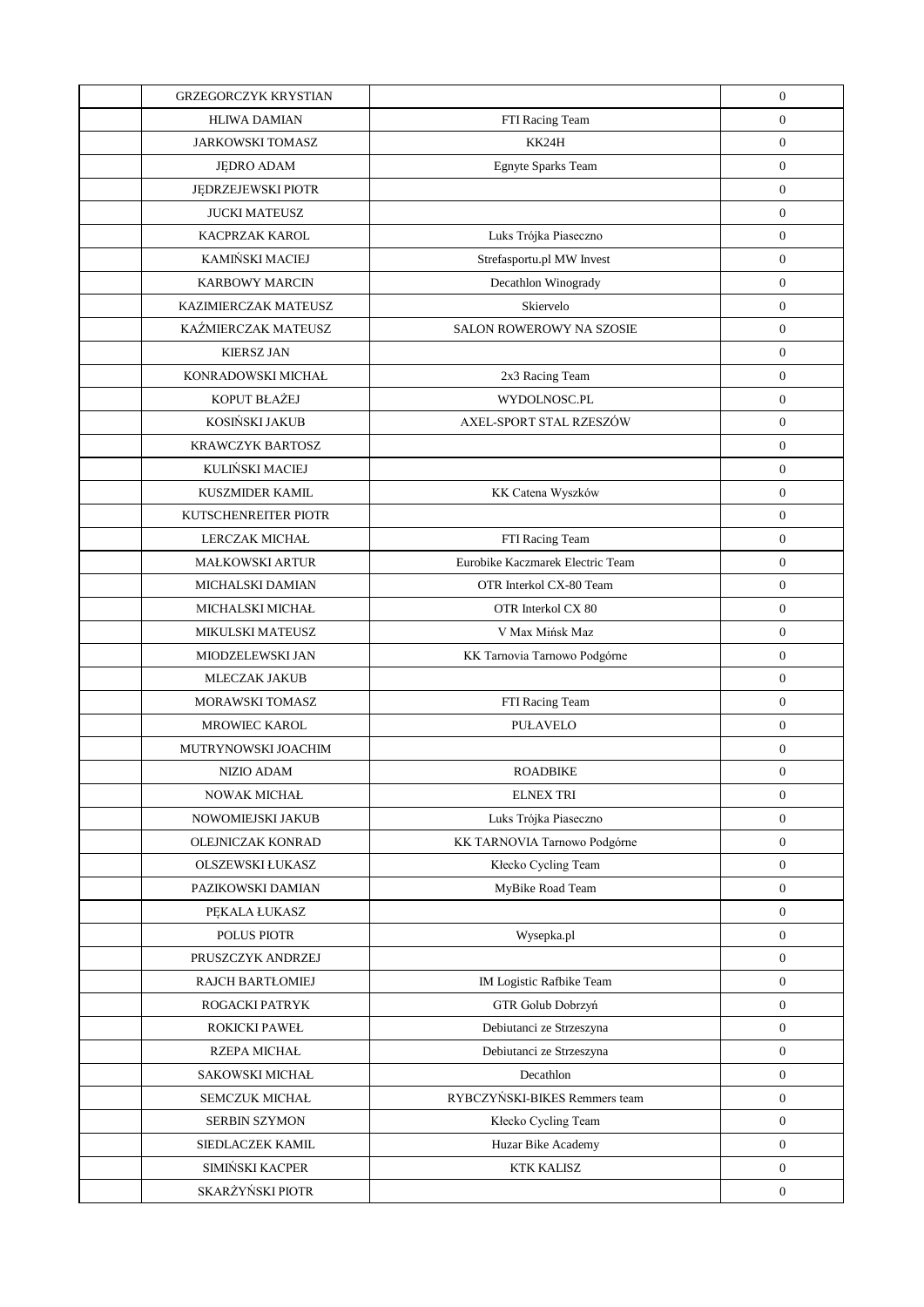| <b>SLOMSKI PAWEL</b>      |                         | $\Omega$       |
|---------------------------|-------------------------|----------------|
| <b>SOBKOWIAK ARTUR</b>    | Kameleon Team           | $\overline{0}$ |
| SOKOŁOWSKI BARTOSZ        |                         | $\overline{0}$ |
| <b>SUCHOCKI WOJCIECH</b>  | LKK ZM WARMIA Biskupiec | $\overline{0}$ |
| SUJKOWSKI MATEUSZ         |                         | $\mathbf{0}$   |
| <b>SZTUBA KAJETAN</b>     | <b>KK</b> Tarnowia      | $\overline{0}$ |
| <b>SZTUKA MARCIN</b>      |                         | $\overline{0}$ |
| TACZKOWSKI DAWID          | JacaCoachTeam           | $\overline{0}$ |
| <b>TKACZUK CEZARY</b>     | HRUBIESZÓW NA ROWERACH  | $\overline{0}$ |
| <b>TORENC ROBERT</b>      | KOLARSKA GRUPA BIALSK   | $\mathbf{0}$   |
| <b>TYCNER OLIWER</b>      |                         | $\overline{0}$ |
| <b>WALCZAK PRZEMYSŁAW</b> | <b>WARKA</b>            | $\overline{0}$ |
| <b>WIATER JAKUB</b>       | <b>ROADBIKE</b>         | $\Omega$       |
| WIĘCKOWSKI KAMIL          |                         | $\mathbf{0}$   |
| WOŹNIAK PIOTR             |                         | $\mathbf{0}$   |
| WYSZYŃSKI MATEUSZ         | MyBike Road Team        | $\overline{0}$ |
| ZARĘBA KAMIL              | <b>GSK HORYZONT</b>     | $\overline{0}$ |
| <b>ZIUŁEK JAKUB</b>       | <b>TRENUJROWER.PL</b>   | $\overline{0}$ |
| <b>ZIUŁEK MICHAŁ</b>      | <b>TRENUJROWER.PL</b>   | $\Omega$       |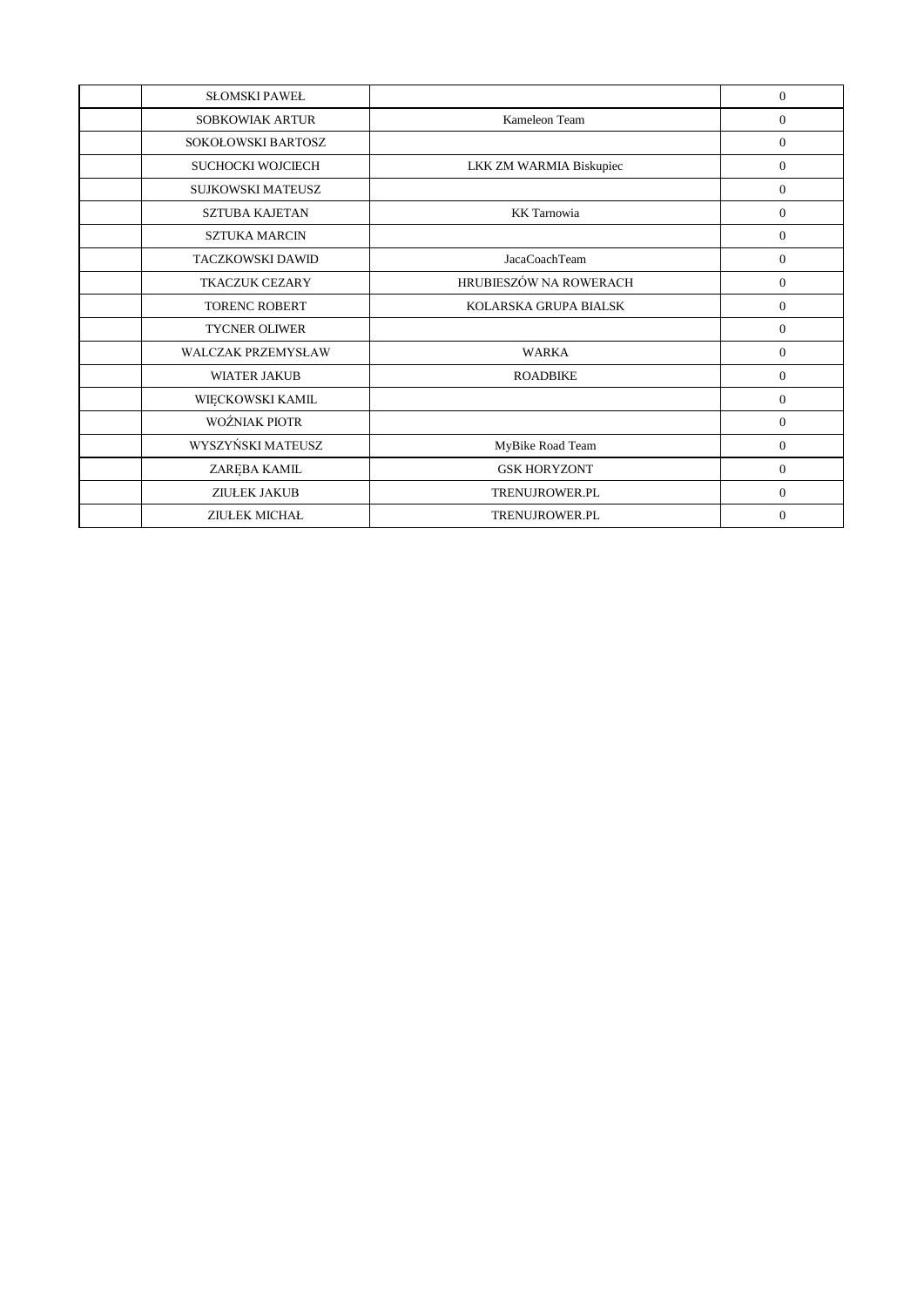|                | <b>KATEGORIA M30</b>         |                                           |                      |  |
|----------------|------------------------------|-------------------------------------------|----------------------|--|
| <b>MIEJSCE</b> | <b>NAZWISKO I IMIE</b>       | <b>KLUB</b>                               | <b>ILOŚĆ PUNKTÓW</b> |  |
| $\mathbf{1}$   | <b>PAŁYGA MARIUSZ</b>        | <b>BNP PARIBAS</b>                        | 4080                 |  |
| $\overline{2}$ | <b>SPŁAWSKI SŁAWOMIR</b>     | Merx Team Wągrowiec                       | 3930                 |  |
| 3              | <b>KOZAL ARTUR</b>           | <b>FTI Racing Team</b>                    | 2620                 |  |
| $\overline{4}$ | CICHOCKI TOMASZ              | Peleton Abakus Parzęczew                  | 2543                 |  |
| 5              | <b>STANIEC ARTUR</b>         | Warszawski Klub Kolarski                  | 2410                 |  |
| 6              | ARCIPOWSKI MACIEJ            | <b>RETRO STORK TEAM</b>                   | 2368                 |  |
| $\tau$         | KRÓL PAWEŁ                   | Warszawski Klub Kolarski                  | 2350                 |  |
| 8              | RĘKAWEK RADOSŁAW             | <b>CROSS CAR TEL</b>                      | 2240                 |  |
| 9              | WAŻNY ADAM                   | <b>KKT WIRAŻ</b>                          | 2080                 |  |
| 10             | <b>GAJAK TOMASZ</b>          | CYKLO CZĘSTOCHOWA - DOBRE SKLEPY ROWEROWE | 2060                 |  |
| 11             | <b>KLIN PIOTR</b>            | <b>INŻYNIERIA ROWEROWA</b>                | 2050                 |  |
| 12             | NOWACKI PETER                | OŚKA WARSZAWA                             | 1900                 |  |
| 13             | WOJNAROWSKI MAREK            | 72D ROWMIX JAVA TEAM                      | 1892                 |  |
| 14             | <b>BRUKALSKI BALTAZAR</b>    | <b>ŻOLIBER</b>                            | 1740                 |  |
| 15             | ZAORSKI JĘDRZEJ              | PABIANICKIE TOWARZYSTWO CYKLISTÓW         | 1732                 |  |
| 16             | ŻMUDZIN ROBERT               | FTI RACING TEAM                           | 1730                 |  |
| 17             | <b>GNITECKI PAWEŁ</b>        |                                           | 1690                 |  |
| 18             | <b>MANIKOWSKI FRANCISZEK</b> | Ośka Warszawa                             | 1680                 |  |
| 19             | STĘPNIK PIOTR                | <b>GATTA BIKE-RS</b>                      | 1578                 |  |
| 20             | WRÓBLEWSKI ARKADIUSZ         | <b>INTER CARS SONIC BIKE TEAM</b>         | 1544                 |  |
| 21             | OLEŚ RAFAŁ                   | <b>TEAM HUROM MASTERS</b>                 | 1480                 |  |
| 22             | KOŁAKOWSKI DARIUSZ           | WARSZAWSKI KLUB KOLARSKI                  | 1432                 |  |
| 23             | PACKI DANIEL                 | <b>TEAM HUROM</b>                         | 1410                 |  |
| 24             | PARZYKOWSKI DOMINIK          | FABRYKAROWEROW.COM                        | 1400                 |  |
| 25             | <b>BARCZYK PIOTR</b>         | FABRYKAROWERÓW.COM                        | 1300                 |  |
| 26             | <b>ARCISZEWSKI PAWEŁ</b>     | <b>RENAULT TEAM</b>                       | 1270                 |  |
| 27             | ŁADOSZ MICHAŁ                | INŻYNIERIA ROWEROWA LUBLIN                | 1250                 |  |
| 28             | <b>JABŁOŃSKI JAKUB</b>       | ORZEŁ H. SKRZYDLEWSKA                     | 1239                 |  |
| 29             | <b>CZARNECKI PAWEŁ</b>       | <b>KK ŻOLIBER</b>                         | 1218                 |  |
| 30             | NABIAŁEK MICHAŁ              | FABRYKAROWERÓW.COM                        | 1210                 |  |
| 31             | <b>BADURA PATRYK</b>         | MICHELIN BLOOMNET TEAM                    | 1090                 |  |
| 32             | <b>JAWORSKI TOMASZ</b>       | CZKKS KOLEJARZ-JURA CZĘSTOCHOWA           | 1070                 |  |
| 33             | <b>HABRAT MACIEJ</b>         | 72D ROWMIX JAVA TEAM                      | 1050                 |  |
| 34             | <b>HUZOV VICTOR</b>          | SKY FITNESS-GRAWE CYCLING TEAM            | 1000                 |  |
| 35             | <b>JARMOSZ MACIEJ</b>        | MyBike Road Team                          | 940                  |  |
| 36             | <b>SUGIER PIOTR</b>          | MAYDAY TEAM LUBLIN                        | 930                  |  |
| 37             | KŁOSIŃSKI MIRON              | FTI Racing Team                           | 920                  |  |
| 38             | <b>TETER PAWEŁ</b>           | Kolarski Klub Tandemowy Hetman Lublin     | 886                  |  |
| 39             | <b>LIS PIOTR</b>             | Sportimed                                 | 885                  |  |
| 40             | PRZYBYSZ MICHAŁ              | <b>VARSO</b>                              | 880                  |  |
| 41             | <b>BARELA MICHAL</b>         | <b>FABRYKAROWERÓW</b>                     | 860                  |  |
| 42             | <b>SZCZYGIEŁ MAREK</b>       | JF DUET - SPECTRUMBIKE                    | 850                  |  |
| 43             | KORZENIOWSKI MARCIN          | <b>AGROCHEST TEAM</b>                     | 840                  |  |
| 44             | DRUSZKIEWICZ SEBASTIAN       | IM MOGILANY CC                            | 800                  |  |
| 45             | <b>GŁOWACKI ROGER</b>        | WAWA BIKE TEAM                            | 772                  |  |
| 46             | <b>GLADYSIAK WŁADYSŁAW</b>   | Euro Bike Kaczmarek                       | 740                  |  |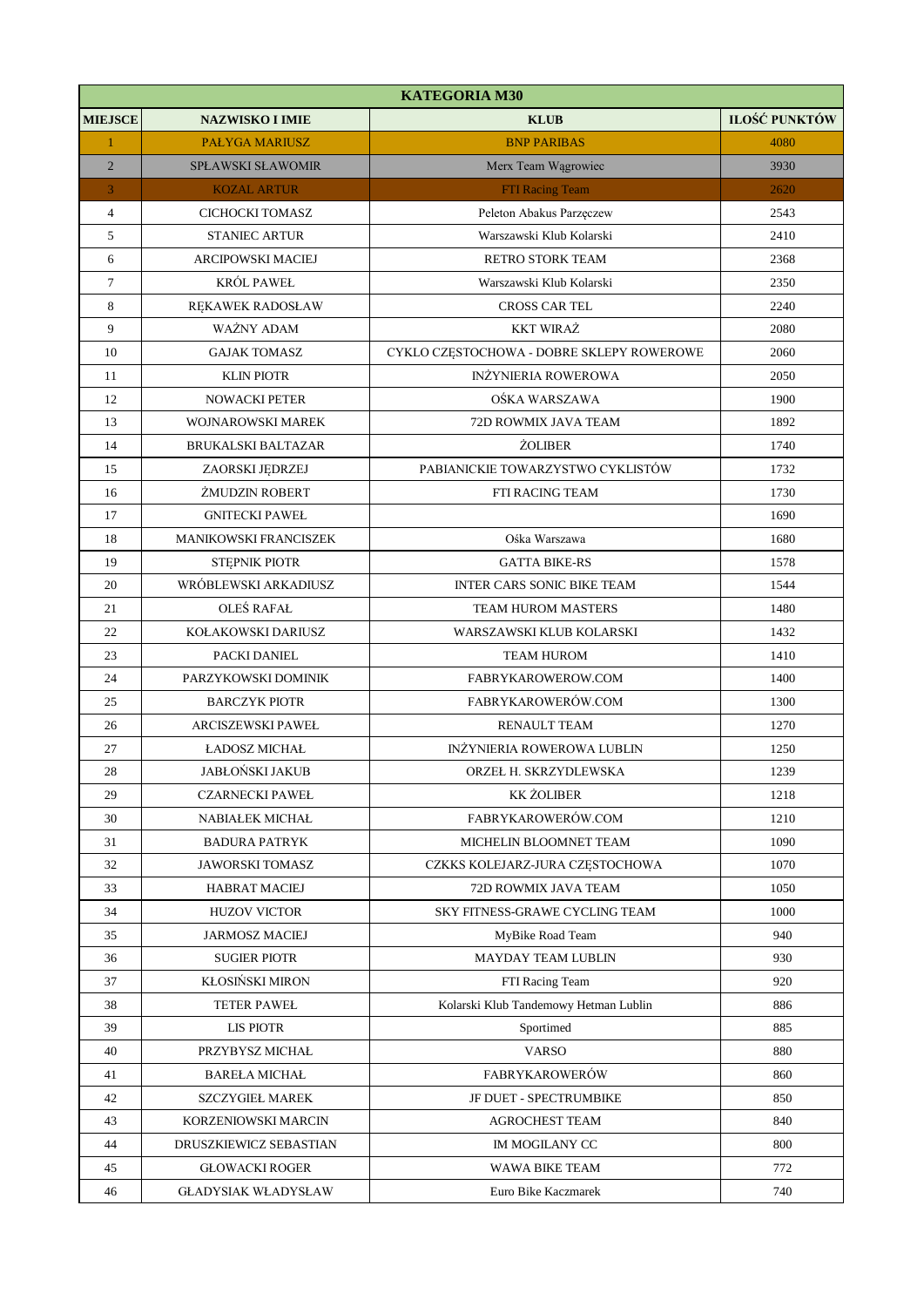| 47 | <b>SULEK PIOTR</b>         | <b>KS SULEK SPORT</b>              | 700 |
|----|----------------------------|------------------------------------|-----|
| 47 | <b>MINTA TOMASZ</b>        | FTI Racing Team                    | 700 |
| 49 | NIZIOŁEK ANDRZEJ           | <b>JMP.RACE</b>                    | 640 |
| 50 | <b>CIEMNIAK ADAM</b>       |                                    | 600 |
| 51 | <b>GRZEMPA JAN</b>         | JAFI SPORT BIKE TEAM               | 580 |
| 52 | LISIECKI PIOTR             | FTI Racing Team                    | 558 |
| 53 | TRZESZKOWSKI MAREK         | WMKS Olsztyn                       | 540 |
| 54 | <b>JAWORSKI ŁUKASZ</b>     |                                    | 537 |
| 55 | <b>BIELEŃ MATEUSZ</b>      | TANIEODZYWKI.PL CYCLING TEAM       | 530 |
| 56 | SZULC MATEUSZ              | PELETON ABAKUS                     | 504 |
| 57 | <b>SZCZEKUTEK BARTOSZ</b>  | SOKOŁOWSKIE TOWARZYSTWO CYKLISTÓW  | 496 |
| 58 | KOBIAŁKA MARCIN            | <b>CROSS CAR TEL</b>               | 460 |
| 58 | WOJCIECHOWSKI BŁAŻEJ       |                                    | 460 |
| 60 | MICHALSKI STANISŁAW        |                                    | 454 |
| 61 | <b>HARBACEWICZ ŁUKASZ</b>  | JF Duet Goleniów Spectrum Bike     | 450 |
| 61 | PRZYBYŁEK GRZEGORZ         | JF DUET SPECTRUM BIKE              | 450 |
| 61 | <b>FELISIAK ANDRZEJ</b>    |                                    | 450 |
| 64 | <b>BIEL PATRYK</b>         | ZERO BC                            | 440 |
| 65 | <b>BUCZKOWICZ PAWEŁ</b>    | OŚKA WARSZAWA                      | 430 |
| 66 | SMYCZYŃSKI KRZYSZTOF       | OŚKA WARSZAWA                      | 425 |
| 67 | POMARAŃSKI KAMIL           | <b>CYCLO TRENER TEAM</b>           | 420 |
| 67 | <b>WOJTAK MARCIN</b>       | MICHELIN BLOOMNET TEAM             | 420 |
| 69 | ZARYCHTA ARKADIUSZ         |                                    | 400 |
| 70 | KUCEWICZ MICHAŁ            | CST 7R MTB TEAM                    | 380 |
| 70 | <b>MIKLER JOACHIM</b>      | <b>VESTIS-ROKOSZ TEAM</b>          | 380 |
| 72 | DZIEKOŃSKI RAFAŁ           | DADELO.PL                          | 360 |
| 73 | <b>LESIAK MACIEJ</b>       | MyBike Road Team                   | 344 |
| 74 | SZAFRAN ARKADIUSZ          | LSKK LITYŃSKI BEŁCHATÓW            | 340 |
| 75 | <b>GACEK ARTUR</b>         | <b>GVT</b>                         | 340 |
| 75 | SZYSZYŃSKI PIOTR           | Danielo Sportswear Łódź            | 340 |
| 77 | <b>ODYNIEC MAREK</b>       |                                    | 320 |
| 77 | <b>BŁĄDEK TOMASZ</b>       |                                    | 320 |
| 79 | <b>FIKUS MAREK</b>         | <b>BLACK HORSE TEAM</b>            | 300 |
| 80 | PIETROWSKI PIOTR           |                                    | 294 |
| 81 | <b>ROZUMEK ŁUKASZ</b>      | RYBCZYŃSKI-BIKES REMMERS TEAM      | 292 |
| 82 | PASOWICZ WOJCIECH          | TANIEODZYWKI.PL CYCLING TEAM       | 290 |
| 82 | <b>DZIĘCIOŁ PIOTR</b>      |                                    | 290 |
| 84 | <b>BONUSIAK PRZEMYSŁAW</b> | PRESSING BIKE-SYSTEM ICE-WENT TEAM | 280 |
| 85 | <b>MIKLER IRENEUSZ</b>     |                                    | 270 |
| 86 | NOWOK MICHAŁ               |                                    | 250 |
| 87 | MICHALSKI MARCIN           |                                    | 240 |
| 88 | GÓRECKI JAROSŁAW           |                                    | 230 |
| 88 | <b>ALKER ADAM</b>          | TWÓJ TRENER SPORTOWY               | 230 |
| 90 | WARDZIAK WOJCIECH          | JAFI SPORT BIKE TEAM               | 170 |
| 91 | PAWŁOWSKI BOGUSŁAW         | KS DEICHMANN ABUS MAT SOBÓTKA      | 160 |
| 92 | POREBA MARCIN              | WLKS KRAKUS-BBC CZAJA              | 150 |
| 93 | AUGUSTYN DANIEL            | TANIEODZYWKI.PL CYCLING TEAM       | 140 |
| 94 | <b>BUDNY ŁUKASZ</b>        | <b>MAYDAY TEAM LUBLIN</b>          | 135 |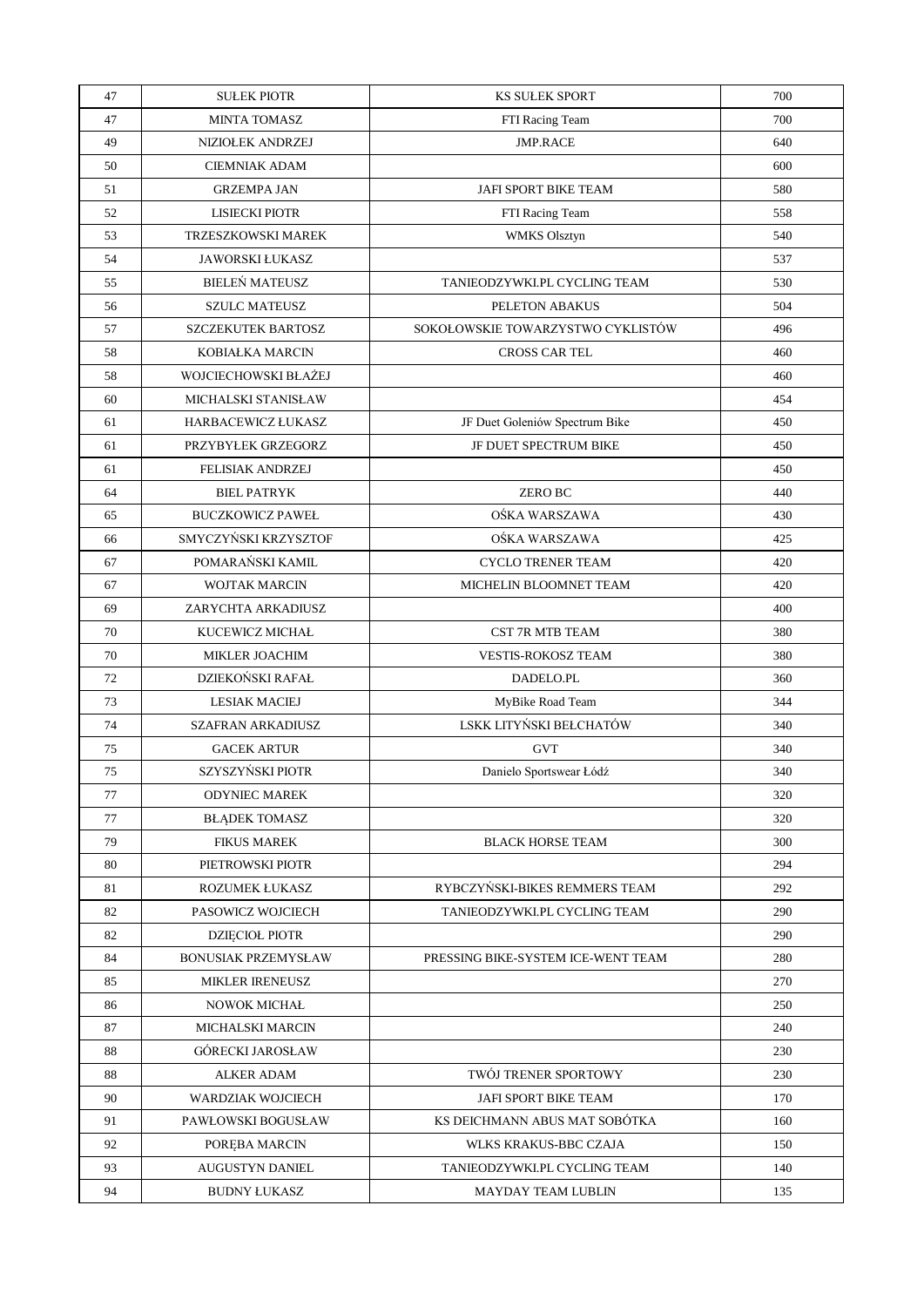| 95  | <b>SZCZERBA PAWEŁ</b>    | FABRYKAROWERÓW.COM               | 126            |
|-----|--------------------------|----------------------------------|----------------|
| 96  | <b>OMIOTEK DOMINIK</b>   | <b>GATTA BIKE-RS</b>             | 120            |
| 96  | KOSZAREK TOMASZ          | NOWOTARSKI KLUB KOLARSKI         | 120            |
| 98  | KOTULIŃSKI BARTOSZ       | Musli4u                          | 117            |
| 99  | <b>CELARY KRZYSZTOF</b>  | 72D ROWMIX JAVA TEAM             | 95             |
| 100 | SORBIAN TOMASZ           | STREFASPORTU.PL MW INVEST        | 90             |
| 101 | <b>BIBLIW MAREK</b>      | KLUB KOLARSKI LEW LĘBORK         | 80             |
| 102 | KOTUCHNA ŁUKASZ          | SPORT PASSION                    | 70             |
| 102 | MŁYNARSKI ŁUKASZ         | ROMET FACTORY TEAM               | 70             |
| 104 | RESZKA PRZEMYSŁAW        | TEAM HUROM MASTERS               | 66             |
| 105 | <b>CIUPEK REMIGIUSZ</b>  | ODKRYWCY TAURUS CYCLING TEAM     | 54             |
| 106 | SIKORA KRZYSZTOF         | <b>BIKE-RS</b>                   | 50             |
| 106 | <b>STANUSZEK MARCIN</b>  | 72D ROWMIX JAVA TEAM             | 50             |
| 108 | <b>EINEBERG MICHAŁ</b>   | <b>EROE RACING CLUB</b>          | 47             |
| 109 | <b>GÓRALNY GRZEGORZ</b>  | Musli4u                          | 44             |
| 110 | <b>BACHNIAK DAMIAN</b>   | CZKKS KOLEJARZ - JURACZĘSTOCHOWA | 42             |
| 111 | DOMIN RENKAW MARCIN      | NOWOTARSKI KLUB KOLARSKI         | 41             |
| 112 | <b>DEBICKI PIOTR</b>     | KP II ZABRZE                     | 36             |
| 113 | KWIATKOWSKI ŁUKASZ       | PŁOCKI KLUB KOLARSKI             | 33             |
| 114 | <b>KOZAK ARTUR</b>       | <b>BSK MIÓD KOZACKI</b>          | $\mathbf{0}$   |
| 115 | PAWLIK PRZEMYSŁAW        |                                  | $\overline{0}$ |
| 116 | <b>BUDZIŃSKI DAWID</b>   |                                  | $\overline{0}$ |
| 117 | <b>CZECHOWSKI TOMASZ</b> |                                  | $\mathbf{0}$   |
| 118 | KASPROWICZ DANIEL        | SKIMLINE SPORTSWEAR TEAM         | $\overline{0}$ |
| 119 | <b>HALAS JAROSLAW</b>    |                                  | $\overline{0}$ |
| 120 | <b>GIRAU TUR GABRIEL</b> | INTER CARS SONIC BIKE TEAM       | $\overline{0}$ |
| 121 | DROBNIKOWSKI MARCIN      |                                  | $\overline{0}$ |
| 122 | NASZEWSKI SZCZEPAN       |                                  | $\overline{0}$ |
| 123 | <b>SZEWCZYK MARCIN</b>   | OŚKA WARSZAWA                    | $\overline{0}$ |
| 124 | KULESZA ŁUKASZ           | <b>RETRO STORK Team</b>          | $\mathbf{0}$   |
| 125 | PERZYNA JAKUB            |                                  | $\overline{0}$ |
|     | <b>BUGAJSKI MARIUSZ</b>  |                                  | $\overline{0}$ |
|     | <b>CHOCHÓŁ GRZEGORZ</b>  | <b>KILL SZWAGIER</b>             | $\overline{0}$ |
|     | <b>DAJMUND JAKUB</b>     | MSX INTERNATIONAL NOX GROUP      | $\overline{0}$ |
|     | DEMBOWSKI TOMASZ         | BSK MIÓD KOZACKI BIŁGORAJ        | $\overline{0}$ |
|     | DUŻYŃSKI MICHAŁ          |                                  | $\overline{0}$ |
|     | DYGACZ TOMASZ            | ODKRYWCY TAURUS CYCLING TEAM     | $\overline{0}$ |
|     | <b>FIOŁKA MARCIN</b>     |                                  | $\overline{0}$ |
|     | <b>GAJ ANDRZEJ</b>       | SOKÓŁ KĘTY                       | $\overline{0}$ |
|     | <b>GOCZOŁ TYMOTEUSZ</b>  | KUŹNIA TRIATHLONU                | $\overline{0}$ |
|     | <b>JURASZEK MAREK</b>    |                                  | $\overline{0}$ |
|     | KRZEMIEŃ ADAM            |                                  | $\overline{0}$ |
|     | KWIATKOWSKI MATEUSZ      | <b>SII CYCLING TEAM</b>          | $\overline{0}$ |
|     | KWIECIEŃ MIŁOSZ          | <b>CYKLOOPOLE</b>                | $\overline{0}$ |
|     | <b>KYRCZ ŁUKASZ</b>      | <b>KBMCOMPLEX</b>                | $\overline{0}$ |
|     | <b>MIELA DAMIAN</b>      | STREFASPORTU.PL MW INVEST        | $\overline{0}$ |
|     | <b>MUSIAŁEK MARIUSZ</b>  | MMBIKE TEAM                      | $\overline{0}$ |
|     | NIEDZIELSKI KRZYSZTOF    | MTBULIGL KRAKÓW                  | $\overline{0}$ |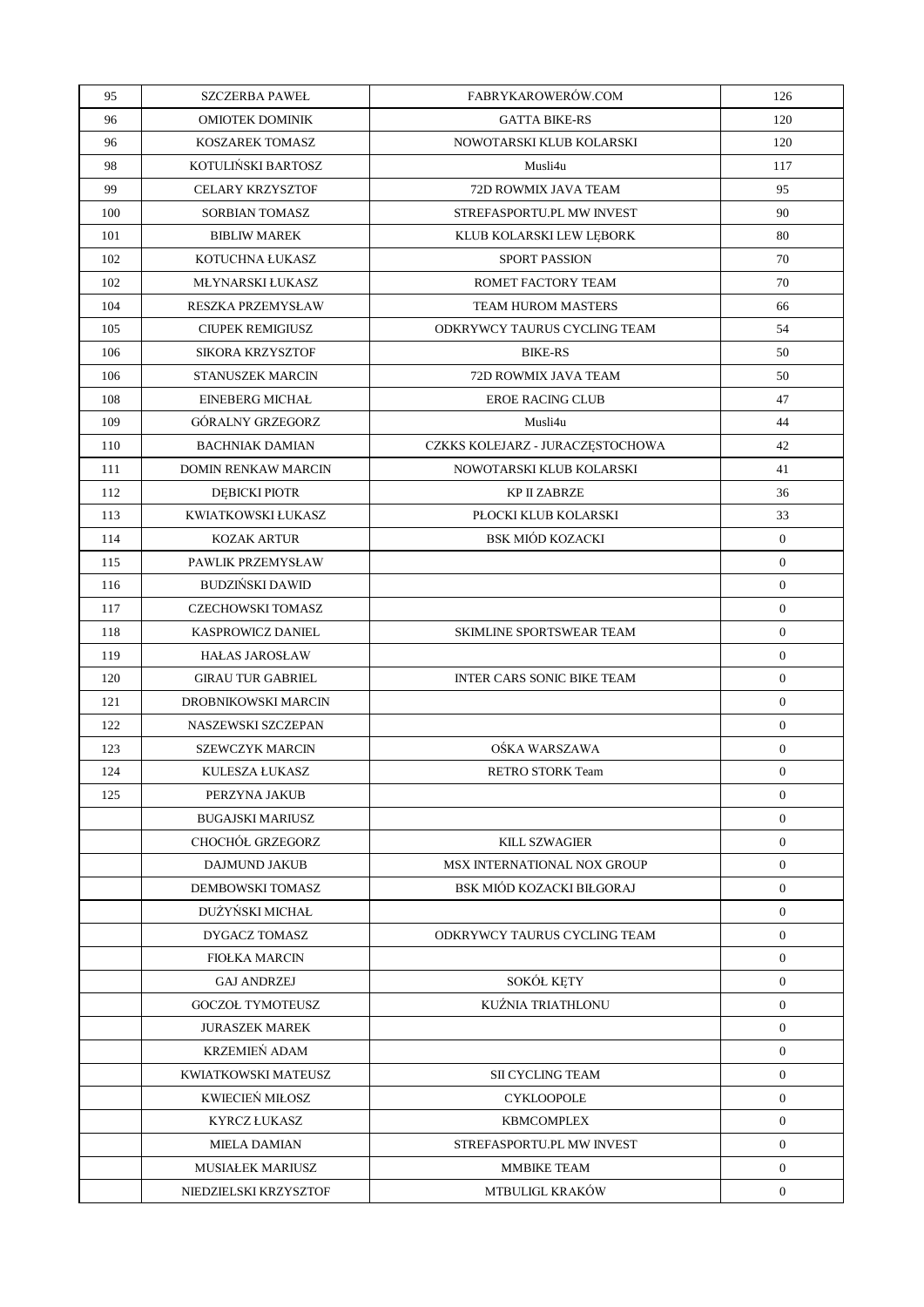| NIEPSUJ BARTOSZ             | <b>ISPORT KRAKÓW</b>         | $\boldsymbol{0}$ |
|-----------------------------|------------------------------|------------------|
| PABIŚ ŁUKASZ                | <b>EROWERY.PL</b>            | $\boldsymbol{0}$ |
| PARCHAŃSKI TOMASZ           | <b>GOMOLA TRANS AIRCO</b>    | $\boldsymbol{0}$ |
| PATYŃSKI DAWID              |                              | $\boldsymbol{0}$ |
| PIECHOWICZ TOMASZ           | <b>EWODD RACE TEAM</b>       | $\boldsymbol{0}$ |
| PULCHNY MACIEK              | <b>TAZZ TEAM</b>             | $\boldsymbol{0}$ |
| RACZYŃSKI PAWEŁ             | <b>BIKE ATELIER TEAM</b>     | $\boldsymbol{0}$ |
| <b>SENCZEK ROBERT</b>       | ODKRYWCY TAURUS CYCLING TEAM | $\boldsymbol{0}$ |
| <b>SKOWRON PRZEMYSŁAW</b>   | <b>CYKLOOPOLE</b>            | $\boldsymbol{0}$ |
| SPYRA TOMASZ                | GÓRNY ŚLĄSK SILESIA TEAM     | $\boldsymbol{0}$ |
| STACHOWICZ MICHAŁ           | MSX INTERNATIONAL NOX GROUP  | $\boldsymbol{0}$ |
| <b>SZYMURA RAFAŁ</b>        | <b>HEL TRIATHLON CENTER</b>  | $\boldsymbol{0}$ |
| <b>ŚMIGIEL SEBASTIAN</b>    |                              | $\boldsymbol{0}$ |
| <b>TRZCIONKA DAWID</b>      |                              | $\boldsymbol{0}$ |
| <b>WIDERA RAFAL</b>         |                              | $\boldsymbol{0}$ |
| ŻABA IGOR                   | <b>BIKE ATELIER TEAM</b>     | $\boldsymbol{0}$ |
| KOŻUSZEK MACIEJ             | Deloitte Adventure Team      | $\boldsymbol{0}$ |
| <b>ADAMIUK KAMIL</b>        | KOLARSKA GRUPA BIALSK        | $\boldsymbol{0}$ |
| ANDRZEJCZYK ADRIAN          |                              | $\boldsymbol{0}$ |
| <b>BANASIAK SYLWESTER</b>   | NOWOSTAWY GÓRNE              | $\boldsymbol{0}$ |
| <b>BANASIUK PIOTR</b>       |                              | $\boldsymbol{0}$ |
| <b>BANASZEK SYLWESTER</b>   |                              | $\boldsymbol{0}$ |
| <b>BAŃBUŁA GRZEGORZ</b>     |                              | $\boldsymbol{0}$ |
| <b>BARANOWSKI MARIUSZ</b>   |                              | $\boldsymbol{0}$ |
| <b>BARAŃSKI MATEUSZ</b>     |                              | $\boldsymbol{0}$ |
| <b>BARTCZAK PAWEŁ</b>       |                              | $\boldsymbol{0}$ |
| <b>BEDNARSKI DANIEL</b>     |                              | $\boldsymbol{0}$ |
| BIEDRZYŃSKI SEBASTIAN       | FogtBikes Team               | $\boldsymbol{0}$ |
| <b>BISS ARTUR</b>           | FUNCLUB Racing Team          | $\boldsymbol{0}$ |
| <b>BOGDAŃSKI MICHAŁ</b>     |                              | $\boldsymbol{0}$ |
| <b>BOJANOWICZ BARTOSZ</b>   | STREET RUN RADOM             | $\boldsymbol{0}$ |
| <b>BOLONEK ŁUKASZ</b>       |                              | $\boldsymbol{0}$ |
| BORKOWSKI KRZYSZTOF         |                              | $\boldsymbol{0}$ |
| <b>BORKOWSKI ŁUKASZ</b>     | <b>JANÓW PODLASKI</b>        | $\boldsymbol{0}$ |
| <b>BUJAK MICHAŁ</b>         | Lubelski Klub Kolarski       | $\boldsymbol{0}$ |
| <b>BUŁECZKA PAWEŁ</b>       | <b>GATTA BIKE-RS</b>         | $\boldsymbol{0}$ |
| CHĘCIŃSKI RAFAŁ             | FTI Racing Team              | $\boldsymbol{0}$ |
| CHUDZIŃSKI JAKUB            | Poznań                       | $\boldsymbol{0}$ |
| CIELESZYŃSKI ŁUKASZ         | Cyklon Kętrzyn               | $\boldsymbol{0}$ |
| CIPIRSKI RAFAŁ              | ZARĘBSKI TEAM                | $\boldsymbol{0}$ |
| <b>CUDNY PIOTR</b>          | MyBike Road Team             | $\boldsymbol{0}$ |
| <b>CZARNECKI BARTŁOMIEJ</b> | Active Jet                   | $\boldsymbol{0}$ |
| CZUGA PRZEMYSŁAW            | <b>KOLMARKA</b>              | $\boldsymbol{0}$ |
| DĄBROWSKI MICHAŁ            | MyBike.pl Road Team          | $\boldsymbol{0}$ |
| DRZYMAŁA KONRAD             | <b>GSTEAM.PL</b>             | $\boldsymbol{0}$ |
| DUBIENIECKI KRZYSZTOF       | Kwisa Lubań                  | $\boldsymbol{0}$ |
| DUDZIŃSKI TOMASZ            | Cyklon Kętrzyn               | $\mathbf{0}$     |
| <b>FABISZEWSKI MARCIN</b>   | TriWawa                      | $\boldsymbol{0}$ |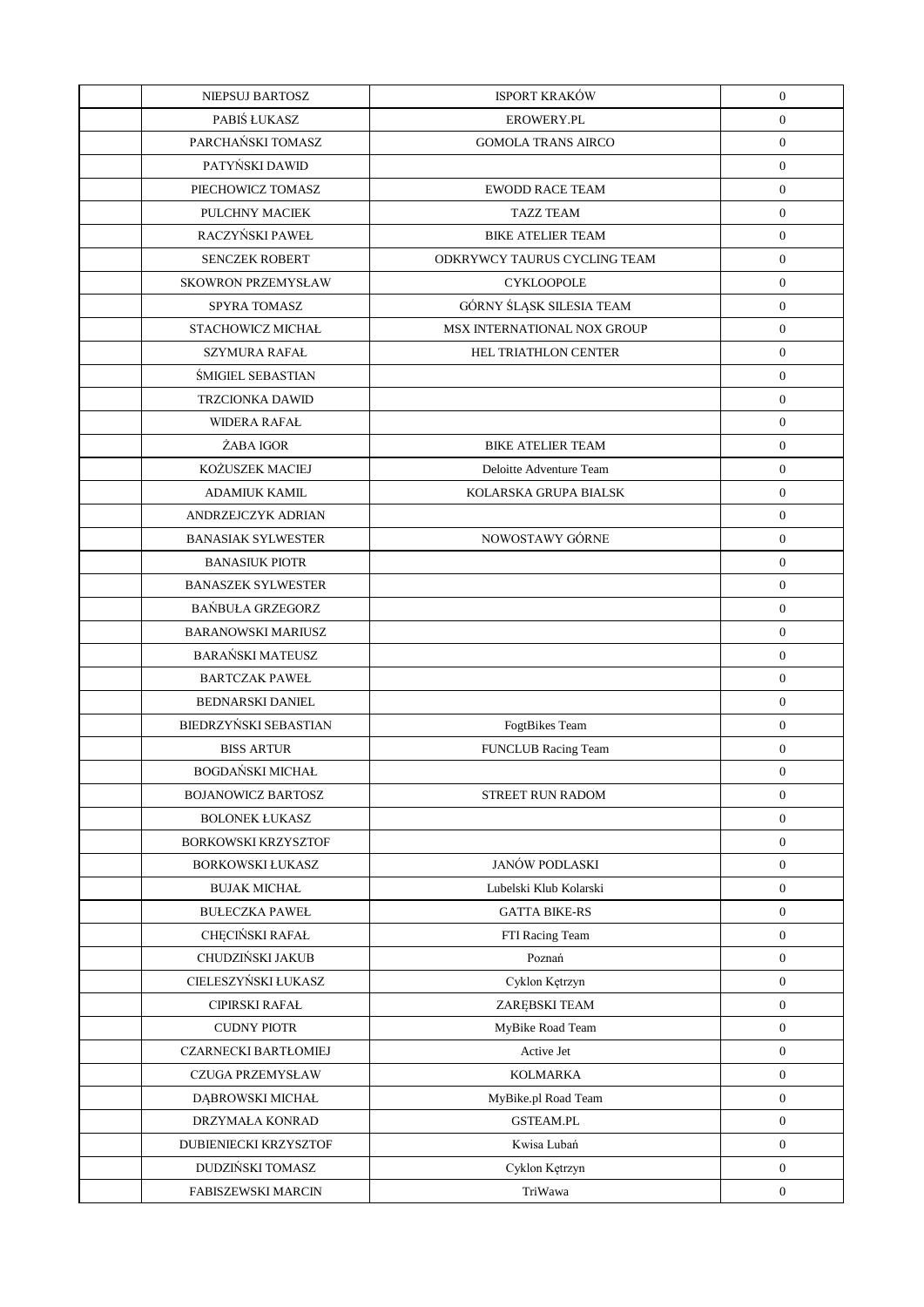| FILIPENKO KAROL                                           | $\boldsymbol{0}$<br>$\boldsymbol{0}$ |
|-----------------------------------------------------------|--------------------------------------|
|                                                           |                                      |
| <b>FLUR ADRIAN</b><br>MyBike Road Team                    |                                      |
| <b>FRUBA PAWEL</b>                                        | $\boldsymbol{0}$                     |
| <b>GIERCZAK PRZEMYSŁAW</b><br>HUROM SŁAWNO ACCENT         | $\boldsymbol{0}$                     |
| <b>GŁOWACKI MICHAŁ</b><br>TriWawa                         | $\boldsymbol{0}$                     |
| <b>GRADZIŃSKI LECH</b><br>Varso                           | $\boldsymbol{0}$                     |
| <b>GRODECKI BARTŁOMIEJ</b>                                | $\boldsymbol{0}$                     |
| <b>GRYNIS ALEKSANDER</b>                                  | $\boldsymbol{0}$                     |
| HARBACEWICZ DANIEL<br>JF Duet Goleniów Spectrum Bike      | $\boldsymbol{0}$                     |
| <b>HENDEL PIOTR</b><br><b>BIKE EXPO Narodowy Team</b>     | $\boldsymbol{0}$                     |
| Printo.pl Rowery Małgośka<br><b>HERMAN BARTOSZ</b>        | $\boldsymbol{0}$                     |
| <b>HNATOW JAROSŁAW</b><br>Cyklon Kętrzyn                  | $\boldsymbol{0}$                     |
| HOFFMANN GRZEGORZ<br>UNIT MARTOMBIKE TEAM                 | $\boldsymbol{0}$                     |
| <b>JABŁONKA MICHAŁ</b>                                    | $\boldsymbol{0}$                     |
| <b>JANUS DANIEL</b><br><b>STREEN RUN RADOM</b>            | $\boldsymbol{0}$                     |
| <b>JAROMIN PRZEMYSŁAW</b><br><b>BIKE SHOP RACING TEAM</b> | $\boldsymbol{0}$                     |
| <b>JASZCZURA MICHAŁ</b>                                   | $\boldsymbol{0}$                     |
| Łódź<br><b>JAWORSKI SEBASTIAN</b>                         | $\boldsymbol{0}$                     |
| Varso<br><b>JAZUREK GRZEGORZ</b>                          | $\boldsymbol{0}$                     |
| <b>JUSZCZAK ADRIAN</b><br>Gilicki Bike Kalisz             | $\boldsymbol{0}$                     |
| <b>JUSZCZUK IRENEUSZ</b><br>KOLARSKA GRUPA BIALSK         | $\boldsymbol{0}$                     |
| <b>KACZMAREK ADAM</b><br>Rybczyński Bikes                 | $\boldsymbol{0}$                     |
| KACZMARZYK KAROL<br>STREET RUN RADOM                      | $\boldsymbol{0}$                     |
| KARDZIALIUK ALIAKSEI                                      | $\boldsymbol{0}$                     |
| FunClub<br>KĘDZIORA JAKUB                                 | $\boldsymbol{0}$                     |
| KINDRASZ KRZYSZTOF                                        | $\boldsymbol{0}$                     |
| <b>KISIEL DOMINIK</b><br><b>POKRZYWNICA</b>               | $\boldsymbol{0}$                     |
| <b>KISZKA ROBERT</b>                                      | $\boldsymbol{0}$                     |
| KMIECIK ŁUKASZ<br><b>PUŁAVELO</b>                         | $\boldsymbol{0}$                     |
| KOCHANOWSKI PAWEŁ<br><b>NFS</b>                           | $\boldsymbol{0}$                     |
| KOŚCIÓŁEK KONRAD                                          | $\boldsymbol{0}$                     |
| KRAWCZYŃSKI ŁUKASZ<br><b>BIKETIMETEAM</b>                 | $\boldsymbol{0}$                     |
| KROM WOJCIECH<br>Cryo Space Olsztyn                       | $\boldsymbol{0}$                     |
| <b>GOOD RIDE</b><br>KRZESZOWSKI SEBASTIAN                 | $\boldsymbol{0}$                     |
| KUCHARSKI MACIEJ<br>WARSZAWA                              | $\boldsymbol{0}$                     |
| KUŚMIERZ ŁUKASZ<br>Baran Cycling Team                     | $\boldsymbol{0}$                     |
| LASKOWSKI LEOPOLD                                         | $\boldsymbol{0}$                     |
| LESZCZYŃSKI ŁUKASZ<br>STOWARZYSZENIE ODNOWY I             | $\boldsymbol{0}$                     |
| <b>LEVIN EVGENY</b><br>Kaliningrad                        | $\boldsymbol{0}$                     |
| Werach Rower Bełchatów<br>LEWANDWSKI KAMIL                | $\boldsymbol{0}$                     |
| ŁUKASIEWICZ MICHAŁ                                        | $\boldsymbol{0}$                     |
| MALENDOWICZ PRZEMYSŁAW<br><b>ELMAR SPECTRUMBIKE</b>       | $\mathbf{0}$                         |
| <b>MALKE JAKUB</b><br>CITYZEN_                            | $\boldsymbol{0}$                     |
| MARKOWSKI WOJCIECH<br><b>GSK HORYZONT</b>                 | $\boldsymbol{0}$                     |
| <b>MAROSZ DAWID</b><br><b>OMED24 Gniezno</b>              | $\boldsymbol{0}$                     |
| MASŁOWSKI JAKUB                                           | $\mathbf{0}$                         |
| Żabka Sportowy Team<br>MASŁOWSKI MICHAŁ                   | $\boldsymbol{0}$                     |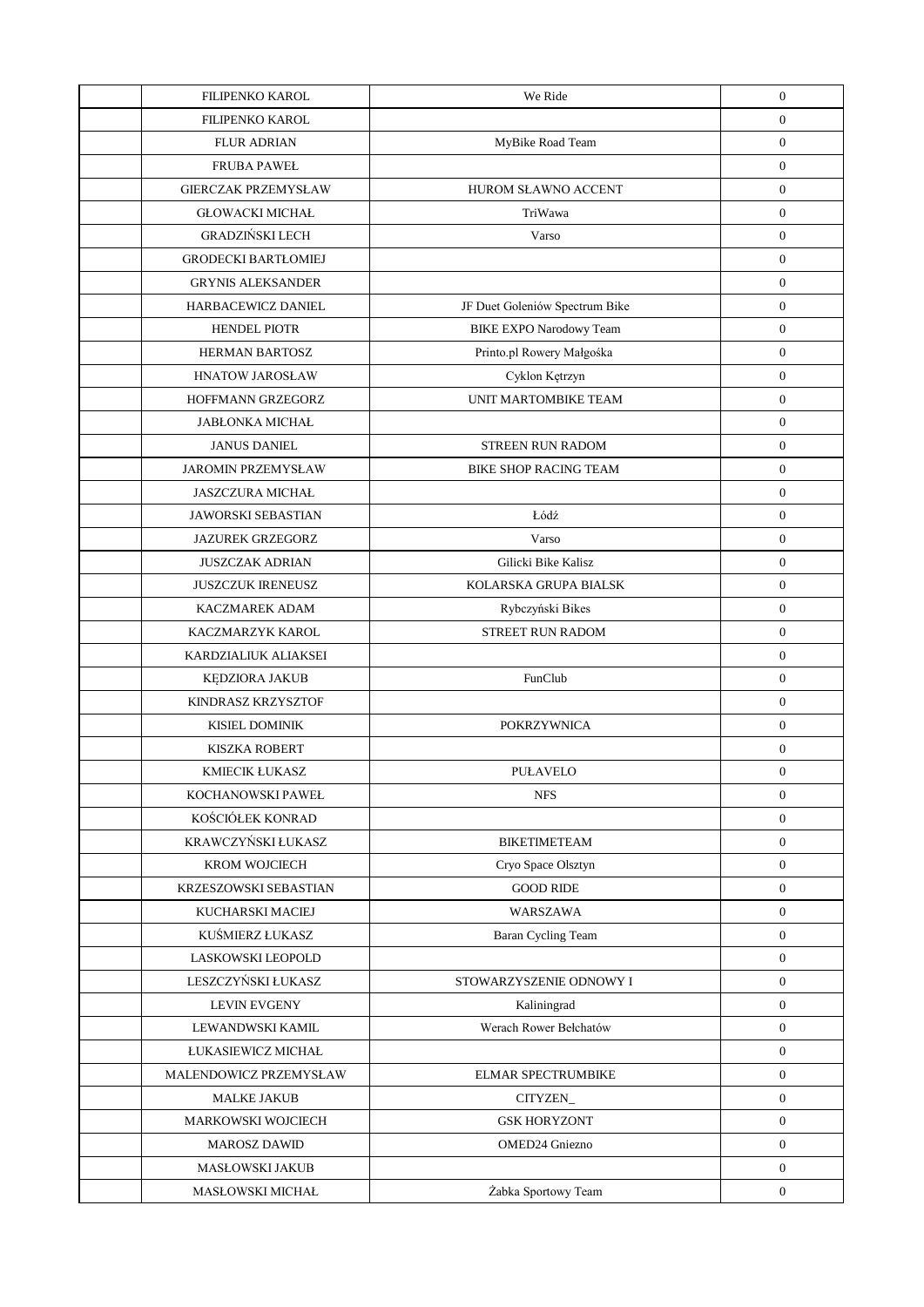| <b>MATRASZEK MACIEJ</b>  | STREET RUN RADOM                        | $\boldsymbol{0}$ |
|--------------------------|-----------------------------------------|------------------|
| <b>MATUSIAK ŁUKASZ</b>   | <b>GATTA BIKE-RS</b>                    | $\boldsymbol{0}$ |
| MATUSZEWSKI JAN          | Musli4u                                 | $\boldsymbol{0}$ |
| <b>MIKSA KONRAD</b>      |                                         | $\boldsymbol{0}$ |
| MRÓZ MATEUSZ             | MRÓZROWERY TEAM                         | $\boldsymbol{0}$ |
| MUZYCHUK LEONID          | <b>TIME LUTSK</b>                       | $\boldsymbol{0}$ |
| NESTOROWICZ ARTUR        | Cyklon Kętrzyn                          | $\boldsymbol{0}$ |
| NOWAK KONRAD             |                                         | $\boldsymbol{0}$ |
| NOWALSKI WOJCIECH        | Szprycha Giżycko                        | $\boldsymbol{0}$ |
| NOWOSAD TOMASZ           | <b>ŁĘCZNA</b>                           | $\boldsymbol{0}$ |
| <b>NUREK MATEUSZ</b>     |                                         | $\boldsymbol{0}$ |
| NYCZ MARCIN              |                                         | $\boldsymbol{0}$ |
| OGONOWSKI MATEUSZ        |                                         | $\boldsymbol{0}$ |
| OLEJNIK MICHAŁ           | PTC PABIANICE                           | $\boldsymbol{0}$ |
| <b>OLSZEWSKI MARIUSZ</b> |                                         | $\boldsymbol{0}$ |
| <b>OPALACH PIOTR</b>     | Triteam                                 | $\boldsymbol{0}$ |
| ORZECHOWSKI HUBERT       | TRENUJROWER.PL                          | $\boldsymbol{0}$ |
| OSSOWSKI MICHAŁ          | omed24                                  | $\boldsymbol{0}$ |
| <b>OSTROWSKI RADEK</b>   | <b>REHAU Crossactive</b>                | $\boldsymbol{0}$ |
| <b>OSUCH TOMASZ</b>      | Ośka Warszawa                           | $\boldsymbol{0}$ |
| OTOKA MARCIN             | REHAU CROSSACTIVE                       | $\boldsymbol{0}$ |
| PIĄTEK PIOTR             |                                         | $\boldsymbol{0}$ |
| PIERZYŃSKI ARTUR         | Warach-Rowery                           | $\boldsymbol{0}$ |
| PIETRZAK KAROL           |                                         | $\boldsymbol{0}$ |
| PLUTA TOMASZ             |                                         | $\boldsymbol{0}$ |
| PODGÓRSKI GRZEGORZ       | BIKE ATELIER EOBUWIE URBEX MAXIMUS TEAM | $\boldsymbol{0}$ |
| PRENTKI PAWEŁ            | <b>Funclub Racing Team</b>              | $\boldsymbol{0}$ |
| PRZĄDKA RADOSŁAW         |                                         | $\boldsymbol{0}$ |
| PRZYBYLSKI BARTOSZ       | Bosco Cyclocross Piła                   | $\boldsymbol{0}$ |
| PUŹ MACIEJ               | MyBike Road Team                        | $\boldsymbol{0}$ |
| PYSIAK PAWEŁ             | <b>BIKE SHOP RACING TEAM</b>            | $\boldsymbol{0}$ |
| RECZULSKI STANISŁAW      | ŻYRARDÓW                                | $\overline{0}$   |
| RÓŻAŃSKI MATEUSZ         | Gilicki Bike Kalisz                     | $\mathbf{0}$     |
| <b>SACHA ŁUKASZ</b>      |                                         | $\overline{0}$   |
| SARNACKI PATRYK          | TEAM OROŃSKO                            | $\mathbf{0}$     |
| SERBIN MICHAŁ            | Kłecko Cycling Team                     | $\boldsymbol{0}$ |
| SIEROŃSKI MARCIN         |                                         | $\boldsymbol{0}$ |
| <b>SIKORA MACIEJ</b>     | Varso                                   | $\overline{0}$   |
| SIPIŃSKI DOMINIK         | Dutch Mountains Maastricht              | $\mathbf{0}$     |
| SKÓRKA PAWEŁ             | Cyklon Kętrzyn                          | $\mathbf{0}$     |
| SOBIERAJCZK ŁUKASZ       | Rehau Cross Active Poznań               | $\boldsymbol{0}$ |
| SOBOŃ RADOSŁAW           | <b>APTEKA SOWA</b>                      | $\overline{0}$   |
| STACHORZECKI GRZEGORZ    | BRODEX PARTY PROFESSIONAL               | $\mathbf{0}$     |
| STANO MACIEJ             | HUZAR BIKE ACADEMY                      | $\overline{0}$   |
| STAROMŁYŃSKI JACEK       | <b>TRENUJ ROWER</b>                     | $\mathbf{0}$     |
| <b>STASIAK PAWEL</b>     | OTR Interkol-CX 80 Team                 | $\overline{0}$   |
| STEFANIAK ŁUKASZ         | FogtBikes Team                          | $\mathbf{0}$     |
| STĘPIEŃ TOMASZ           |                                         | $\mathbf{0}$     |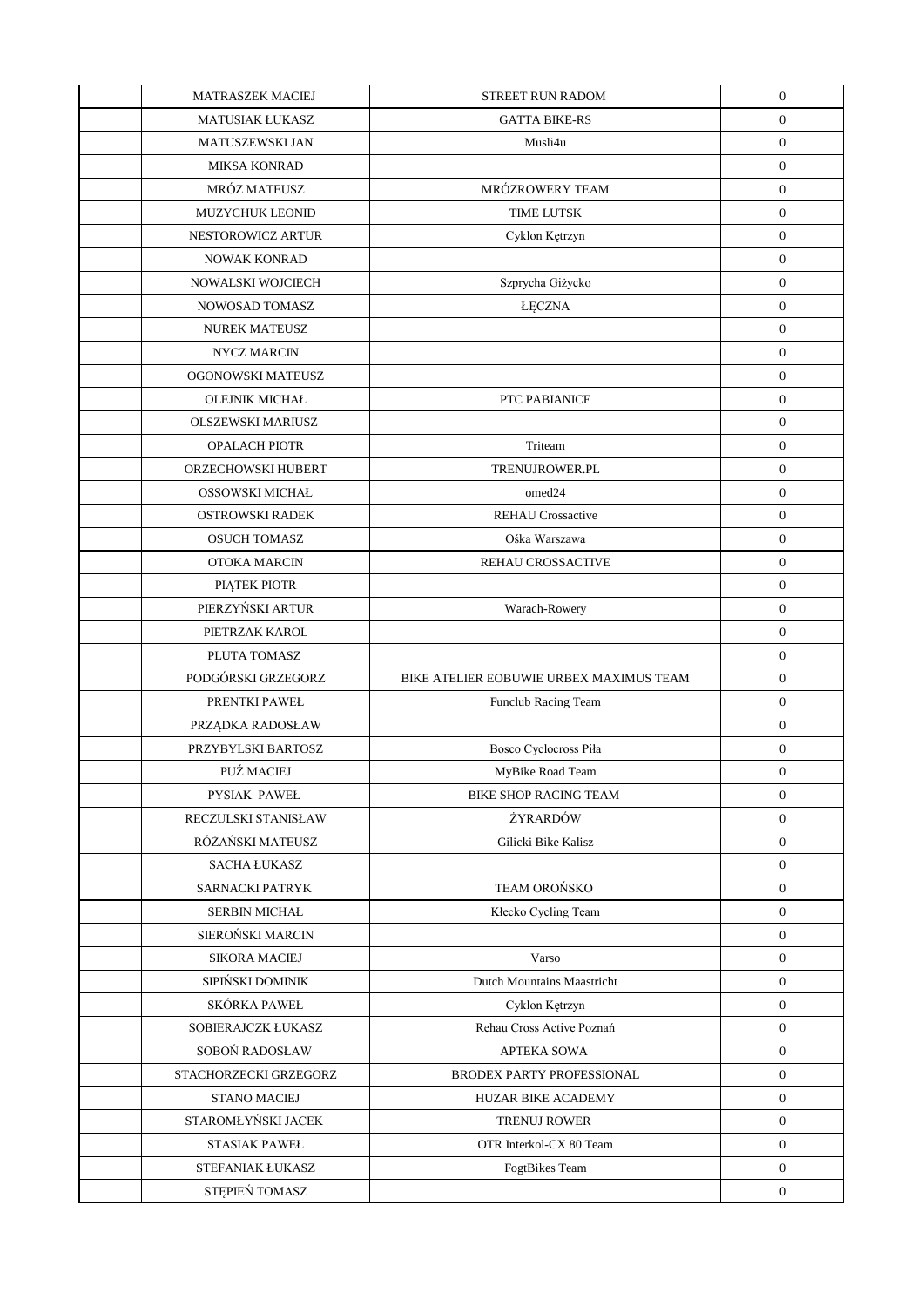| <b>STRABEL DARIUSZ</b>      | Rehau Cross Active Poznań         | $\overline{0}$ |
|-----------------------------|-----------------------------------|----------------|
| STUDZIŃSKI ADAM             | <b>SKINLINE SPORTSWEAR</b>        | $\overline{0}$ |
| SWĘDROWSKI JACEK            | JacaCoach Team                    | $\overline{0}$ |
| <b>SZAMOTUŁA RAFAŁ</b>      |                                   | $\Omega$       |
| <b>SZKUTEK DAWID</b>        |                                   | $\overline{0}$ |
| SZYMCZAK KRZYSZTOF          | Absolute Bikes Team               | $\overline{0}$ |
| <b>SZYSZKA ŁUKASZ</b>       | <b>STARACHOWICE BIKE TEAM</b>     | $\overline{0}$ |
| ŚREDZIŃSKI JAKUB            | VERONI PAK WĄBRZEŹNO              | $\Omega$       |
| ŚWIERCZ JAN                 |                                   | $\mathbf{0}$   |
| ŚWITKOWSKI RAFAŁ            | <b>GATTA BIKE-RS</b>              | $\mathbf{0}$   |
| TANIKOWSKI KAMIL            |                                   | $\Omega$       |
| TEKLIŃSKI ADRIAN            |                                   | $\overline{0}$ |
| <b>TURONEK ARKADIUSZ</b>    | KłeckoCyclingTeam                 | $\mathbf{0}$   |
| <b>TURONEK SŁAWOMIR</b>     |                                   | $\overline{0}$ |
| <b>TYRAŁA TOMASZ</b>        | <b>BRADAS</b> Bike Adventure      | $\overline{0}$ |
| VERBYTSKYI ANDRII           |                                   | $\Omega$       |
| <b>WALICKI FILIP</b>        |                                   | $\overline{0}$ |
| <b>WASZKIEWICZ RADOSŁAW</b> | NEON TEAM/DELOITTE ADVENTURE TEAM | $\overline{0}$ |
| WAWRZYNIAK KAROL            | Merx Wągrowiec                    | $\overline{0}$ |
| <b>WICHŁACZ DAWID</b>       | 8ATM                              | $\overline{0}$ |
| <b>WINIARSKI MAREK</b>      |                                   | $\overline{0}$ |
| WIŚNIEWSKI ŁUKASZ           |                                   | $\overline{0}$ |
| <b>WŁOKA MAURYCY</b>        | Fun club Racing team              | $\overline{0}$ |
| WOŹNIAK DANIEL              | <b>CROSSFIT SIEDLCE</b>           | $\overline{0}$ |
| WOŹNIAK ŁUKASZ              |                                   | $\Omega$       |
| WRÓBLEWSKI MICHAŁ           | Szprycha Giżycko                  | $\mathbf{0}$   |
| <b>WUZIAK LESZEK</b>        | Bikefun Team Poznań               | $\overline{0}$ |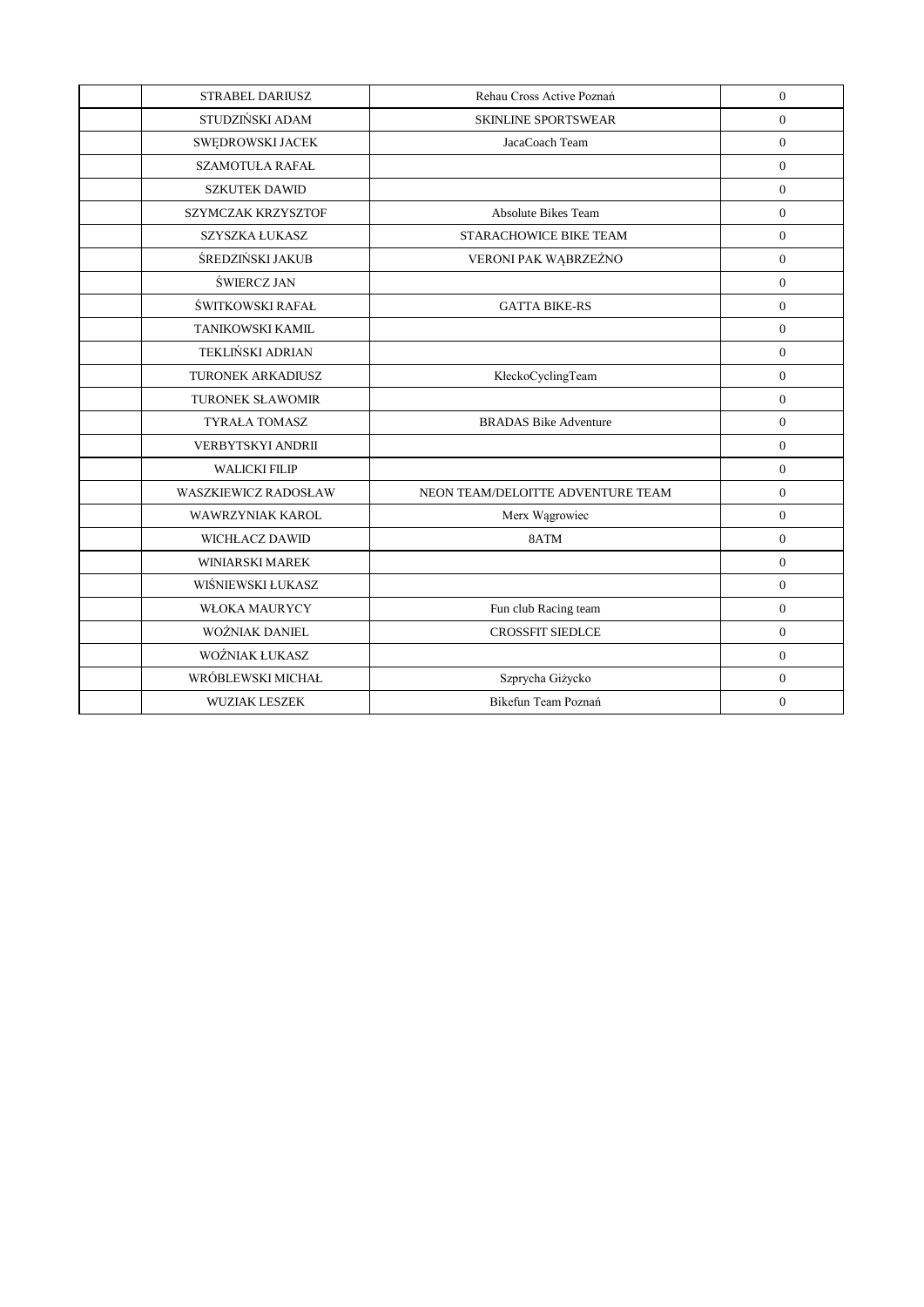| <b>KATEGORIA M40A</b> |                           |                                   |                      |
|-----------------------|---------------------------|-----------------------------------|----------------------|
| <b>MIEJSCE</b>        | <b>NAZWISKO I IMIE</b>    | <b>KLUB</b>                       | <b>ILOŚĆ PUNKTÓW</b> |
| $\mathbf{1}$          | <b>GOLONKO GRZEGORZ</b>   | <b>ACTIVE JET</b>                 | 5200                 |
| $\overline{2}$        | <b>WOLSKI KRZYSZTOF</b>   | PELETON ABAKUS                    | 4800                 |
| 3                     | <b>KOWALSKI TOMASZ</b>    | Bike Center Ataksport Świdnica    | 4400                 |
| $\overline{4}$        | <b>KREMER TOMASZ</b>      | <b>DIVERSEY TEAM</b>              | 3670                 |
| 5                     | <b>MAJ KAMIL</b>          | Lkk Lublin                        | 3250                 |
| 6                     | URBAŃSKI SŁAWOMIR         | FTI Racing Team                   | 2872                 |
| $\tau$                | <b>WARACH DANIEL</b>      | <b>WARACH ROWERY</b>              | 2835                 |
| 8                     | <b>CIBOREK MARIUSZ</b>    | Musli4u                           | 2820                 |
| 9                     | <b>KAŁUSZKA PAWEŁ</b>     | <b>GATTA BIKE-RS</b>              | 2418                 |
| 10                    | KUBISZEWSKI MICHAŁ        | PELETON ABAKUS                    | 2320                 |
| 11                    | WROŻYNA RAFAŁ             |                                   | 2320                 |
| 12                    | WÓJCIAK MIROSŁAW          | <b>JAFI SPORT BIKE TEAM</b>       | 2200                 |
| 13                    | ZIEBA DARIUSZ             | <b>IPA BIKE POLAND</b>            | 2000                 |
| 14                    | STOLARCZYK RAFAŁ          | KOLEJARZ CZĘSTOCHOWA              | 1896                 |
| 15                    | PROCAJŁO MAREK            | <b>MAYDAY TEAM I LUBLIN</b>       | 1890                 |
| 16                    | WIDZIEWICZ ANDRZEJ        | <b>KK ŻOLIBER</b>                 | 1830                 |
| 17                    | STAŃCZYKOWSKI EMIL        | <b>BIKE TIME</b>                  | 1800                 |
| 18                    | <b>GAŁĄZKA NORBERT</b>    | Retro Stork Team                  | 1780                 |
| 19                    | KOSTUCH MICHAŁ            |                                   | 1700                 |
| 20                    | <b>SAWA ROBERT</b>        | <b>INŻYNIERIA ROWEROWA</b>        | 1670                 |
| 21                    | DĄBROWSKI ARKADIUSZ       | Stc Sokołów Podlaski              | 1630                 |
| 22                    | <b>GRZEGORY TOMASZ</b>    | <b>GATTA BIKE-RS</b>              | 1612                 |
| 23                    | CZARNECKI ARKADIUSZ       | FTI Racing Team                   | 1586                 |
| 24                    | <b>SUMARA DANIEL</b>      | <b>GATTA BIKE-RS</b>              | 1540                 |
| 25                    | <b>JAROSZ ANDRZEJ</b>     | 72D ROWMIX JAVA TEAM              | 1480                 |
| 26                    | PIKOSZ ŁUKASZ             |                                   | 1435                 |
| 27                    | MRÓZ MARCIN               | <b>UKKP</b>                       | 1340                 |
| 28                    | <b>BARTOSZEK DAMIAN</b>   | <b>SCS OSOZ RACING TEAM</b>       | 1330                 |
| 29                    | <b>DĄBEK TOMASZ</b>       | <b>GATTA BIKE-RS</b>              | 1246                 |
| 30                    | MIŚKIEWICZ DARIUSZ        | <b>DMTEX TEAM</b>                 | 1240                 |
| 31                    | PRĘCIKOWSKI PAWEŁ         | SOKOŁOWSKIE TOWARZYSTWO CYKLISTÓW | 1160                 |
| 32                    | <b>GRZESIAK SŁAWOMIR</b>  | <b>GATTA BIKE-RS</b>              | 1120                 |
| 33                    | PATERKA KRZYSZTOF         | Diversey Team                     | 960                  |
| 33                    | <b>ADAMCZYK MARCIN</b>    | SDBC / Emerald Textiles           | 960                  |
| 35                    | PIERZYNOWSKI ŁUKASZ       | Ośka Warszawa                     | 860                  |
| 36                    | MACIEJEWSKI MAREK         | TTC TORUŃ                         | 800                  |
| 36                    | PIERWOCHA TOMASZ          | <b>RMF-FM HEG</b>                 | 800                  |
| 36                    | <b>JAMIELUCHA DARIUSZ</b> |                                   | 800                  |
| 39                    | KALICHYNSKYI ANDRII       | <b>VELO SOKAL</b>                 | 790                  |
| 40                    | KUROWSKI ERNEST           |                                   | 780                  |
| 41                    | KACZMAREK MACIEJ          | <b>INŻYNIERIA ROWEROWA</b>        | 775                  |
| 42                    | TOMCZYŃSKI ANDRZEJ        | <b>BIKETIMETEAM</b>               | 740                  |
| 43                    | <b>MATUSIAK SYLWESTER</b> | ROWERYRADZYMIN.PL                 | 720                  |
| 43                    | DĄBKOWSKI KRZYSZTOF       | PRO-FIT-BIKE/JAANBIKES            | 720                  |
| 43                    | <b>JAWNIK MIROSŁAW</b>    | <b>COMOBIKE SCOTT</b>             | 720                  |
| 46                    | KLAMA RAFAŁ               | CZKKS KOLEJARZ-JURA CZĘSTOCHOWA   | 710                  |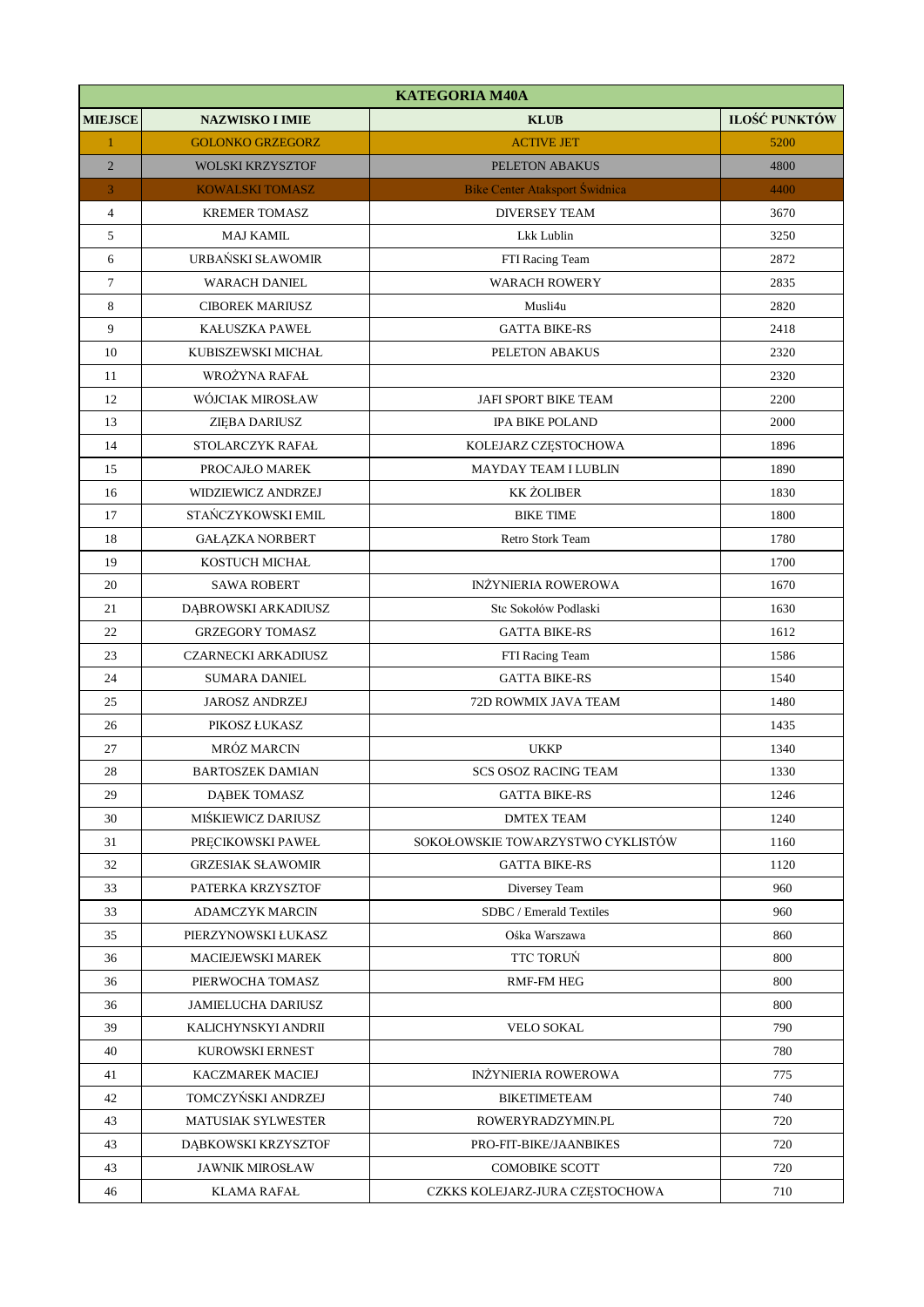| 47 | KOŁACKI MIROSŁAW           | Merx Team Wągrowiec                    | 705 |
|----|----------------------------|----------------------------------------|-----|
| 48 | <b>TOMANA PIOTR</b>        | MAJKA DAYS WLKS KRAKUS BBC CZAJA       | 700 |
| 48 | STRZELCZYK TOMASZ          | <b>VIVABICI</b>                        | 700 |
| 50 | <b>KALETA DARIUSZ</b>      |                                        | 670 |
| 51 | <b>SZADURO PAWEŁ</b>       | Starogard Gdański                      | 640 |
| 51 | <b>BARTOSZEWSKI MARCIN</b> | <b>ZGRUPKA TEAM</b>                    | 640 |
| 53 | <b>BOGDZIEWICZ MICHAŁ</b>  | <b>APTEKI GEMINI</b>                   | 600 |
| 54 | <b>BOSZCZYK RYSZARD</b>    | <b>SAP SERWIS</b>                      | 580 |
| 55 | <b>CZARNOTA BOGDAN</b>     | VOLKSWAGEN SAMOCHODY UŻYTKOWE MTB TEAM | 560 |
| 56 | <b>MAŁYSZA MICHAŁ</b>      | LEKARSKA GRUPA KOLARSKA                | 550 |
| 56 | KLEKOTSIUK WŁODZIMIERZ     | <b>MAYDAY TEAM LUBLIN</b>              | 550 |
| 58 | DOBROHIVSYI PAVLO          | <b>VELO SOKAL</b>                      | 545 |
| 59 | PELKA DARIUSZ              | JAFI SPORT BIKE TEAM                   | 520 |
| 60 | PIRÓG KRYSTIAN             | <b>JMP.RACE</b>                        | 500 |
| 61 | <b>GAŁKA ŁUKASZ</b>        | <b>IF FROY</b>                         | 480 |
| 61 | <b>LATOSZEK MARCIN</b>     | <b>CMT WULKAN</b>                      | 480 |
| 63 | <b>MICHNIAK ANDRZEJ</b>    | WARSZAWSKI KLUB KOLARSKI               | 470 |
| 64 | KLEKOSIUK WŁODZIMIERZ      | <b>MAYDAY TEAM LUBLIN</b>              | 460 |
| 65 | <b>WALCZAK ROBERT</b>      | <b>KK TRAMWAJARZ</b>                   | 440 |
| 65 | <b>GALMAN ADAM</b>         |                                        | 440 |
| 67 | KUBALA TOMASZ              | PRESSING BIKE-SYSTEM ICE-WENT TEAM     | 380 |
| 68 | <b>ABRAMCZYK ROMAN</b>     |                                        | 360 |
| 69 | <b>MARCINIAK ADAM</b>      | 'PELETON' ABAKUS                       | 350 |
| 70 | SZCZERBIAK ARKADIUSZ       | Active Jet                             | 342 |
| 71 | <b>BLOMA PIOTR</b>         | KS INWALIDÓW START SZCZECIN            | 310 |
| 72 | ŁAZARSKI PRZEMYSŁAW        | Team Varso                             | 280 |
| 73 | NICIŃSKI SŁAWOMIR          | Team LRP Poland                        | 260 |
| 74 | <b>ŚWIT MACIEJ</b>         | <b>GATTA BIKE-RS</b>                   | 242 |
| 75 | <b>BIJAK CEZARY</b>        |                                        | 230 |
| 76 | FICOŃ MICHAŁ               | <b>VARSO</b>                           | 220 |
| 77 | <b>BERNOLAK MACIEJ</b>     | OŚKA WARSZAWA                          | 210 |
| 77 | RAKOCZY ADAM               |                                        | 210 |
| 79 | <b>GÓRKA PIOTR</b>         |                                        | 190 |
| 80 | <b>JUSIŃSKI ARKADIUSZ</b>  | RENAULT TEAM                           | 180 |
| 80 | PALUSZKIEWICZ MAREK        | Koło                                   | 180 |
| 82 | KOPAŃCZUK PIOTR            | OSKA WARSZAWA                          | 170 |
| 83 | <b>SPŁAWSKI KRZYSZTOF</b>  | ODKRYWCY TAURUS CYCLING TEAM           | 160 |
| 83 | <b>FIJAŁKOWSKI TOMASZ</b>  | <b>TRENUJROWER.PL</b>                  | 160 |
| 83 | PAŁCZYK BOGDAN             | KIOSK KOLARSKI SPORTOSITO              | 160 |
| 86 | PAWŁOWSKI GRZEGORZ         | <b>EWODD TEAM</b>                      | 140 |
| 87 | <b>BIENIEK MARCIN</b>      | <b>PENTEL</b>                          | 130 |
| 88 | <b>STOKŁOSA MIROSŁAW</b>   |                                        | 120 |
| 89 | PEC MARCIN                 | <b>TEAM HUROM</b>                      | 90  |
| 89 | SKOLIMOWSKI ADAM           | Musli4u                                | 90  |
| 89 | <b>DUDAJEK RADOSŁAW</b>    | Huzar Bike Academy                     | 90  |
| 92 | <b>BEDNARCZYK MATEUSZ</b>  | <b>DIVERSEY TEAM</b>                   | 85  |
| 93 | <b>BRZEZIŃSKI MACIEJ</b>   | <b>Exact Software Poland</b>           | 70  |
| 94 | ROGATKO JAN                | 72D ROWMIX JAVA TEAM                   | 68  |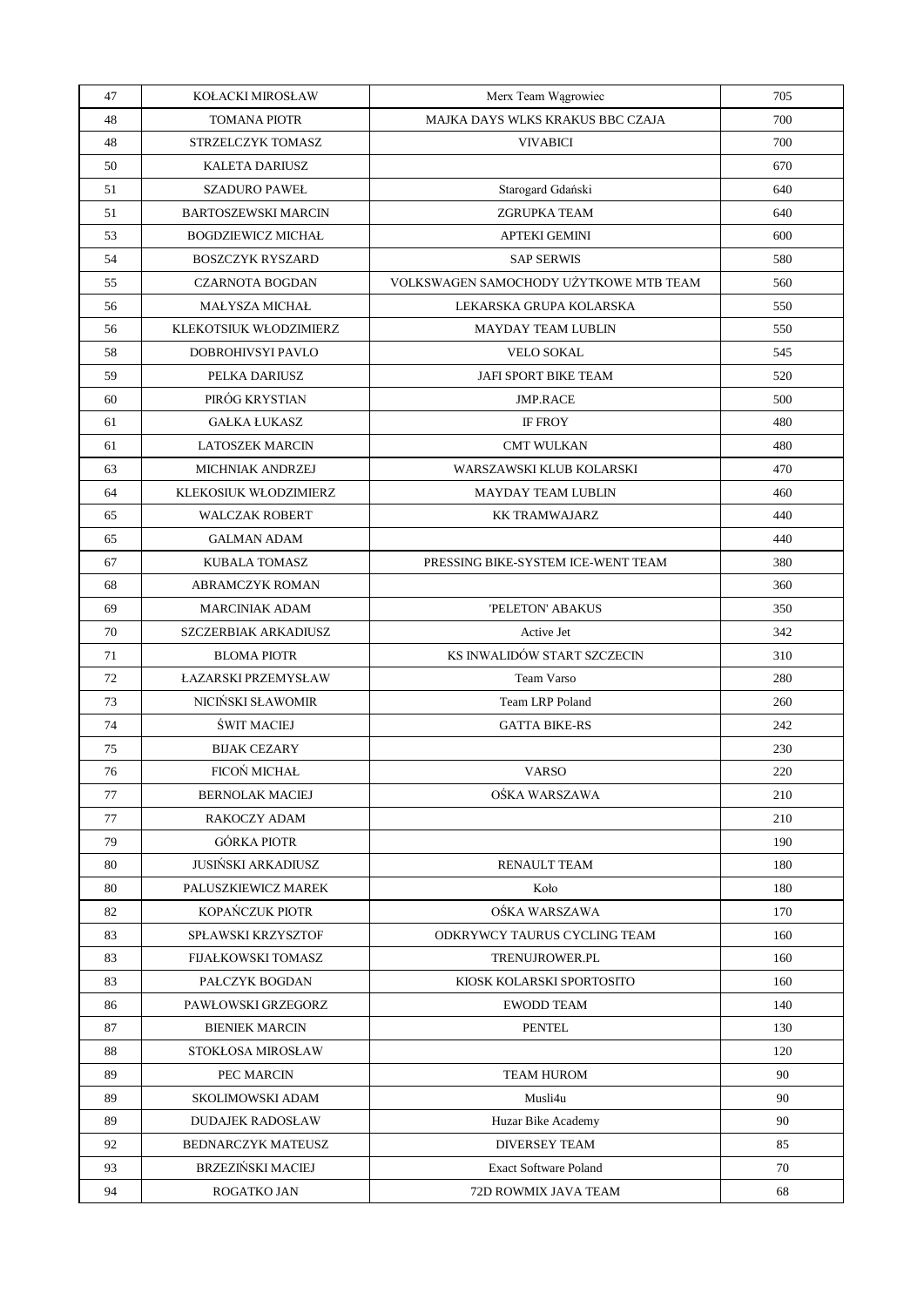| 95 | ZAWADA PRZEMYSŁAW            | <b>EROE RACING CLUB</b>             | $\boldsymbol{0}$ |
|----|------------------------------|-------------------------------------|------------------|
|    | <b>ADAMKIEWICZ MARCIN</b>    | SUP LIFTING TEAM BUGLA BIKE SERVICE | $\boldsymbol{0}$ |
|    | <b>ANTOSZ PIOTR</b>          |                                     | $\boldsymbol{0}$ |
|    | <b>BISKUP MARCIN</b>         | SUP LIFTING TEAM BUGLA BIKE SERVICE | $\boldsymbol{0}$ |
|    | CZYŻ ŁUKASZ                  |                                     | $\boldsymbol{0}$ |
|    | <b>GOŁĘBIEWSKI KAMIL</b>     | <b>DMK INVEST TEAM</b>              | $\boldsymbol{0}$ |
|    | <b>GULBA ANDRZEJ</b>         | PĘTEL                               | $\mathbf{0}$     |
|    | <b>HEJDUK TOMASZ</b>         | TECHNIKI LAKIERNICZE                | $\boldsymbol{0}$ |
|    | KONIECZNY ROBERT             |                                     | $\boldsymbol{0}$ |
|    | <b>KUBICKI PIOTR</b>         | KIWI KLUB MTB                       | $\boldsymbol{0}$ |
|    | <b>MACHAŁA MAREK</b>         | LUCKY LOSER                         | $\mathbf{0}$     |
|    | <b>MIESZCZAK PAWEŁ</b>       | ROMET FACTORY TEAM                  | $\boldsymbol{0}$ |
|    | <b>OZIMEK TOMASZ</b>         | DOBRE KOŁO CYCLING KLUB             | $\boldsymbol{0}$ |
|    | PIÓRKOWSKI TOMASZ            | TROWELMASTER RACING TEAM            | $\boldsymbol{0}$ |
|    | POLOCZEK LESZEK              | <b>BMC TEAM</b>                     | $\boldsymbol{0}$ |
|    | SADOWSKI DANIEL              | AXIS PIEKARY ŚLĄSKIE                | $\boldsymbol{0}$ |
|    | <b>SALOSTOWICZ ADAM</b>      | <b>BIKE ATELIER TEAM</b>            | $\mathbf{0}$     |
|    | SIWIAK SEBASTIAN             | MSX INTERNATIONAL NOX GROUP         | $\boldsymbol{0}$ |
|    | WILANOWSKI PAWEŁ             | TRIATHLON DĄBROWA GÓRNICZA          | $\boldsymbol{0}$ |
|    | <b>ABRAMCZYK RAFAŁ</b>       | <b>KRISS COACHING</b>               | $\boldsymbol{0}$ |
|    | AMER MOMTSERRAT MIQUEL       |                                     | $\boldsymbol{0}$ |
|    | <b>ARAK TOMASZ</b>           | <b>TRIWAWA</b>                      | $\boldsymbol{0}$ |
|    | <b>BOGDAJLEWICZ GRZEGORZ</b> | OTR INTERKOL - CX80 TEAM            | $\mathbf{0}$     |
|    | <b>BOROWICZ MACIEJ</b>       | <b>LEWA WOLNA</b>                   | $\boldsymbol{0}$ |
|    | BOSOWSKI TOMASZ              |                                     | $\boldsymbol{0}$ |
|    | CHĄDZYŃSKI DANIEL            | LUKS DWÓJKA DANIELO SPORTSWEAR      | $\boldsymbol{0}$ |
|    | <b>CHMIELEWSKI PIOTR</b>     | <b>STC STARGARD</b>                 | $\boldsymbol{0}$ |
|    | <b>CICHOSZ MARCIN</b>        | ROWEROWY ŁUKÓW                      | $\boldsymbol{0}$ |
|    | CIEŚLAK PIOTR                | Bełchatów                           | $\boldsymbol{0}$ |
|    | <b>CYBULSKI TOMASZ</b>       | TTS Cycling Club                    | $\boldsymbol{0}$ |
|    | DOBOSZ ADAM                  | DEICHMANN TEAM WROCŁAW              | $\boldsymbol{0}$ |
|    | <b>DUDA MAREK</b>            |                                     | $\overline{0}$   |
|    | <b>DUDEK RAFAŁ</b>           | WARKA KLONDAJK                      | $\mathbf{0}$     |
|    | DWORCZYK WOJCIECH            | TTC TORUŃ                           | $\overline{0}$   |
|    | <b>FIEDOR KRZYSZTOF</b>      | MAYDAY TEAM LUBLIN                  | $\boldsymbol{0}$ |
|    | FLTYN BARTOSZ                | MRÓZROWERY TEAM                     | $\overline{0}$   |
|    | FORT MICHAŁ                  | <b>FogtBikes Team</b>               | $\boldsymbol{0}$ |
|    | <b>GAGATEK TOMASZ</b>        |                                     | $\overline{0}$   |
|    | <b>GEBOREK MICHAŁ</b>        | myWater.pl                          | $\overline{0}$   |
|    | <b>GLICKI WŁODZIMIERZ</b>    | Glicki Bike Team Kolin              | $\overline{0}$   |
|    | GLISZYŃSKI MICHAŁ            | RAMA NA RAMIE                       | $\mathbf{0}$     |
|    | <b>GODLEWSKI MIROSŁAW</b>    |                                     | $\overline{0}$   |
|    | <b>GOLIŃSKI MAREK</b>        |                                     | $\overline{0}$   |
|    | <b>GRABIEC TOMASZ</b>        | Varso                               | $\overline{0}$   |
|    | <b>GREDA KRZYSZTOF</b>       | Koło                                | $\overline{0}$   |
|    | <b>GROBELNY TOMASZ</b>       | Funclub                             | $\overline{0}$   |
|    | <b>GROŃ TOMASZ</b>           |                                     | $\mathbf{0}$     |
|    | <b>GRZEŚKOWIAK PAWEŁ</b>     | FogtBikes Team                      | $\mathbf{0}$     |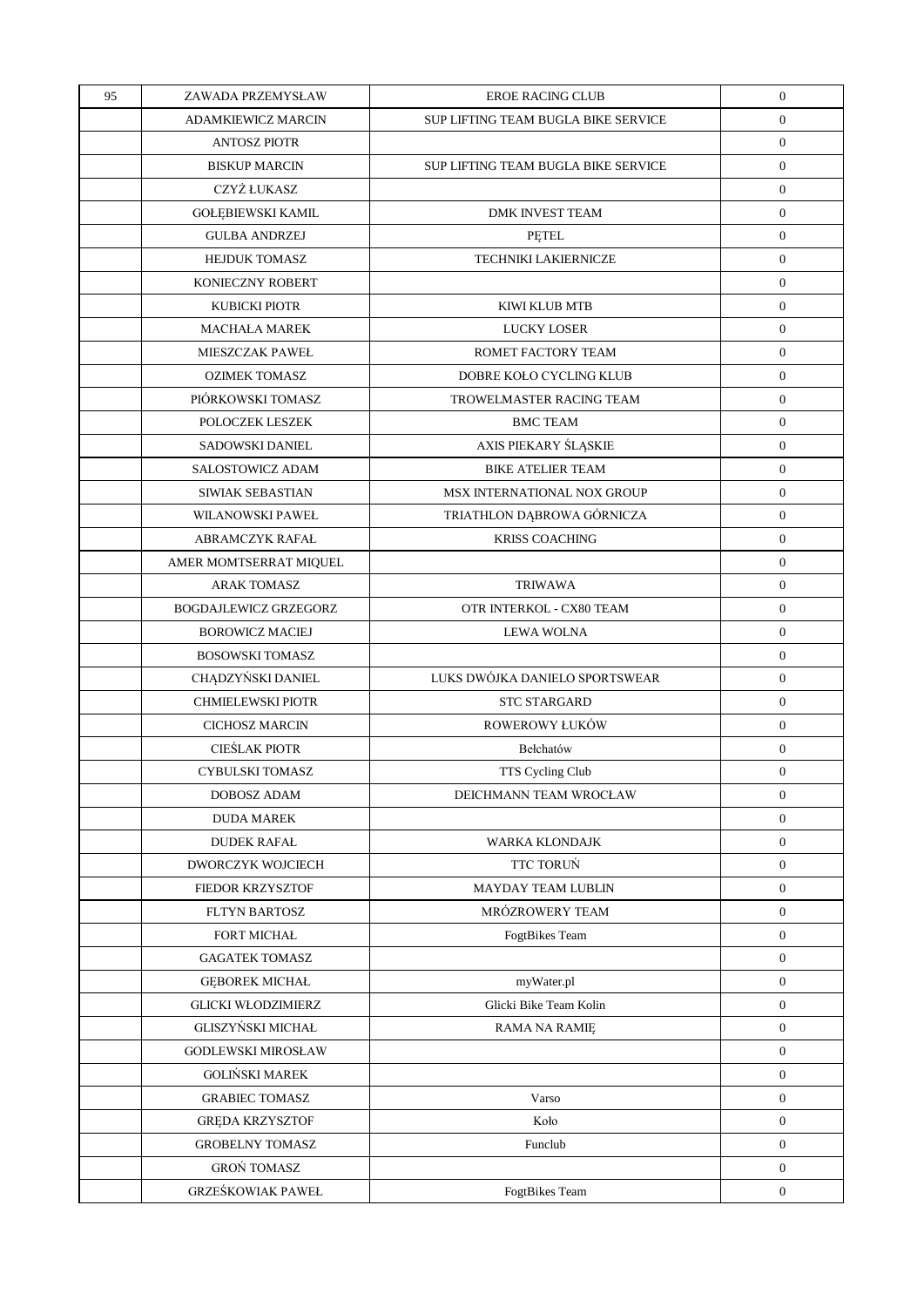| HENSCHEL KLAUDIUSZ        |                                | $\boldsymbol{0}$ |
|---------------------------|--------------------------------|------------------|
| <b>JACKIEWICZ JACEK</b>   |                                | $\boldsymbol{0}$ |
| <b>JAROS ADAM</b>         | <b>EROE RACING CLUB</b>        | $\boldsymbol{0}$ |
| <b>JASTRZAB PAWEŁ</b>     | FUNCLUB RACING TEAM            | $\boldsymbol{0}$ |
| <b>JEKEL MARCIN</b>       |                                | $\boldsymbol{0}$ |
| <b>JOŃSKI EMIL</b>        | <b>BARAN CYCLING TEAM</b>      | $\boldsymbol{0}$ |
| KALEMBA ŁUKASZ            | Ski Planet Team                | $\boldsymbol{0}$ |
| KAŁASKA JAKUB             | <b>HERMANOS</b>                | $\boldsymbol{0}$ |
| KAŁASKA MICHAŁ            | OŚKA WARSZAWA                  | $\boldsymbol{0}$ |
| KANIA WITOLD              |                                | $\boldsymbol{0}$ |
| <b>KAZIMIERCZAK PIOTR</b> |                                | $\boldsymbol{0}$ |
| KONOVALOV RUSLAN          |                                | $\boldsymbol{0}$ |
| KRASUSKI JANUSZ           | <b>ŁĘCZNA</b>                  | $\boldsymbol{0}$ |
| KRASUSKI JANUSZ           | DZIKI TEAM ŁĘCZNA              | $\boldsymbol{0}$ |
| <b>KRAUSE JAKUB</b>       | JF Duet Goleniów Spectrum Bike | $\boldsymbol{0}$ |
| <b>KRUPA ROBERT</b>       |                                | $\boldsymbol{0}$ |
| KUCHARSKI BOGDAN          | <b>LEGION SERWIS</b>           | $\boldsymbol{0}$ |
| KURCZEWSKI BARTOSZ        | Cityzen                        | $\boldsymbol{0}$ |
| KWAŚNIK KRZYSZTOF         |                                | $\boldsymbol{0}$ |
| KWIATKOWSKI TOMASZ        | Fogtbikes Team                 | $\boldsymbol{0}$ |
| LASKOWSKI RADOSŁAW        | KOLARSKA GRUPA BIALSK          | $\boldsymbol{0}$ |
| <b>ŁADNIAK MICHAŁ</b>     | MAYDAY TEAM LUBLIN             | $\boldsymbol{0}$ |
| <b>ŁAKINICZAK ANDRZEJ</b> | <b>GREEN BIKE TEAM MTB</b>     | $\boldsymbol{0}$ |
| MALISZCZAK TOMASZ         |                                | $\boldsymbol{0}$ |
| <b>MAREK ANDRZEJ</b>      | <b>KROSS STAFF TEAM</b>        | $\boldsymbol{0}$ |
| MASSALSKI KONRAD          |                                | $\boldsymbol{0}$ |
| <b>MATUL SŁAWOMIR</b>     | VR FACTORY                     | $\boldsymbol{0}$ |
| <b>MAZUR RAFAL</b>        | <b>PREMA</b>                   | $\boldsymbol{0}$ |
| MICHAŁEK DANIEL           | <b>TLW</b>                     | $\boldsymbol{0}$ |
| <b>MICHNICKI MARCIN</b>   |                                | $\boldsymbol{0}$ |
| MORAWSKI MARCIN           |                                | $\boldsymbol{0}$ |
| <b>NEESEN FILIP</b>       | <b>ECW</b>                     | $\mathbf{0}$     |
| NIEDZIELSKI ALBERTO       | <b>ADI</b> Ostry               | $\boldsymbol{0}$ |
| NOWOK SEWERYN             |                                | $\boldsymbol{0}$ |
| NOŻYKOWSKI ADAM           | ZWYROL TEAM                    | $\boldsymbol{0}$ |
| <b>OLSZAK PIOTR</b>       | Merx Wągrowiec                 | $\boldsymbol{0}$ |
| PODGÓRSKI PIOTR           |                                | $\boldsymbol{0}$ |
| PRAK MAREK                | Cyklon Kętrzyn                 | $\boldsymbol{0}$ |
| RADOJSKI ZBIGNIEW         |                                | $\boldsymbol{0}$ |
| RADZIO BARTOSZ            | <b>RADZIO ROWERY</b>           | $\boldsymbol{0}$ |
| <b>RESZKA MARCIN</b>      |                                | $\boldsymbol{0}$ |
| <b>SEMCZUK PAWEŁ</b>      | <b>WITL</b>                    | $\boldsymbol{0}$ |
| <b>SKOLIK MAKSYMILIAN</b> |                                | $\boldsymbol{0}$ |
| <b>SŁAWSKI ARKADIUSZ</b>  | MORSY KONIN                    | $\boldsymbol{0}$ |
| SMYRSKI TOMASZ            | WARSZAWA                       | $\boldsymbol{0}$ |
| STACHOWIAK MICHAŁ         | HUZAR BIKE ACADEMY             | $\boldsymbol{0}$ |
| <b>STAWICKI PAWEŁ</b>     |                                | $\boldsymbol{0}$ |
| <b>STRABEL DAREK</b>      | REHAU CROSSACTIVE              | $\boldsymbol{0}$ |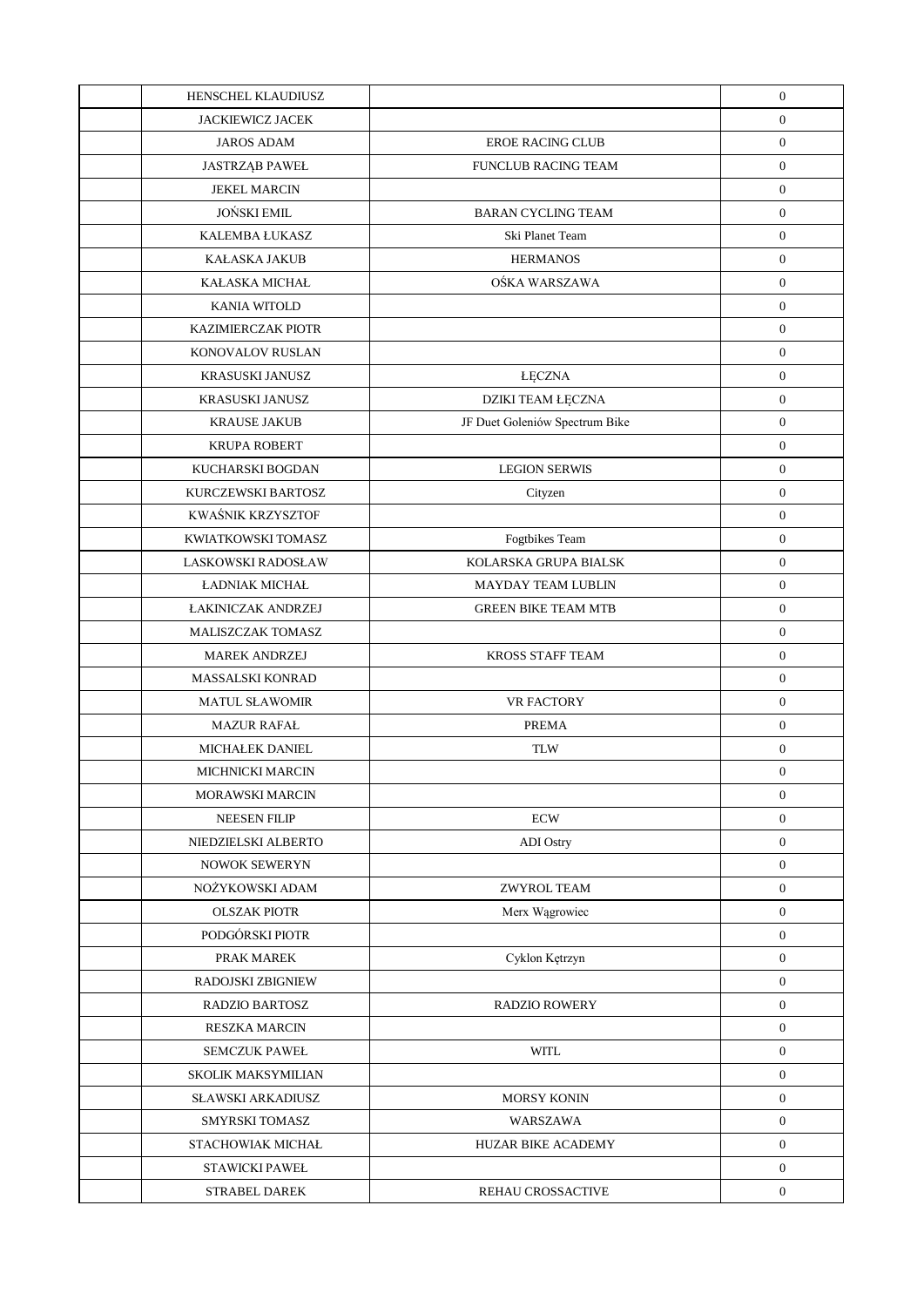| SUĆKO PIOTR                 | Funclub Sp. z o.o.      | $\overline{0}$ |
|-----------------------------|-------------------------|----------------|
| <b>SYSKA PIOTR</b>          | <b>JOGA PABIANICE</b>   | $\overline{0}$ |
| SZCZEPANIAK STANISŁAW       |                         | $\overline{0}$ |
| SZCZERBATKO KONRAD          | Mayday                  | $\overline{0}$ |
| SZRUBKOWSKI ŁUKASZ          | <b>EROE RACING CLUB</b> | $\overline{0}$ |
| <b>SZWED TOMASZ</b>         | PTC PABIANICE           | $\overline{0}$ |
| ŚLEZIAK ŁUKASZ              | ROGELLI TEAM            | $\mathbf{0}$   |
| ŚWITAŁA KAROL               |                         | $\overline{0}$ |
| ŚWITAŁA KRZYSZTOF           |                         | $\overline{0}$ |
| <b>TATERKA ŁUKASZ</b>       | Żabka Sportowy Team     | $\overline{0}$ |
| <b>TRYKACZ MARCIN</b>       | Szprycha Giżycko        | $\overline{0}$ |
| TRYNISZEWSKI MICHAŁ         | <b>ACTIVE JET</b>       | $\overline{0}$ |
| <b>WALASZKIEWICZ TOMASZ</b> |                         | $\overline{0}$ |
| WĄSOWSKI TOMASZ             |                         | $\mathbf{0}$   |
| <b>WERNER MARCIN</b>        |                         | $\overline{0}$ |
| <b>WIERUCKI ROBERT</b>      | <b>ACTIVE JET</b>       | $\overline{0}$ |
| WILIŃSKI PAWEŁ              | Zgrupka Team            | $\overline{0}$ |
| <b>WOJTCZYK ROBERT</b>      | <b>TLW</b>              | $\overline{0}$ |
| <b>WRONA PAWEŁ</b>          |                         | $\overline{0}$ |
| WRÓBLEWSKI ANDRZEJ          | <b>BODYICOACH TEAM</b>  | $\overline{0}$ |
| WYLEGA ŁUKASZ               | <b>KAZIKI</b>           | $\overline{0}$ |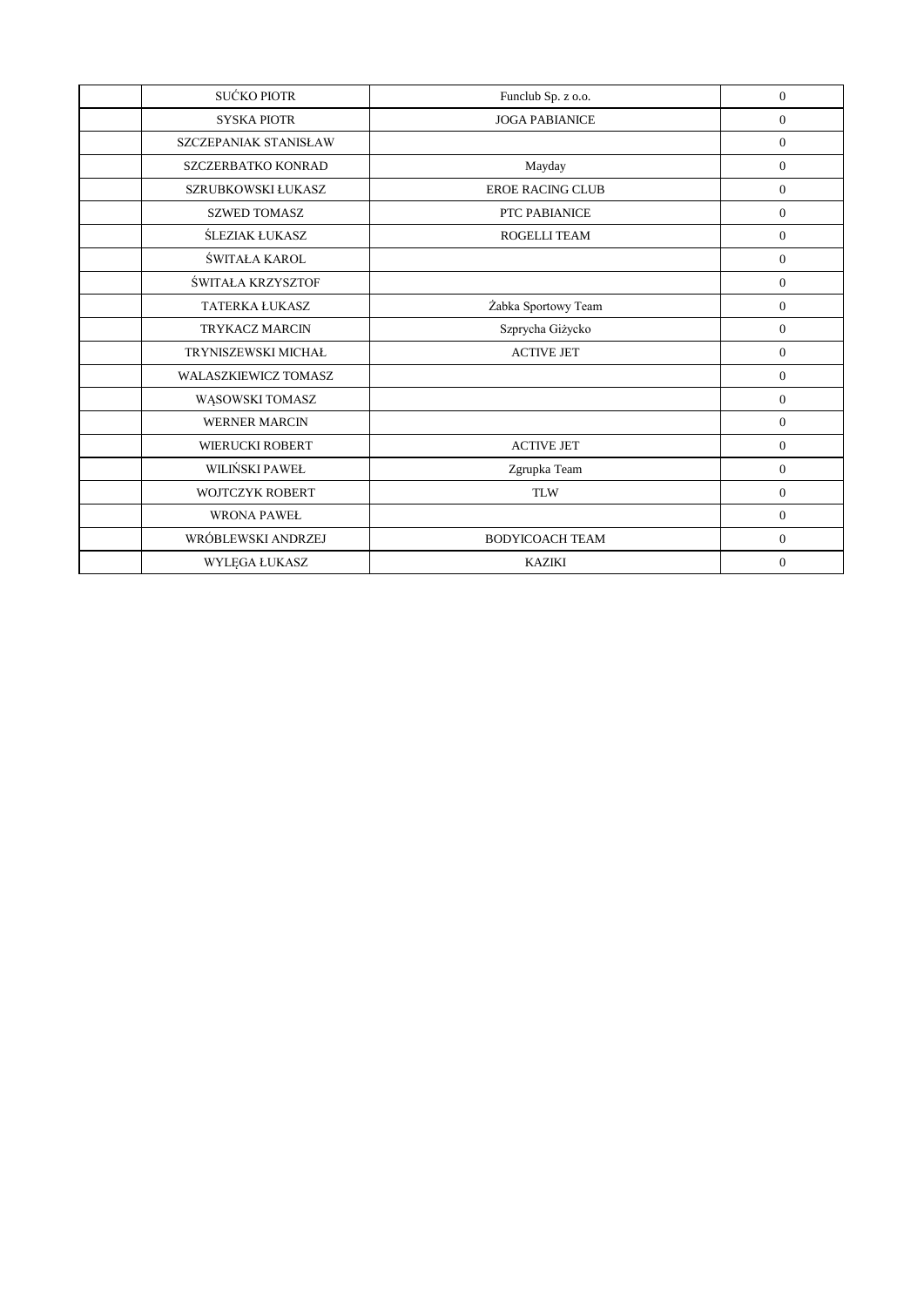| <b>KATEGORIA M40B</b> |                            |                                   |                      |
|-----------------------|----------------------------|-----------------------------------|----------------------|
| <b>MIEJSCE</b>        | <b>NAZWISKO I IMIE</b>     | <b>KLUB</b>                       | <b>ILOŚĆ PUNKTÓW</b> |
| $\mathbf{1}$          | <b>JACH ADRIAN</b>         | <b>DADELO.PL</b>                  | 5550                 |
| $\overline{2}$        | <b>BEDNARCZYK GRZEGORZ</b> | <b>DIVERSEY TEAM</b>              | 4950                 |
| 3                     | <b>POSMYK ARKADIUSZ</b>    | <b>DIVERESY TEAM</b>              | 4530                 |
| $\overline{4}$        | <b>STRAM MAREK</b>         | <b>RETRO STORK TEAM</b>           | 4440                 |
| 5                     | <b>FIJAŁKOWSKI TOMASZ</b>  | TRENUJROWER.PL                    | 3240                 |
| 6                     | POTOCKI ADAM               |                                   | 3230                 |
| $\tau$                | <b>BUGAŁA PIOTR</b>        | Orzeł H. Skrzydleska Łódz         | 3160                 |
| 8                     | <b>BIENIAS PRZEMYSŁAW</b>  | PELETON ABAKUS                    | 3060                 |
| 9                     | <b>KORC ARTUR</b>          | DADELO.PL                         | 2800                 |
| 10                    | OSTOJICZ TOMASZ            | <b>DIVERSEY TEAM</b>              | 2720                 |
| 11                    | <b>LASOTA KRZYSZTOF</b>    | PABIANICKIE TOWARZYSTWO CYKLISTÓW | 2620                 |
| 12                    | <b>KARKOWSKI PIOTR</b>     | <b>PELETON</b>                    | 2530                 |
| 13                    | <b>RESZKA ARTUR</b>        | <b>TEAM HUROM MASTERS</b>         | 2450                 |
| 14                    | ZAWIERUSZYŃSKI RYSZARD     | DADELO.PL                         | 2360                 |
| 15                    | <b>BORATYN ARTUR</b>       | <b>DIVERSEY TEAM</b>              | 2245                 |
| 16                    | <b>MAJEWSKI TOMASZ</b>     | <b>RETRO STORK</b>                | 2160                 |
| 17                    | ROGULSKI MACIEJ            | Active Jet                        | 2140                 |
| 18                    | PRĘTCZYŃSKI SYLWESTER      | SOKOŁOWSKIE TOWARZYSTWO CYKLISTÓW | 1910                 |
| 19                    | ZAKIELARZ ŁUKASZ           | IN MOGILANY CYCLING TEAM          | 1640                 |
| 20                    | <b>KAISER ANDRZEJ</b>      | EURO BIKE KACZMAREK ELECTRIC TEAM | 1600                 |
| 21                    | WYRZYCKI SŁAWOMIR          | REGESTA-TEAM                      | 1580                 |
| 22                    | <b>WOŹNIAK TOMASZ</b>      | <b>KK ŻOLIBER</b>                 | 1575                 |
| 23                    | <b>GUTEK PIOTR</b>         | <b>MAYDAY TEAM LUBLIN</b>         | 1490                 |
| 24                    | <b>FIEDOROWICZ PIOTR</b>   | SZPRYCHA GIŻYCKO                  | 1420                 |
| 25                    | LEWANDOWSKI ROBERT         | DADELO.PL                         | 1300                 |
| 25                    | <b>SZAFRANIEC PIOTR</b>    | PELETON AQUILA WADOWICE           | 1300                 |
| 27                    | CHOJECKI MATEUSZ           | OŚKA WARSZAWA                     | 1220                 |
| 27                    | <b>GRZYWA GRZEGORZ</b>     | 72D ROWMIX JAVA TEAM              | 1220                 |
| 29                    | <b>MAKOWSKI MARCIN</b>     | <b>MAYDAY TEAM LUBLIN</b>         | 1210                 |
| 30                    | <b>GULBA KRZYSZTOF</b>     | PETEL                             | 1140                 |
| 31                    | PYCIARZ ARTUR              | <b>PELETON</b>                    | 1130                 |
| 31                    | PILCH ROBERT               | <b>GATTA BIKE-RS</b>              | 1130                 |
| 33                    | <b>TOMASIAK GRZEGORZ</b>   | <b>MAYDAY TEAM LUBLIN</b>         | 1060                 |
| 34                    | PRYMAKA TOMASZ             |                                   | 1040                 |
| 35                    | <b>SZCZEPANIK PIOTR</b>    |                                   | 980                  |
| 36                    | <b>GEMBICZ MARCIN</b>      | CZKKS KOLEJARZ-JURA CZĘSTOCHOWA   | 960                  |
| 37                    | <b>BONECKI MAREK</b>       | Akademia Kolarska Boniecki Team   | 880                  |
| 38                    | KOSMALA GRZEGORZ           | <b>MAYDAY TEAM LUBLIN</b>         | 800                  |
| 39                    | KOZŁOWSKI ANDRZEJ          | Warszawski Klub Kolarski          | 795                  |
| 40                    | MICHALCZEWSKI MARCIN       | <b>LEGION SERWIS ACTIVE JET</b>   | 770                  |
| 41                    | <b>MACIAG ROBERT</b>       |                                   | 730                  |
| 42                    | CHMIELEWSKI MACIEJ         | <b>STC STARGARD</b>               | 722                  |
| 43                    | <b>ŚLEDZIONA ANDRZEJ</b>   | <b>DIVERESY TEAM</b>              | 700                  |
| 44                    | WITKOWSKI ZENON            |                                   | 680                  |
| 45                    | <b>BADURA ROMAN</b>        | ROWEROWY BYTOM-ROWEREK            | 610                  |
| 46                    | <b>GARNCAREK JACEK</b>     | <b>BIKE SERWIS TEAM</b>           | 590                  |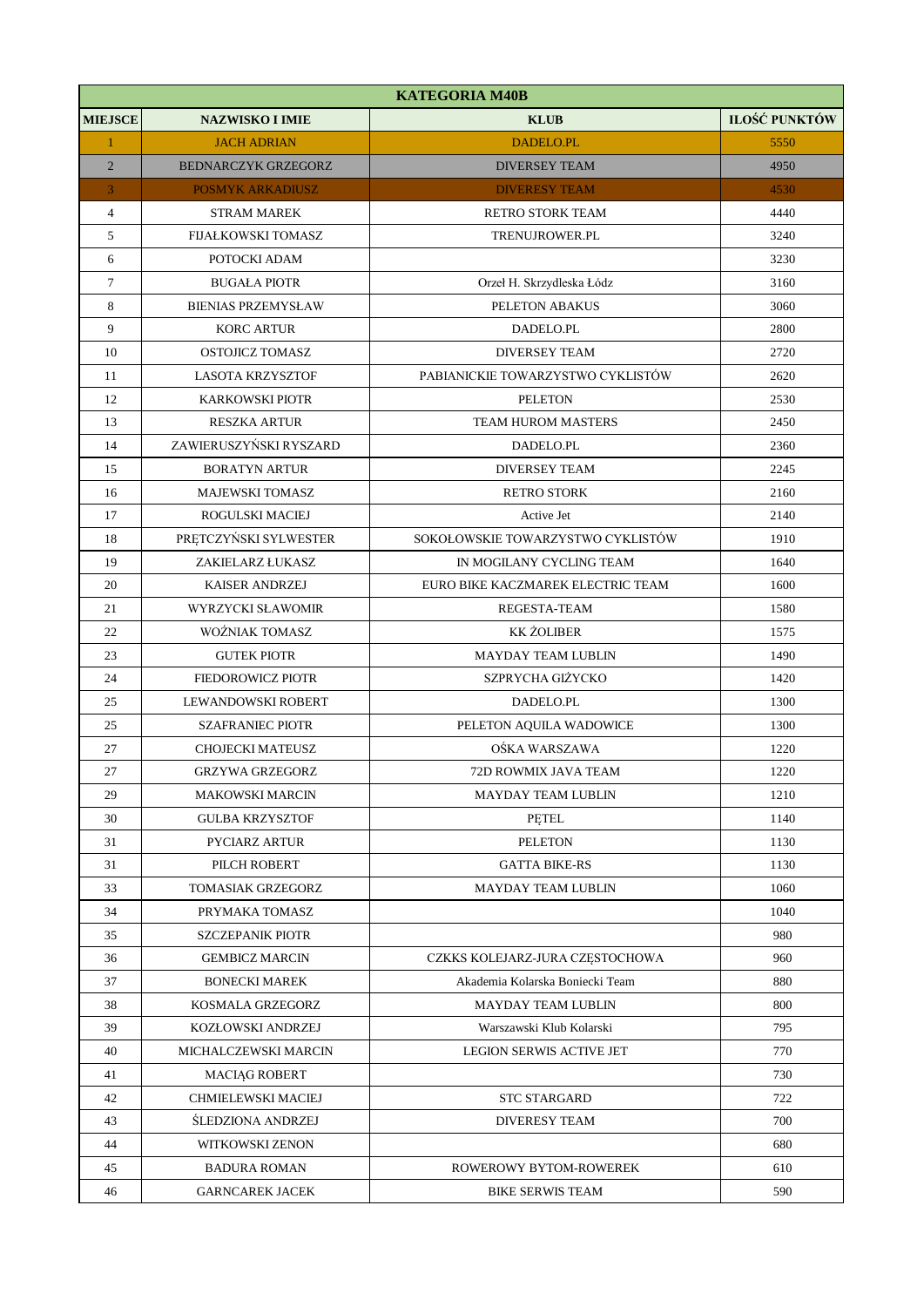| 47 | KORECKI DARIUSZ            | <b>CZAJA TRAINING SYSTEM</b>        | 580              |
|----|----------------------------|-------------------------------------|------------------|
| 48 | <b>BIŃCZAK MICHAŁ</b>      |                                     | 550              |
| 48 | <b>MROZEK ANDRZEJ</b>      |                                     | 550              |
| 50 | ANDRYSZCZAK WOJCIECH       | <b>ZETRA TAPE</b>                   | 510              |
| 50 | <b>MALINOWSKI DARIUSZ</b>  | <b>GATTA BIKE-RS</b>                | 510              |
| 52 | SOCHOŃ WOJCIECH            |                                     | 460              |
| 52 | UCIŃSKI PIOTR              | <b>PELETON</b>                      | 460              |
| 54 | SÓLNICA MIROSŁAW           |                                     | 400              |
| 54 | TOMASZEWSKI DARIUSZ        | <b>FTI RACING TEAM</b>              | 400              |
| 56 | <b>HRYCYK TOMASZ</b>       | DANIELO SPORTSWEAR LUKS             | 380              |
| 57 | <b>SZURGOT KRZYSZTOF</b>   | Koło                                | 370              |
| 58 | MICHALEC JAROSŁAW          | IN MOGILLANY                        | 360              |
| 59 | KEPA KRZYSZTOF             | NOWOTARSKI KLUB KOLARSKI            | 340              |
| 60 | KOKOSIŃSKI WOJCIECH        | OTR INTERKOL - CX80 TEAM            | 326              |
| 61 | KISTOWSKI ANDRZEJ          |                                     | 320              |
| 61 | <b>MUCHA PIOTR</b>         | NTS ELMAR SPECTRUMBIKE              | 320              |
| 63 | <b>RYKAŁA KONRAD</b>       | 72D ROWMIX JAVA TEAM                | 300              |
| 64 | KOBYLIŃSKI JAROSŁW         | Ipswich Bicycle Club                | 290              |
| 65 | <b>ANDERKO KAROL</b>       |                                     | 280              |
| 66 | ROMANOWSKI SEBASTIAN       |                                     | 270              |
| 67 | URBAN RAFAŁ                | KK24H                               | 250              |
| 68 | ANDRZEJEWSKI PIOTR         | <b>BWJ</b>                          | 230              |
| 69 | <b>GRZEGRZÓŁKA MARIUSZ</b> |                                     | 220              |
| 70 | <b>JABŁOŃSKI WOJCIECH</b>  | Włocławek                           | 160              |
| 70 | WRÓBEL PIOTR               | KLUB KOLARSKI ŁOWICZ                | 160              |
| 72 | <b>KIERZEK ROBERT</b>      | OTR INTERKOL CX 80 TEAM             | 140              |
| 73 | <b>MISZCZUK ANDRZEJ</b>    | <b>INŻYNIERIA ROWEROWA</b>          | 120              |
| 74 | <b>KUBICZ MACIEJ</b>       | ABSOLUTEBIKES.PL TEAM               | 100              |
| 75 | <b>WOJTKIEWICZ PAWEŁ</b>   | PŁOCKI KLUB KOLARSKI                | 90               |
| 76 | <b>KLESYK ADRIAN</b>       |                                     | 82               |
| 77 | <b>MATULA KRZYSZTOF</b>    | <b>BLACK HORSE TEAM</b>             | 70               |
| 78 | <b>KANIOWSKI MARCIN</b>    | KOLEJARZ CZESTOCHOWA                | 66               |
| 79 | <b>BANASZEK BOGDAN</b>     | BANANY23                            | $\boldsymbol{0}$ |
| 80 | CHRZEŚCIJAŃSKI JERZY       | ŻYRARDOWSKIE TOWARZYSTWO CYKLISTÓW  | $\overline{0}$   |
|    | <b>BOGACKI RAFAŁ</b>       | CARDIO-SPORT SCOTT MTB TEAM         | $\boldsymbol{0}$ |
|    | <b>CIEŚLA KRZYSZTOF</b>    |                                     | $\mathbf{0}$     |
|    | CISZEWSKI POZIOMKA JACEK   | <b>TWARDE FAJE</b>                  | $\boldsymbol{0}$ |
|    | <b>DACA MAREK</b>          | OCYNKOWNIA ŚLĄSK SCHC TEAM CHRZANÓW | $\overline{0}$   |
|    | <b>GASZCZAK MARCIN</b>     |                                     | $\boldsymbol{0}$ |
|    | <b>JACHNA SYLWESTER</b>    |                                     | $\mathbf{0}$     |
|    | KAPUŚCIŃSKI RAFAŁ          | CART-PACK TEAM SOKÓŁ BRALIN         | $\boldsymbol{0}$ |
|    | KOTŁOWSKI ARKADIUSZ        | CARDIO-SPORT SCOTT MTB TEAM         | $\mathbf{0}$     |
|    | MARKIEWKA WOJCIECH         | <b>GOMOLA TRANS AIRCO</b>           | $\mathbf{0}$     |
|    | NAWROCKI ADRIAN            | CARDIO-SPORT SCOTT MTB TEAM         | $\mathbf{0}$     |
|    | SMIETANA TOMASZ            | POC DIVISION POLAND                 | $\mathbf{0}$     |
|    | ZMYSŁOWSKI DANIEL          | SHIMANO SERVICE CENTER SOSNOWIEC    | $\mathbf{0}$     |
|    | <b>ŻUREK ROBERT</b>        | <b>BIKE ATELIER TEAM</b>            | $\mathbf{0}$     |
|    | <b>BĄCZYK MARCIN</b>       | <b>PTC</b>                          | $\boldsymbol{0}$ |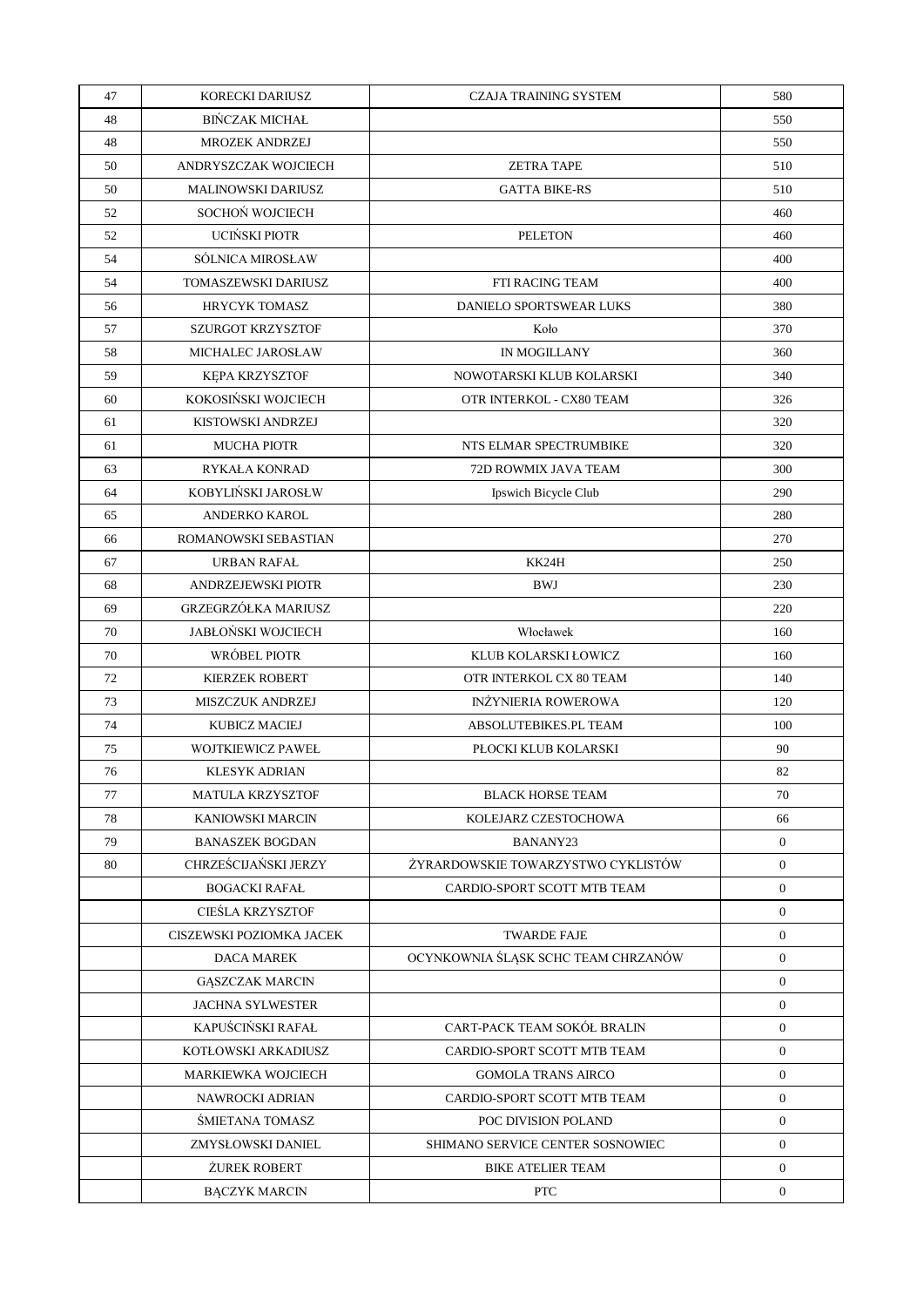| <b>BOCIAN BERNARD</b>       |                                    | $\boldsymbol{0}$ |
|-----------------------------|------------------------------------|------------------|
| <b>BOGUSZ JAROSŁAW</b>      | RETRO STRORK TEAM                  | $\boldsymbol{0}$ |
| <b>BORTEL MIROSŁAW</b>      | <b>SZMYD COACHING TEAM</b>         | $\boldsymbol{0}$ |
| CIEŚLA RYSZARD              | WTP Team/Triwawa                   | $\boldsymbol{0}$ |
| <b>ĆWIEK MAREK</b>          |                                    | $\boldsymbol{0}$ |
| <b>DOMINIAK WALDEMAR</b>    | Kościelec                          | $\boldsymbol{0}$ |
| <b>ERBER DARIUSZ</b>        |                                    | $\boldsymbol{0}$ |
| <b>GAJEWSKI GERARD</b>      | <b>WKS LEGIA MASTERS</b>           | $\boldsymbol{0}$ |
| <b>GEBEL WALDEMAR</b>       | Kolarze śrem                       | $\boldsymbol{0}$ |
| <b>GŁUSZKOWSKI BOGUMIŁ</b>  | CITYZEN_                           | $\boldsymbol{0}$ |
| <b>GÓRALEWSKI WOJTEK</b>    | Żyrardowskie Towarzystwo Cyklistów | $\boldsymbol{0}$ |
| <b>JASKULSKI RADEK</b>      |                                    | $\boldsymbol{0}$ |
| <b>JEŻ JANUSZ</b>           | Ehaki                              | $\boldsymbol{0}$ |
| JĘDRZEJEWSKI MICHAŁ         | <b>PTC</b>                         | $\boldsymbol{0}$ |
| JÓŹWIAK CEZARY              |                                    | $\boldsymbol{0}$ |
| <b>JURGA STANISŁAW</b>      | <b>LEVER</b>                       | $\mathbf{0}$     |
| KAJCA GRZEGORZ              |                                    | $\boldsymbol{0}$ |
| <b>KALITA MAREK</b>         | LSKK LITYŃSKI BEŁCHATÓW            | $\boldsymbol{0}$ |
| <b>KANIA WITOLD</b>         |                                    | $\boldsymbol{0}$ |
| <b>KASZNIA WOJCIECH</b>     |                                    | $\boldsymbol{0}$ |
| KOSNO IRENEUSZ              |                                    | $\boldsymbol{0}$ |
| KOSOWSKI RAFAŁ              |                                    | $\boldsymbol{0}$ |
| <b>KRUSZKA MACIEJ</b>       |                                    | $\boldsymbol{0}$ |
| <b>KUZYNIN JACEK</b>        | 2x3 Racing Team                    | $\boldsymbol{0}$ |
| ŁABĘDŹ TOMASZ               | <b>HUZAR BIKE ACADEMY</b>          | $\boldsymbol{0}$ |
| ŁAŹDZIN AREK                | <b>IFON</b>                        | $\boldsymbol{0}$ |
| MACIEJEWSKI JACEK           | PELETON ABAKUS                     | $\boldsymbol{0}$ |
| <b>MACIEJEWSKI ZBIGNIEW</b> | STOWARZYSZENIE SYRENKA             | $\boldsymbol{0}$ |
| <b>MAJ MICHAŁ</b>           | OŚKA WARSZAWA                      | $\boldsymbol{0}$ |
| <b>MATRAS KRZYSZTOF</b>     | LEKARSKA GRUPA KOLARSKA            | $\mathbf{0}$     |
| <b>MAZUREK SŁAWOMIR</b>     | TREZADO WOLFPACK                   | $\boldsymbol{0}$ |
| <b>MICHALAK PAWEŁ</b>       | LSKK LITYŃSKI                      | $\boldsymbol{0}$ |
| <b>OLCZAK ARKADIUSZ</b>     | Kościelec                          | $\boldsymbol{0}$ |
| <b>O'REILLY MARK</b>        |                                    | $\boldsymbol{0}$ |
| OSTROWSKI MAREK             | Borant                             | $\mathbf{0}$     |
| POKORSKI MAREK              |                                    | $\boldsymbol{0}$ |
| PROKOPIUK RADOSŁAW          | R-PRO CYCLING                      | $\boldsymbol{0}$ |
| PRUSINOWSKI MAREK           |                                    | $\boldsymbol{0}$ |
| RASZEWSKI WOJCIECH          |                                    | $\mathbf{0}$     |
| ROGALSKI MACIEJ             |                                    | $\boldsymbol{0}$ |
| RUCIŃSKI GRZEGORZ           | Merx Wągrowiec                     | $\boldsymbol{0}$ |
| SEVERINOV SERGEY            | Kaliningrad                        | $\boldsymbol{0}$ |
| <b>SOWA JERZY</b>           | TK Masters Giżycko                 | $\mathbf{0}$     |
| TARASIUK KAROL              | BRODEX PARTY PROFESSIONAL          | $\mathbf{0}$     |
| TRUDNOWSKI DARIUSZ          |                                    | $\boldsymbol{0}$ |
| TYMKOWSKI PAWEŁ             | <b>JURAND CIECHANÓW</b>            | $\overline{0}$   |
| WALCZYŃSKI SEBASTIAN        | <b>JACACOACH</b>                   | $\mathbf{0}$     |
| WEGNER PRZEMYSŁAW           | Razem Poznań                       | $\boldsymbol{0}$ |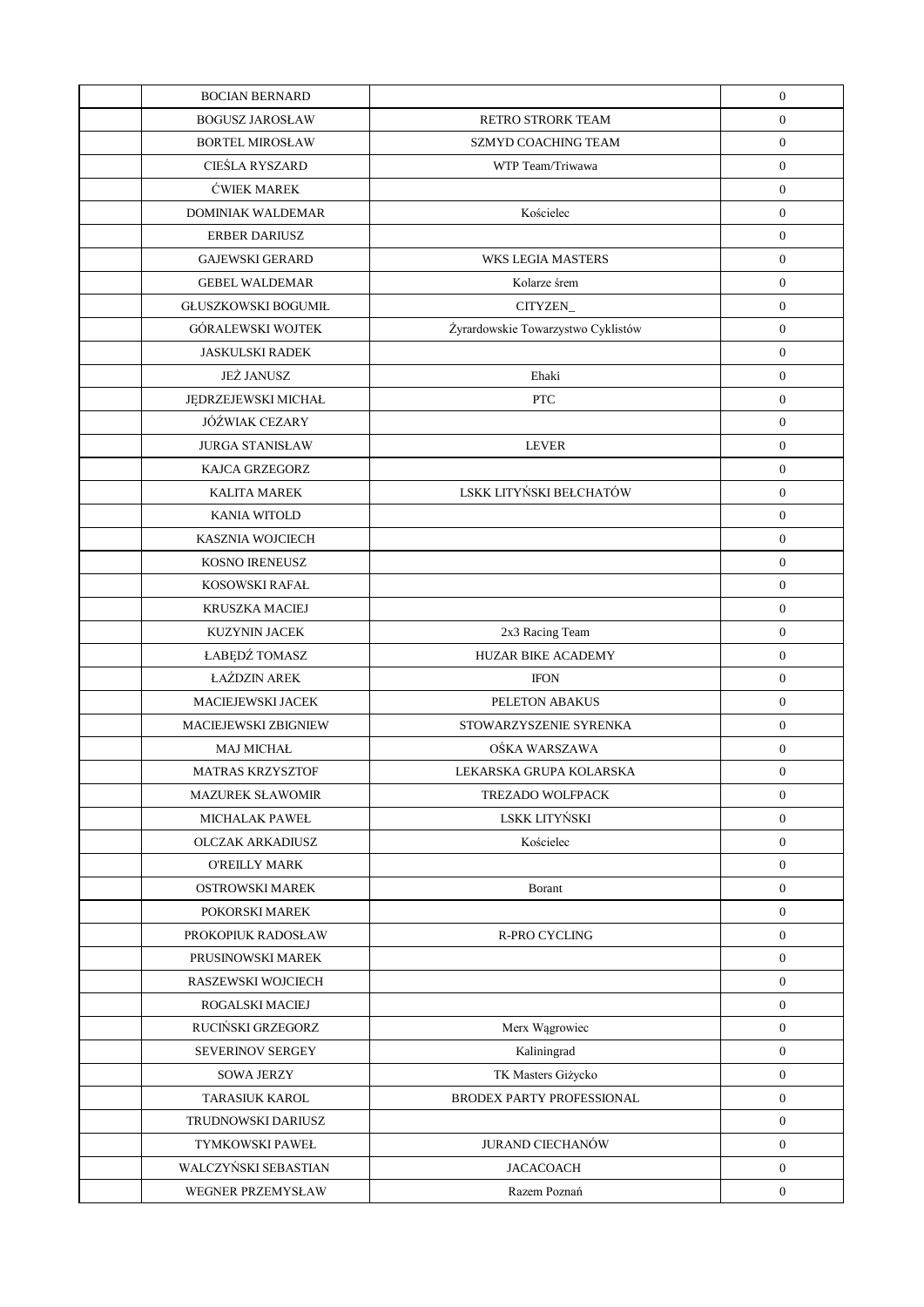| WESTFAL JACEK       |                                    |  |
|---------------------|------------------------------------|--|
| WIETESKA MARIUSZ    | Żyrardowskie Towarzystwo Cyklistów |  |
| WIECKOWSKI GRZEGORZ | WARKA KLONDAIK TEAM                |  |
| WIŚNIEWSKI PIOTR    |                                    |  |
| WOŁOWSKI FILIP      | TRIWAWA                            |  |
| WOŻNIAK ROMAN       | Deichmann Wrocław                  |  |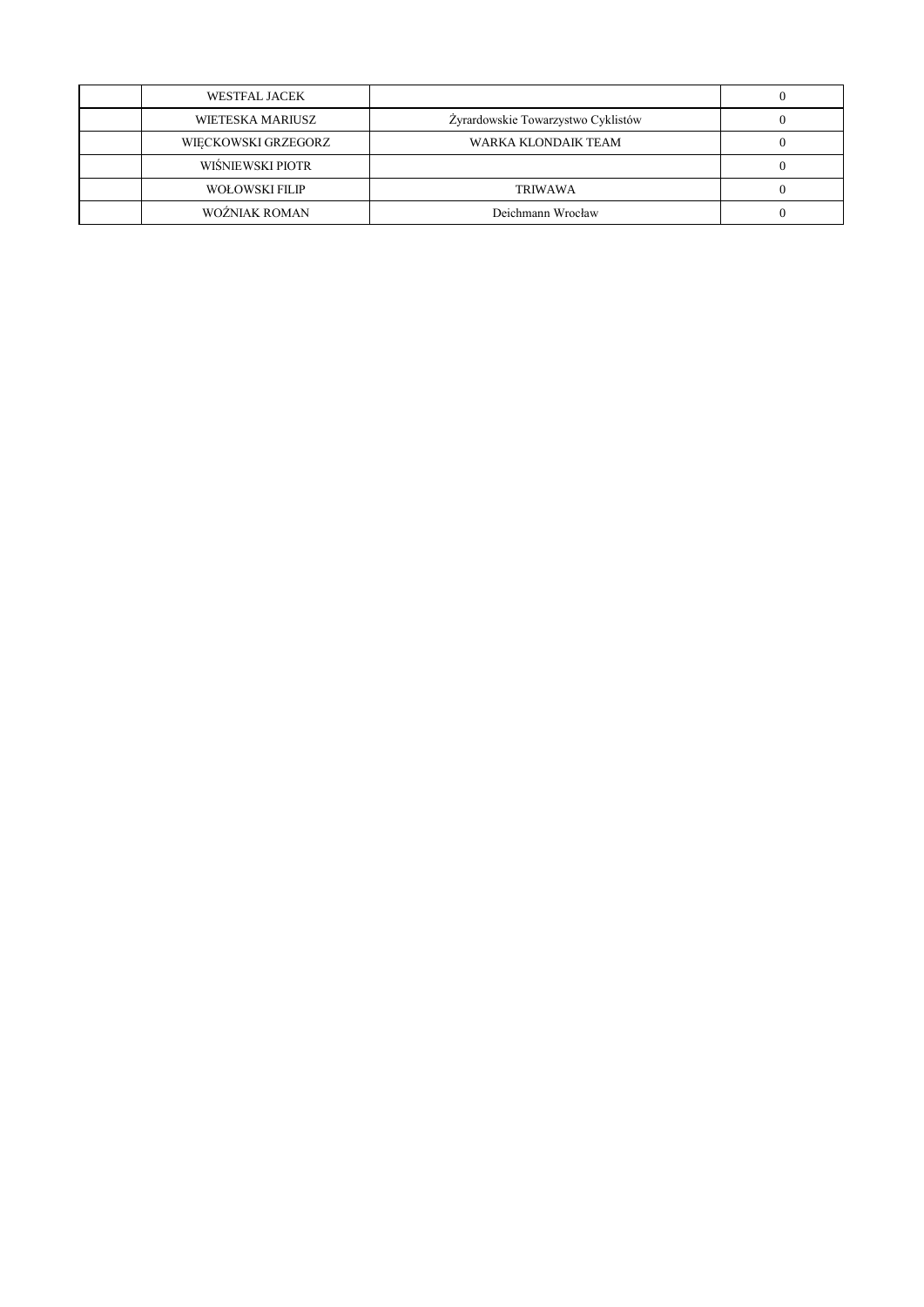| <b>KATEGORIA M50A</b> |                            |                                             |               |
|-----------------------|----------------------------|---------------------------------------------|---------------|
| <b>MIEJSCE</b>        | <b>NAZWISKO I IMIE</b>     | <b>KLUB</b>                                 | ILOŚĆ PUNKTÓW |
| $\mathbf{1}$          | <b>PIASECKI MARIUSZ</b>    | <b>DIVERSEY TEAM</b>                        | 5100          |
| $\overline{2}$        | WOLAŃSKI ADAM              | <b>BUSKI KLUB KOLARSKI HYDROGEOTECHNIKA</b> | 5090          |
| 3                     | <b>PAWŁOWSKI PIOTR</b>     | <b>HUZAR BIKE AKADEMY</b>                   | 4700          |
| $\overline{4}$        | STOLAREK GRZEGORZ          | K.R. JASTRZĘBIE LASKIE                      | 4200          |
| $\sqrt{5}$            | MIŁOGRODZKI ROBERT         | DACHY MIŁOGRODZKI                           | 4140          |
| 6                     | TURKIEWICZ GRZEGORZ        | <b>GATTA BIKE-RS</b>                        | 3640          |
| $\boldsymbol{7}$      | <b>DRELA PIOTR</b>         | ABSOLUTEBIKES.PL TEAM                       | 3400          |
| $\,8\,$               | CZYŻKOWSKI TOMASZ          | <b>ACTIVEJET</b>                            | 3360          |
| $\mathbf{9}$          | <b>KUBA ARTUR</b>          | <b>MAYDAY TEAM LUBLIN</b>                   | 3320          |
| 10                    | <b>KREJNER GRZEGORZ</b>    | DANIELO SPORTSWEAR LUKS                     | 3300          |
| 11                    | RAJEWSKI RAFAŁ             | Warszawski Klub Kolarski                    | 2860          |
| 12                    | LIWIŃSKI ANDRZEJ           | PELETON ABAKUS                              | 2600          |
| 13                    | <b>ZUGAJ JAN</b>           | Elmar - Spectrumbike                        | 2510          |
| 14                    | CHRZANOWSKI SŁAWOMIR       | ELMAR SPECTRUMBIKE TEAM                     | 2220          |
| 15                    | SPECJAŁ ANDRZEJ            | <b>KENO-MEBLE</b>                           | 2060          |
| 16                    | WOJCIECHOWSKI DARIUSZ      | <b>ACTIVEJET</b>                            | 1880          |
| 17                    | <b>WALCZAK JACEK</b>       | KOŁO TEAM                                   | 1480          |
| 18                    | <b>DRAB PAWEŁ</b>          | RYCERZE ROLANDA MACIEJEWSKI TEAM            | 1430          |
| 19                    | KACZYŃSKI KRZYSZTOF        | <b>ACTIVEJET</b>                            | 1340          |
| 20                    | <b>BRUNKE LESZEK</b>       |                                             | 1230          |
| 21                    | <b>BIELIŃSKI PIOTR</b>     | <b>ACTIVE JET</b>                           | 1222          |
| 22                    | PYCIARZ KRZYSZTOF          | <b>PELETON</b>                              | 1000          |
| 23                    | LEWANDOWSKI PIOTR          | PABIANICKIE TOWARZYSTWO CYKLISTÓW           | 980           |
| 24                    | DRZEWIECKI JACEK           | CZKKS KOLEJARZ JURA-CZĘSTOC                 | 900           |
| 24                    | NOWAKOWSKI RYSZARD         | <b>PELETON</b>                              | 900           |
| 26                    | LINKOWSKI PIOTR            | FTI Racing Team                             | 880           |
| $27\,$                | ŁUCZKIEWICZ JACEK          | RYCERZE ROLANDA MACIEJEWSKI TEAM            | 860           |
| 28                    | <b>BATURO ARTUR</b>        | FTI Racing Team                             | 840           |
| 29                    | <b>TRACZYK LESZEK</b>      | SZMYD COACHING TEAM                         | 820           |
| 30                    | ŻYWEK TOMASZ               |                                             | 760           |
| 31                    | <b>ŚLEDZIK SEBASTIAN</b>   | DT4YOU                                      | 610           |
| 32                    | MUZYCZUK ADAM              | C <sub>3</sub> C                            | 600           |
| 33                    | <b>GIEŁZAK MACIEJ</b>      | <b>JAS-KÓŁKA</b>                            | 542           |
| 34                    | PODOLSKI KRZYSZTOF         | MTB TEAM RMF FM HEG                         | 530           |
| 34                    | <b>BOGACKI FILIP</b>       | <b>LEGIA CYCLING CLUB</b>                   | 530           |
| 36                    | SIERAKOWSKI WOJCIECH       | Włoclawek                                   | 520           |
| 37                    | <b>GRAJEWSKI JERZY</b>     | TK Masters Giżycko                          | 460           |
| 38                    | <b>GAWRYLUK ALEKSANDER</b> | Diversey Team                               | 430           |
| 39                    | WOJCZAL JAROSŁAW           | <b>VYTYV WHEELS</b>                         | 400           |
| 40                    | <b>SCIEGAJ IRENEUSZ</b>    | SPEDYCJA PAWBUD                             | 380           |
| 40                    | LACHOWSKI GRZEGORZ         | TEAM HUROM MASTERS                          | 380           |
| 42                    | NIEWIADOMY STANISŁAW       | WLKS KRAKUS BBC CZAJA                       | 340           |
| 43                    | <b>KRAWIEC JACEK</b>       |                                             | 280           |
| 44                    | MACIEJEWSKI SŁAWOMIR       | KLUB KOLARSKI LEW LĘBORK                    | 260           |
| 44                    | <b>GORAL JACEK</b>         | KOMENDA MIEJSKA PSP LUBLIN                  | 260           |
| 46                    | <b>GRUDA MICHAŁ</b>        |                                             | 250           |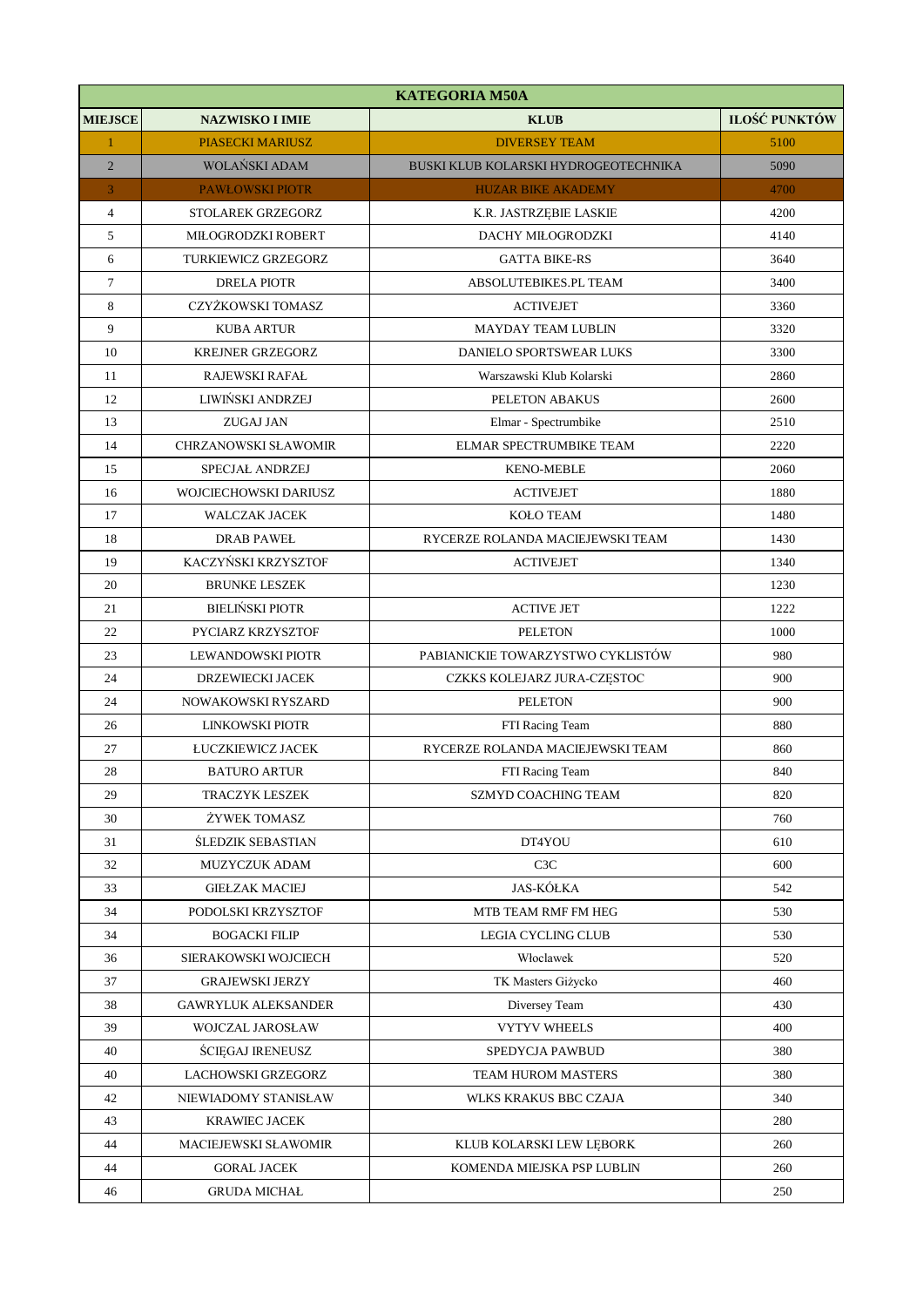| 47 | <b>RADZKI TOMASZ</b>       | DOBRE SKLEPY ROWEROWE AUTHOR       | 220              |
|----|----------------------------|------------------------------------|------------------|
| 48 | <b>JARZEBEK TOMASZ</b>     | EURO BIKE KACZMAREK ELECTRIC TEAM  | 210              |
| 49 | <b>DYDERSKI SŁAWOMIR</b>   | Piotrkowskie Kolarstwo             | 200              |
| 50 | KOWALSKI ROMAN             | <b>BDC DEVELOPMENT TEAM</b>        | 170              |
| 51 | <b>DZIAŁOWY PIOTR</b>      | <b>WLKS KRAKUS BBC CZAJA</b>       | 130              |
|    | <b>CZECH PIOTR</b>         | GÓRNY ŚLĄSK SILESIA TEAM           | $\mathbf{0}$     |
|    | <b>CZOPEK ROBERT</b>       |                                    | $\mathbf{0}$     |
|    | <b>GNAT DARIUSZ</b>        | <b>BIKE ATELIER TEAM</b>           | $\mathbf{0}$     |
|    | <b>HERMAN JAROSŁAW</b>     | <b>BIKE ATELIER TEAM</b>           | $\boldsymbol{0}$ |
|    | <b>KRAMEK GRZEGORZ</b>     | ALVA 1-ROWERY.RUDA.PL TEAM         | $\mathbf{0}$     |
|    | <b>KUBUSZOK MAREK</b>      | <b>BIKE ATELIER TEAM</b>           | $\boldsymbol{0}$ |
|    | <b>ADAMSKI JERZY</b>       |                                    | $\mathbf{0}$     |
|    | <b>BĄCZKOWSKI AUGUSTYN</b> |                                    | $\overline{0}$   |
|    | BERUS-SOKOŁOWSKI PIOTR     |                                    | $\mathbf{0}$     |
|    | <b>BORUSIŃSKI PAWEŁ</b>    |                                    | $\boldsymbol{0}$ |
|    | CHMIELEWSKI CEZARY         | <b>BIKE SALON TEAM</b>             | $\mathbf{0}$     |
|    | CHODOŃ JACEK               | <b>BARAN CYCLING TEAM</b>          | $\overline{0}$   |
|    | <b>CZEPUŁKOWSKI JERZY</b>  |                                    | $\boldsymbol{0}$ |
|    | DĘBOWSKI JANUSZ            |                                    | $\boldsymbol{0}$ |
|    | <b>DUDA ROBERT</b>         | Retro Stork Team                   | $\mathbf{0}$     |
|    | <b>ERBEL ANDRZEJ</b>       | Zbozowa 21 Kielce                  | $\overline{0}$   |
|    | GOLĘDZINOWSKI TOMASZ       |                                    | $\boldsymbol{0}$ |
|    | GRUDZIŃSKI KRZYSZTOF       |                                    | $\boldsymbol{0}$ |
|    | <b>HORODECKI ROBERT</b>    | Turowski Rowery Team               | $\mathbf{0}$     |
|    | <b>KIERNOZEK PIOTR</b>     |                                    | $\mathbf{0}$     |
|    | KONIECZNY BARTŁOMIEJ       | <b>REHAU Crossactive</b>           | $\mathbf{0}$     |
|    | <b>KOSMALA PIOTR</b>       | Activejet                          | $\mathbf{0}$     |
|    | KOSMATKA KRZYSZTOF         | Kosmalbike Piła                    | $\boldsymbol{0}$ |
|    | KOZOŁ GRZEGORZ             |                                    | $\mathbf{0}$     |
|    | <b>KRUPSKI TOMASZ</b>      |                                    | $\boldsymbol{0}$ |
|    | MACIĄG WOJCIECH            | <b>GATTA BIKE-RS</b>               | $\boldsymbol{0}$ |
|    | <b>MAJCHRZAK ROBERT</b>    | Borant                             | $\overline{0}$   |
|    | MIKHAYLOV GENNADY          |                                    | $\mathbf{0}$     |
|    | <b>MIRGOS WIESŁAW</b>      | ŻYRARDOWSKIE TOWARZYSTWO CYKLISTÓW | $\mathbf{0}$     |
|    | <b>NOWAK JANUSZ</b>        | Borant                             | $\overline{0}$   |
|    | NOWAK JERZY                | lkk team                           | $\overline{0}$   |
|    | PASZKIEWICZ SŁAWOMIR       | JF Duet Goleniów                   | $\mathbf{0}$     |
|    | PAWŁOSKI MARIUSZ           | ELMAR SPECTRUMBIKE TEAM            | $\overline{0}$   |
|    | POLEZHAEV VALERIY          | Kaliningrad                        | $\overline{0}$   |
|    | PROŚNIAK KRZYSZTOF         |                                    | $\overline{0}$   |
|    | RAKOWSKI MIROSŁAW          | TK Masters Giżycko                 | $\mathbf{0}$     |
|    | <b>SCHAEFER ARTUR</b>      | Borant                             | $\mathbf{0}$     |
|    | <b>SIEBERT PIOTR</b>       | Merx Team Wągrowiec                | $\mathbf{0}$     |
|    | SIEDLAK JANUSZ             |                                    | $\mathbf{0}$     |
|    | SIEROCIUK ROBERT           | KOLARSKA GRUPA BIALSK              | $\boldsymbol{0}$ |
|    | <b>STOJKE DARIUSZ</b>      | FTI Racing Team                    | $\overline{0}$   |
|    | <b>SUDOŁ ROBERT</b>        | <b>Botant Team</b>                 | $\mathbf{0}$     |
|    | <b>TRAFNY ROBERT</b>       | Koło                               | $\overline{0}$   |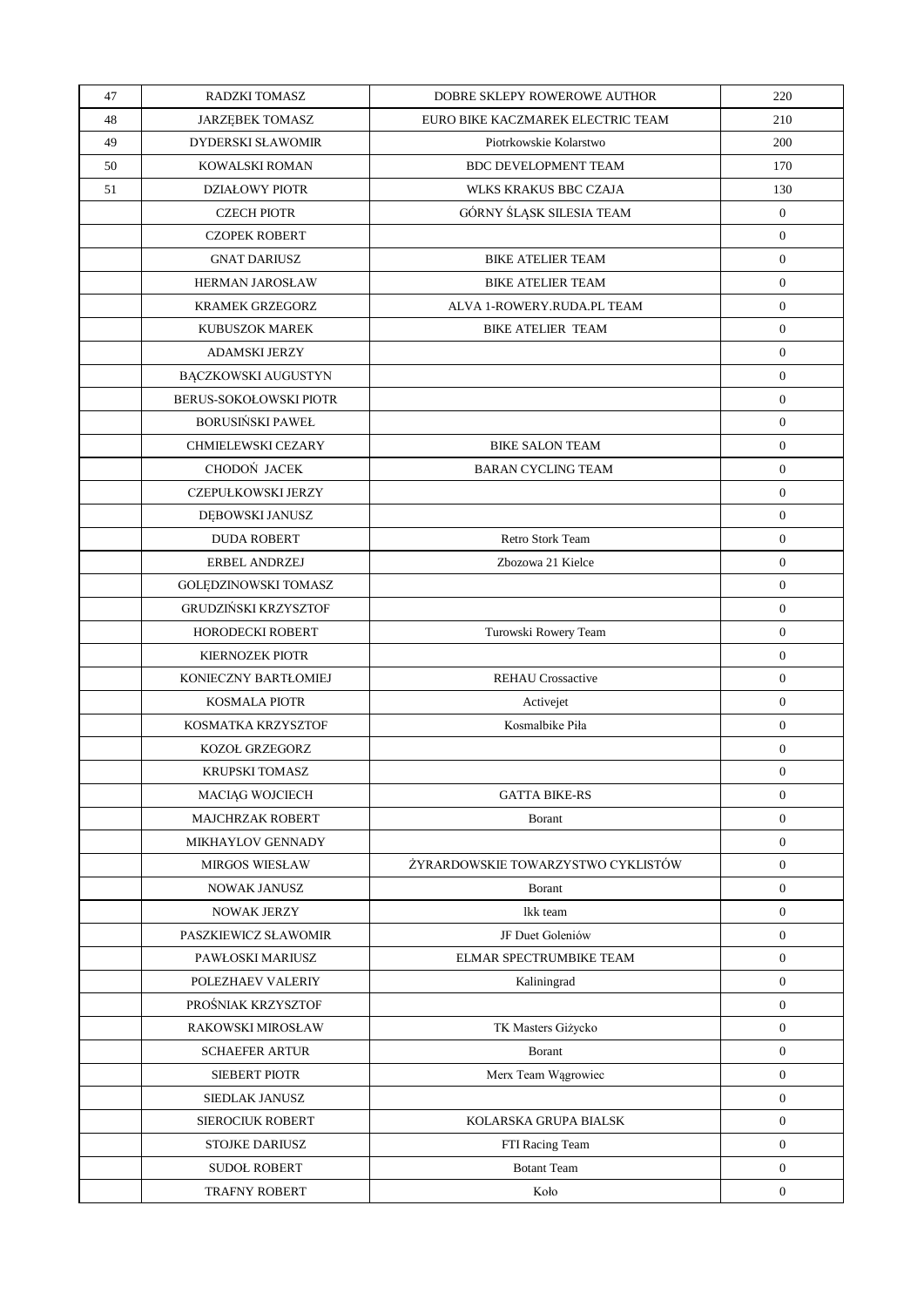| WADECKI BOGDAN          | <b>SUNRACE</b>                  |  |
|-------------------------|---------------------------------|--|
| WAWRZYNIAK ROBERT       | WawrzynTeam                     |  |
| <b>WIELGUS MACIEJ</b>   |                                 |  |
| <b>WRÓBLEWSKIŁUKASZ</b> | RYBCZYŃSKI BIKES Remmers Polska |  |
| ZIELONKA WOJCIECH       | <b>PLONSK</b>                   |  |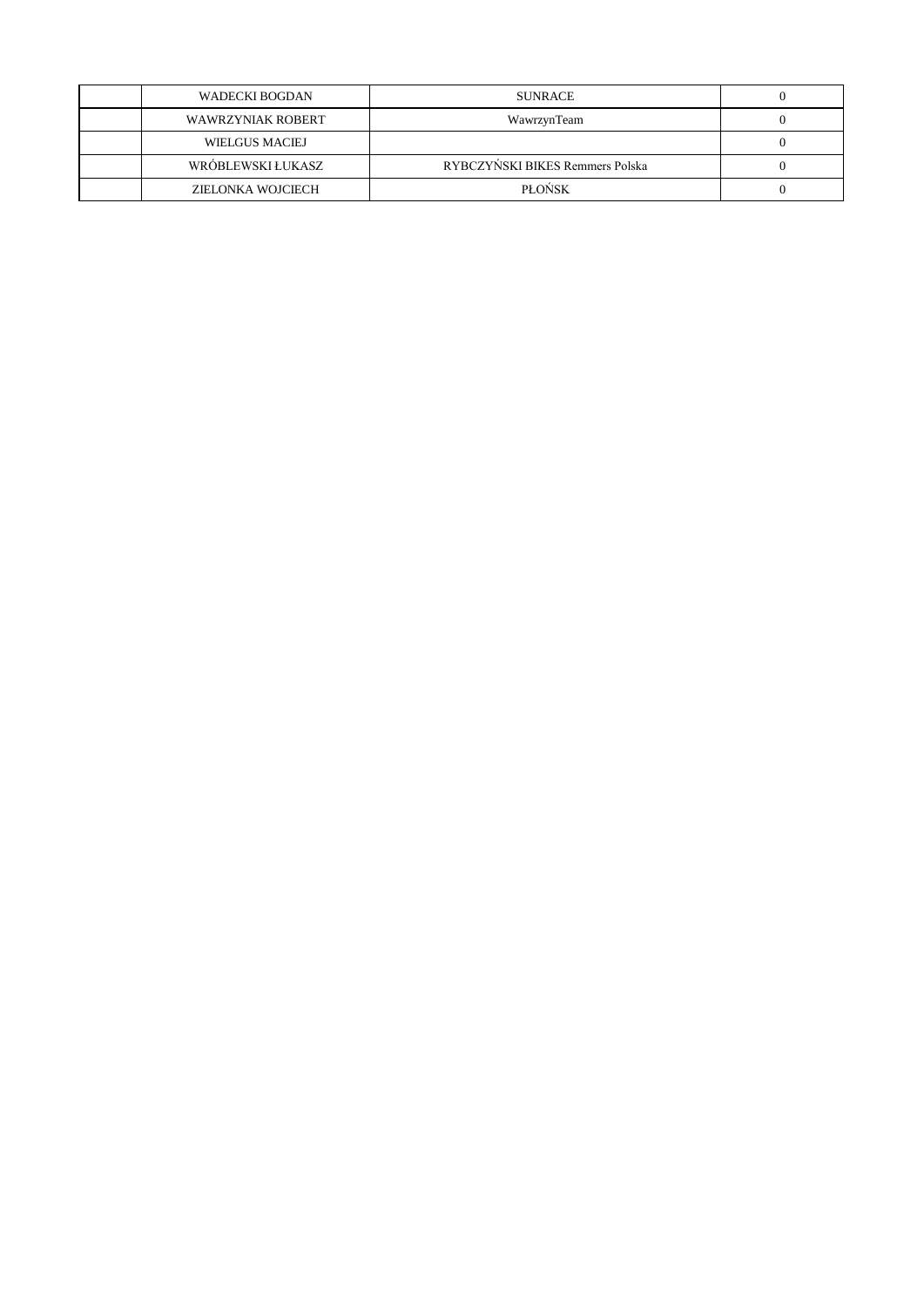|                | <b>KATEGORIA M50B</b>       |                                        |                      |  |
|----------------|-----------------------------|----------------------------------------|----------------------|--|
| <b>MIEJSCE</b> | <b>NAZWISKO I IMIE</b>      | <b>KLUB</b>                            | <b>ILOŚĆ PUNKTÓW</b> |  |
| $\mathbf{1}$   | LEDUCHOWSKI DARIUSZ         | DANIELO SPORTSWEAR LUKS DWÓJKA STRYKÓW | 5600                 |  |
| $\overline{2}$ | <b>CHOJNACKI JAROSŁAW</b>   | <b>ACTIVE JET</b>                      | 5500                 |  |
| 3              | <b>SPŁAWSKI ARTUR</b>       | Merx Team Wągrowiec                    | 4600                 |  |
|                | DELEŻYŃSKI WALDEMAR         | Żyrardowskie Towarzystwo Cyklistów     | 4550                 |  |
|                | <b>BLADOWSKI ROMAN</b>      | Nexelo JF Duet Goleniów                | 4150                 |  |
|                | <b>ERGANG LECH</b>          | Diversey Team                          | 3790                 |  |
|                | KALODZISTA ALIAKSANDR       | <b>TEAM HUROM MASTERS</b>              | 3720                 |  |
|                | <b>KRAWCZYK ROBERT</b>      | MAYDAY TEAM LUBLIN                     | 3230                 |  |
|                | ROGOZIŃSKI GRZEGORZ         | <b>DIVERSEY TEAM</b>                   | 2355                 |  |
|                | POBŁOCKI TOMASZ             | SOKOŁOWSKIE TOWARZYSTWO CYKLISTÓW      | 2210                 |  |
|                | <b>BARTOLEWSKI WOJCIECH</b> | <b>ECOCOLOR</b>                        | 2200                 |  |
|                | <b>LETOWSKI JERZY</b>       | SOKOŁOWSKIE TOWARZYSTWO CYKLISTÓW      | 1790                 |  |
|                | ŁABĘDZKI MARIUSZ            |                                        | 1560                 |  |
|                | PILCH JAN                   | 72D ROWMIX JAVA TEAM                   | 1500                 |  |
|                | WIERZCHOŃ MAREK             | <b>CYKLO Lublin</b>                    | 1440                 |  |
|                | VASYLKOVSKI VLODYMYR        | LWOW                                   | 1120                 |  |
|                | BRZÓZKA JACEK               | <b>JBG-2 CRYOSPACE</b>                 | 940                  |  |
|                | <b>CZACHURA ZBIGNIEW</b>    | <b>IMIELIN TEAM</b>                    | 860                  |  |
|                | <b>SZULGO DARIUSZ</b>       | <b>SKLEP ROWEROWY CIEŚLAK</b>          | 820                  |  |
|                | <b>KRZYWICKI LESZEK</b>     | ELMAR SPECTRUMBIKE TEAM                | 810                  |  |
|                | <b>GROSZ ZBIGNIEW</b>       |                                        | 800                  |  |
|                | <b>CIĘCIEL TADEUSZ</b>      | TEAM KUNGALV IDROTSSALLSKAP            | 800                  |  |
|                | KASPRZYK ANDRZEJ            | <b>BLACK HOURS TEAM</b>                | 780                  |  |
|                | WYSOCKI SŁAWOMIR            | PATNET Team                            | 600                  |  |
|                | <b>KACZAŁA ZBIGNIEW</b>     | <b>LKS BASZTA GOLCZEW</b>              | 580                  |  |
|                | <b>SLUP WOJCIECH</b>        | SOKÓŁ KĘTY                             | 560                  |  |
|                | <b>GARDENER JACEK</b>       | LKS VICTORIA ZABOSTÓW                  | 530                  |  |
|                | KOWALCZYK MARIUSZ           | LKS BŁĘKITNI MEXLLER W KOZIEGŁOWACH    | 520                  |  |
|                | <b>SZARY JACEK</b>          | <b>UKKS IMIELIN TEAM</b>               | 480                  |  |
|                | <b>BORUSIŃSKI PIOTR</b>     | PEDZĄCY DZIK                           | 480                  |  |
|                | <b>JASIŃSKI JAROSŁAW</b>    | FTI Racing Team                        | 480                  |  |
|                | <b>RACHWAŁ JERZY</b>        |                                        | 480                  |  |
|                | <b>BRONIARCZYK MAREK</b>    |                                        | 480                  |  |
|                | WRONA PIOTR                 | ROAD MARATON TEAM                      | 420                  |  |
|                | <b>KULAS MAREK</b>          | NEXUS TEAM GDYNIA                      | 400                  |  |
|                | <b>ROSA JERZY</b>           | <b>BIKE ATELIER TEAM</b>               | 400                  |  |
|                | <b>GUDAN CZESŁAW</b>        | TK Masters Giżycko                     | 380                  |  |
|                | <b>GARCZYŃSKI MAREK</b>     | P. K. ANDRESPOL                        | 380                  |  |
|                | PYTLAK DARIUSZ              | BZSR START BIELSKO BIAŁA               | 360                  |  |
|                | KOWALCZE STANISŁAW          | TC ORZEŁ SPYTKOWICE                    | 280                  |  |
|                | <b>MARZEC MAREK</b>         | ROGELLI TEAM                           | $\overline{0}$       |  |
|                | <b>GAWRON MAREK</b>         | <b>WARACH ROWERY</b>                   | $\overline{0}$       |  |
|                | <b>CWIEK IRENEUSZ</b>       |                                        | $\mathbf{0}$         |  |
|                | WYLĘŻEK DARIUSZ             |                                        | $\overline{0}$       |  |
|                | AUGUŚCINSKI ROMAN           | <b>SZYKAM SPONSORA</b>                 | $\mathbf{0}$         |  |
|                | <b>CIASTOŃ MAREK</b>        | <b>BIKE ATELIER TEAM</b>               | $\theta$             |  |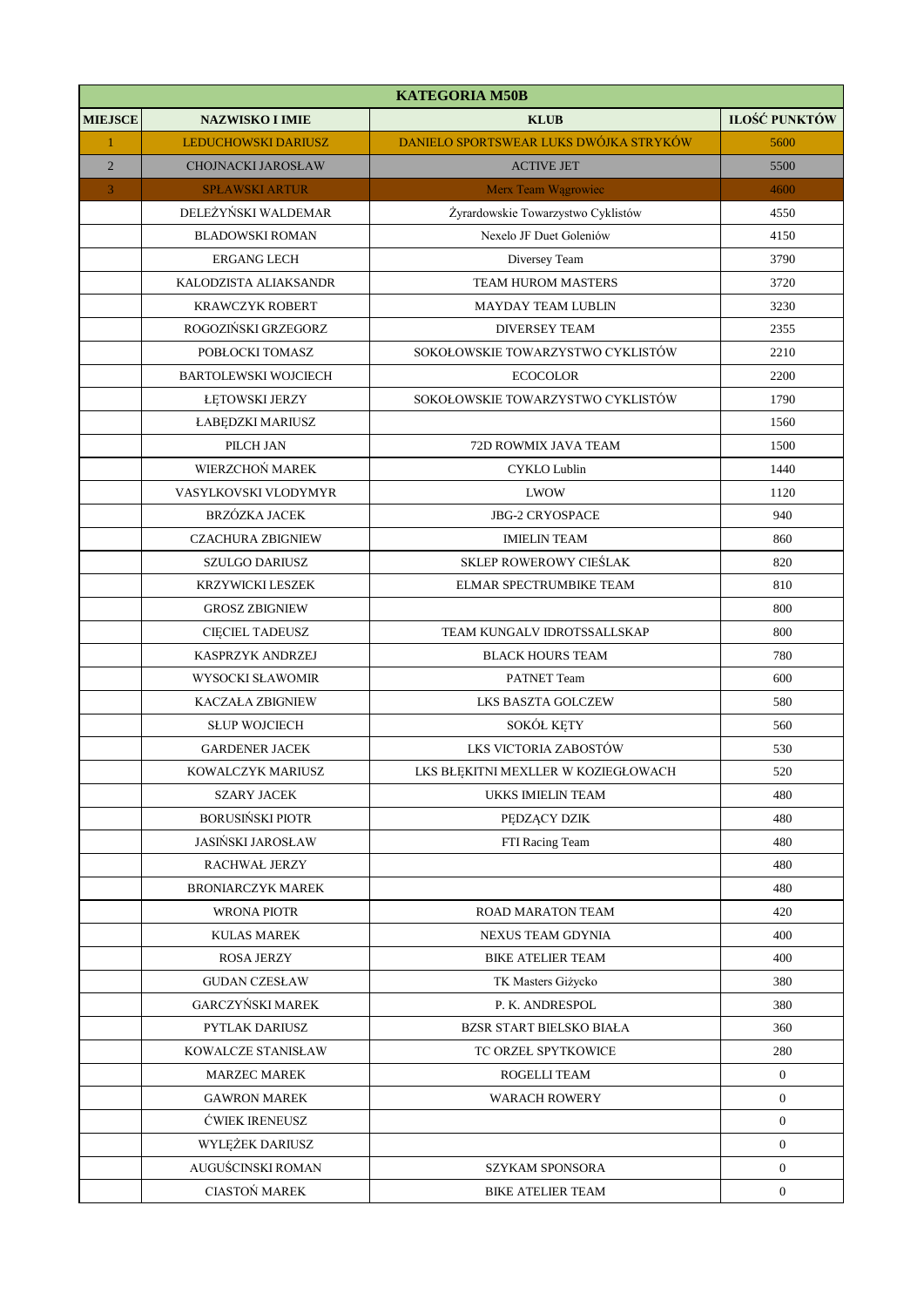| <b>KOZAK ADAM</b>          | KUŹNIA TRIATHLONU              | $\overline{0}$   |
|----------------------------|--------------------------------|------------------|
| WAWRZYNKIEWICZ EDWARD      | <b>VELO GLIWICE</b>            | $\mathbf{0}$     |
| HARBACEWICZ FRANCISZEK     | JF Duet Goleniów Spectrum Bike | $\overline{0}$   |
| <b>JANUKANIS PAWEŁ</b>     | <b>ADIOSTRY</b>                | $\mathbf{0}$     |
| <b>JASIENIECKI WIESŁAW</b> |                                | $\overline{0}$   |
| <b>KISZKA HENRYK</b>       | PTC POZNAŃ                     | $\overline{0}$   |
| <b>KRAWCZYK SŁAWOMIR</b>   |                                | $\boldsymbol{0}$ |
| KULCZYŃSKI RAFAŁ           |                                | $\overline{0}$   |
| KURZAWIŃSKI KRZYSZTOF      | WIN-CYCLING-CENTRE             | $\mathbf{0}$     |
| KWIATKOWSKI CEZARY         | <b>WTR Włoclawek</b>           | $\overline{0}$   |
| MIROSŁAWSKI MAREK          |                                | $\overline{0}$   |
| <b>MORLO MAREK</b>         | <b>LEGION SERVICE</b>          | $\mathbf{0}$     |
| OKOŃSKI STANISŁAW          | <b>HUZAR BIKE ACADEMY</b>      | $\overline{0}$   |
| PŁUSA SZCZEPAN             |                                | $\mathbf{0}$     |
| PROKOPOWICZ MAREK          | <b>WKS LEGIA MASTERS</b>       | $\overline{0}$   |
| PRZYBYLSKI KAZIMIERZ       | Więcbork                       | $\overline{0}$   |
| <b>SIEWIER DARIUSZ</b>     | LSKK LITYŃSKI BEŁCHATÓW        | $\overline{0}$   |
| SKROŃSKI TOMASZ            | Danielo Sport Wear             | $\mathbf{0}$     |
| SOBCZAK WOJCIECH           | <b>HURTAP</b>                  | $\overline{0}$   |
| <b>SOKALSKI ROMUALD</b>    | Sokowirówka Team               | $\overline{0}$   |
| SOSNOWSKI JAROSŁW          | <b>ŁĘCZNA</b>                  | $\overline{0}$   |
| STRZELECKI MIROSŁAW        | UKS MDK TYTAN RADOM            | $\overline{0}$   |
| WĘDZIKOWSKI ANDRZEJ        |                                | $\mathbf{0}$     |
| WIŚNIEWSKI TOMASZ          |                                | $\overline{0}$   |
| <b>WRZECIONEK MAREK</b>    |                                | $\overline{0}$   |
| WYPARŁO ROBERT             |                                | $\overline{0}$   |
| ZAKRZEWSKI DARIUSZ         |                                | $\mathbf{0}$     |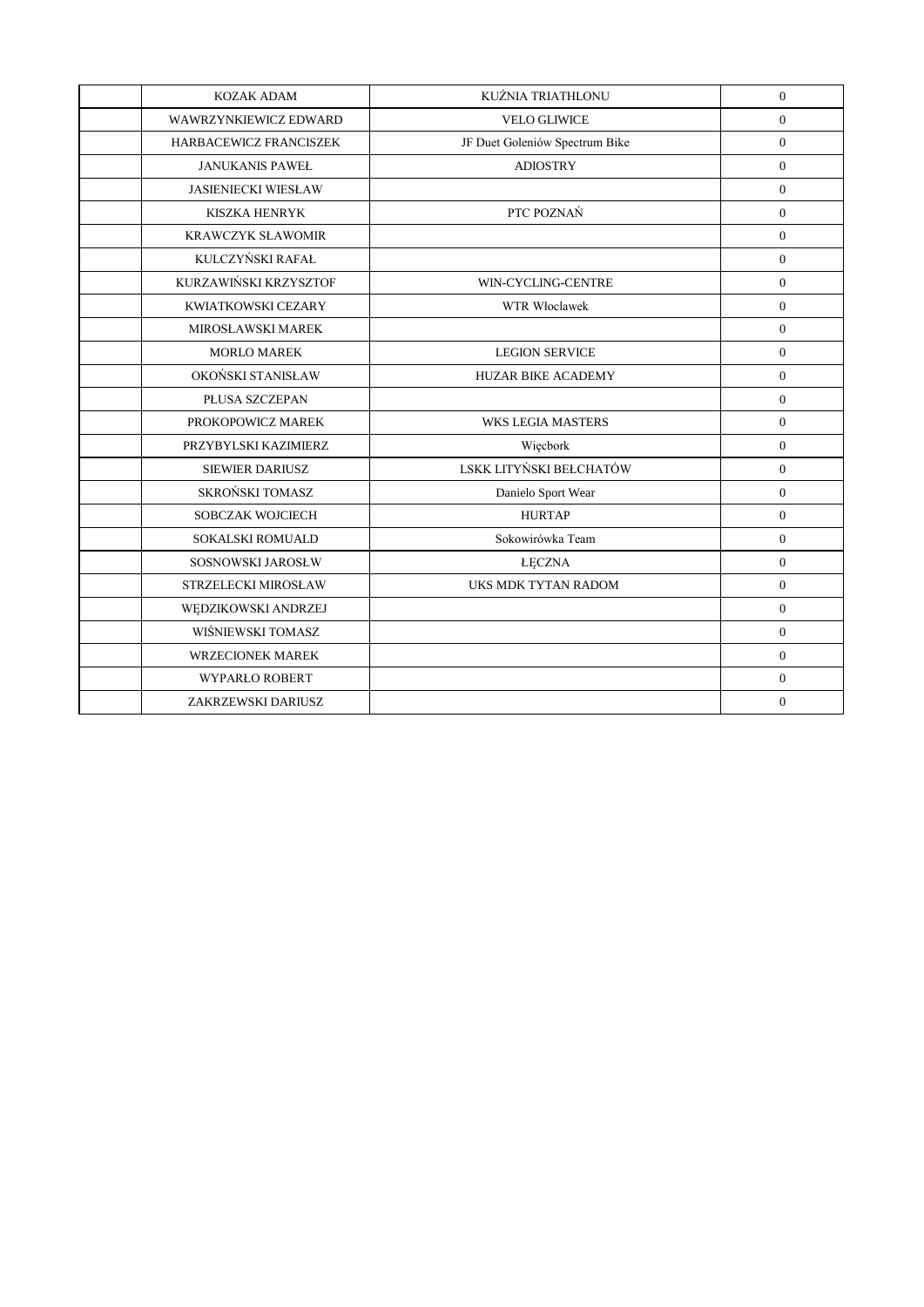| <b>KATEGORIA M60A</b> |                            |                                        |               |
|-----------------------|----------------------------|----------------------------------------|---------------|
| <b>MIEJSCE</b>        | <b>NAZWISKO I IMIE</b>     | <b>KLUB</b>                            | ILOŚĆ PUNKTÓW |
| $\mathbf{1}$          | <b>JASZOWSKI MIROSŁAW</b>  | Merx Team Wągrowiec                    | 5900          |
| $\overline{2}$        | MICHALAK LECHOSŁAW         | ABSOLUTEBIKES.PL TEAM                  | 5420          |
| 3                     | <b>BARCICKI ADAM</b>       | <b>PELETON ABAKUS</b>                  | 4700          |
| $\overline{4}$        | PROCHOŃ ZDZISŁAW           | <b>ROGELLI</b>                         | 4190          |
| 5                     | KAMIŃSKI KRZYSZTOF         |                                        | 3680          |
| 6                     | <b>DZIEWIELA JACEK</b>     | Mayday Lublin                          | 3480          |
| $\tau$                | SUJKA KRZYSZTOF            | DANIELO SPORTSWEAR LUKS DWÓJKA STRYKÓW | 3320          |
| 8                     | <b>BUKOWSKI ZBIGNIEW</b>   | <b>GEO SOLAR WARSZAWA</b>              | 2660          |
| 9                     | ZIĘTKOWSKI LESZEK          | TRENUJROWER.PL                         | 2410          |
| 10                    | <b>SORBIAN MAREK</b>       | <b>TEAM HUROM</b>                      | 2380          |
| 11                    | <b>WIECZOREK TADEUSZ</b>   | <b>GLIWICE</b>                         | 2030          |
| 12                    | CZYŻEWSKI ALEKSANDER       | PELETON ABAKUS                         | 1860          |
| 13                    | SOBCZYŃSKI FRANCISZEK      | Nowy Dwór Gdański                      | 1836          |
| 14                    | <b>JAKUĆ LESZEK</b>        | Scout Częstochowa                      | 1740          |
| 15                    | <b>ŚCIERKA RYSZARD</b>     | WILKOŁAZ - TEAM HUROM MASTERS          | 1560          |
| 16                    | KRAMARCZYK BOGUSŁAW        | UKS SOKÓŁ KĘTY                         | 1480          |
| 17                    | <b>OBRAZTSOV VASYL</b>     | <b>VELO SOKAL</b>                      | 1400          |
| 18                    | MACHOWSKI ZBIGNIEW         | Żyrardowskie Towarzystwo Cyklistów     | 1300          |
| 19                    | <b>JAGIEŁA JERZY</b>       | LUKS DWÓJKA DANIELO SPORTSW            | 1260          |
| 19                    | <b>SZWARC WACŁAW</b>       | 72D ROWMIX JAVA TEAM                   | 1260          |
| 21                    | SZYMAŃSKI MAREK            | PTC POZNAŃ                             | 1240          |
| 22                    | <b>DUBAS KAZIMIERZ</b>     | Merx Wągrowiec                         | 1210          |
| 23                    | <b>JASIONEK TADEUSZ</b>    | JF Duet Goleniów Spectrum Bike         | 1120          |
| 24                    | <b>WARACH SŁAWOMIR</b>     |                                        | 1040          |
| 25                    | PACZKA ROMAN               | <b>MAYDAY TEAM LUBLIN</b>              | 1030          |
| 26                    | KOGUT SZYMON               | KS TEAM HUROM MASTERS                  | 920           |
| 27                    | OSTOJSKI WALDEMAR          | Michałowice Osiedle                    | 858           |
| 28                    | <b>DROBISZ ZDZISŁAW</b>    |                                        | 840           |
| 29                    | SHEVELOV VIKTOR            | <b>VELO SOKAL</b>                      | 790           |
| 30                    | <b>GOLONKA KAZIMIERZ</b>   | FS TOŁOMANOW TEAM                      | 734           |
| 31                    | KRAJEWSKI MAREK            | PŁOCKI KLUB KOLARSKI                   | 720           |
| 32                    | ŻUREK MARIAN               | TRENUJROWER.PL                         | 666           |
| 33                    | TWARDZISZEWSKI WALDEMAR    | RED-OX Champion                        | 600           |
| 33                    | <b>SZCZEPANIK ZBIGNIEW</b> |                                        | 600           |
| 35                    | KOZAK TADEUSZ              | <b>BSK MIÓD KOZACK</b>                 | 480           |
| 35                    | <b>MARONA WIESŁAW</b>      | ROMET FACTORY TEAM                     | 480           |
| 37                    | <b>SAWICKI FRANEK</b>      | <b>KTK KONIN</b>                       | 440           |
| 38                    | SKIBICKI JACEK             |                                        | 420           |
| 39                    | KRZYŻANOWSKI ZBIGNIEW      | CZKKS KOLEJARZ JURA CZĘSTOCHOWA        | 380           |
| 39                    | PRZYBYLAK TADEUSZ          | SKLEP ROWEROWY CIEŚLAK                 | 380           |
| 41                    | <b>JUREK MIROSŁAW</b>      | <b>ZKF OLIMP</b>                       | 360           |
| 42                    | PIETRAS MIROSŁAW           | Ktc Końskie                            | 326           |
| 43                    | <b>MARCINKOWSKI PIOTR</b>  | <b>KTK Kalisz</b>                      | 320           |
| 44                    | <b>BIELAS LECH</b>         | KOLEJARZ CZESTOCHOWA                   | 280           |
| 45                    | SZCZEPANIAK ZBIGNIEW       | BIKE CENTER ATAK SPORT ŚWIDNICA        | 270           |
| 46                    | CIEŚLAK ROMAN              | SKLEP ROWEROWY CIEŚLAK                 | 240           |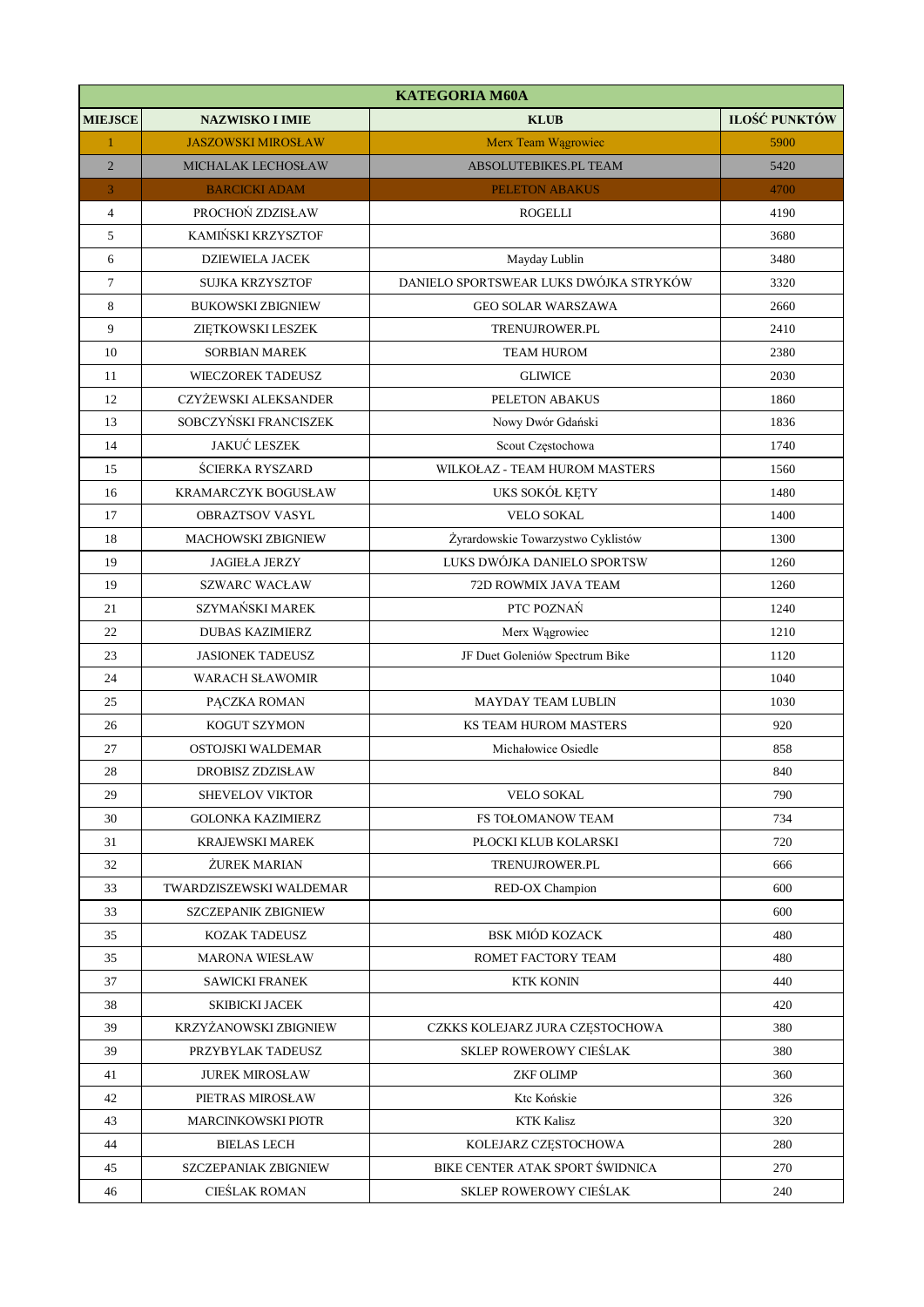| 47 | <b>FERTACZ PIOTR</b>         | KOLEJARZ CZĘSTOCHOWA               | 220              |
|----|------------------------------|------------------------------------|------------------|
| 47 | MACIEJCZYK TADEUSZ           |                                    | 220              |
| 49 | ZYCHOWICZ SŁAWOMIR           |                                    | 140              |
| 50 | STEBLIŃSKI ANDRZEJ           | Żyrardowskie Towarzystwo Cyklistów | 72               |
|    | ANDRZEJEWSKI ANDRZEJ         |                                    | $\overline{0}$   |
|    | <b>BARCZYKOWSKI ANDRZEJ</b>  | ŻYRARDOWSKIE TOWARZYSTWO CYKLISTÓW | $\overline{0}$   |
|    | <b>BINKOWSKI ZDZISŁAW</b>    | <b>GREEN BIKE TEAM MTB</b>         | $\boldsymbol{0}$ |
|    | <b>BOGDAŃSKI STANISŁAW</b>   |                                    | $\mathbf{0}$     |
|    | <b>CICHY PAWEL</b>           | <b>JASTRZEBIE ŁASKIE</b>           | $\overline{0}$   |
|    | <b>CZERW JANUSZ</b>          |                                    | $\mathbf{0}$     |
|    | CZYŻEWSKI JACEK              | TS Meran-Otwock                    | $\boldsymbol{0}$ |
|    | DĄBKOWSKI CEZARY             | Load-Lok                           | $\overline{0}$   |
|    | DEPTULSKI ROMAN              | PASJONACI KOLARSTWA ANDRESPOL      | $\mathbf{0}$     |
|    | <b>DERDA ZBIGNIEW</b>        | <b>KK</b> Tarnovia                 | $\mathbf{0}$     |
|    | DOBROWOLSKI WOJCIECH         |                                    | $\boldsymbol{0}$ |
|    | DOMOSŁAWSKI PAWEŁ            | WARSZAWA                           | $\mathbf{0}$     |
|    | <b>ERONIN MIKHAIL</b>        |                                    | $\mathbf{0}$     |
|    | <b>FIDURA JANUSZ</b>         |                                    | $\mathbf{0}$     |
|    | <b>FLORCZAK BOGUSŁAW</b>     | JF Duet Goleniów Spectrum Bike     | $\boldsymbol{0}$ |
|    | <b>HAŁUCHA BOGDAN</b>        | FSD Sport                          | $\mathbf{0}$     |
|    | <b>JASTRZEBSKI STANISŁAW</b> | CATENA WYSZKÓW                     | $\overline{0}$   |
|    | KAPALA ZYGMUNT               | KTS TYCHY                          | $\mathbf{0}$     |
|    | KIEŁBOWSKI WŁODZIMIERZ       |                                    | $\boldsymbol{0}$ |
|    | KNIEĆ SŁAWOMIR               |                                    | $\overline{0}$   |
|    | KOMISARUK LESŁAW             | OZKol Wrocław                      | $\mathbf{0}$     |
|    | KONECKI STANISŁAW            |                                    | $\mathbf{0}$     |
|    | <b>KRZEMIEŃ LESZEK</b>       |                                    | $\boldsymbol{0}$ |
|    | KUCZKOWSKI ANDRZEJ           | Żyrardowskie Towarzystwo Cyklistów | $\mathbf{0}$     |
|    | LACHOWICZ LESZEK             |                                    | $\boldsymbol{0}$ |
|    | LENKOWSKI KRZYSZTOF          | RED-OX Champion                    | $\mathbf{0}$     |
|    | LEŚNIAKIEWICZ BOGDAN         | CATENA WYSZKÓW                     | $\boldsymbol{0}$ |
|    | <b>MAJCHER MAREK</b>         | PASJONACI KOLARSTWA ANDRESPOL      | $\overline{0}$   |
|    | <b>MARA ANDRZEJ</b>          | KS JASTRZEBIE ŁASKIE               | $\overline{0}$   |
|    | <b>MASŁOWSKI KRZYSZTOF</b>   |                                    | $\overline{0}$   |
|    | MYŚLIŃSKI BERNARD            | WARSZAWSKIE TOWARZYSTWO CYKLISTÓW  | $\overline{0}$   |
|    | NEUMANN JERZY                | Euro Bike Kaczmarek Electrik Team  | $\overline{0}$   |
|    | NIEWIAROWSKI KAZIMIERZ       | <b>KROSS STAFF TEAM</b>            | $\overline{0}$   |
|    | OPORSKI JACEK                |                                    | $\theta$         |
|    | <b>OSTAPOWICZ ZBIGNIEW</b>   |                                    | $\overline{0}$   |
|    | PIELAK BOGUSŁAW              | Niezrzeszony                       | $\overline{0}$   |
|    | PIESIK MARIUSZ               | Zwift Team PL                      | $\overline{0}$   |
|    | PIŃKOWSKI ZBIGNIEW           | WARSZAWSKIE TOWARZYSTWO CYKLISTÓW  | $\overline{0}$   |
|    | PIWOWAR MAREK                | WYDOLNOŚĆ.PL                       | $\overline{0}$   |
|    | ROGODZIŃSKI RYSZARD          | PASJONACI KOLARSTWA ANDRESPOL      | $\overline{0}$   |
|    | ROJEK KAZIMIERZ              | <b>VERGE ESKA TEAM</b>             | $\overline{0}$   |
|    | <b>ROTTE BOGUSŁAW</b>        | ROAD MARATON TEAM                  | $\overline{0}$   |
|    | <b>SEK MAREK</b>             | KLUB KOLARSKI ŁOWICZ               | $\overline{0}$   |
|    | <b>SKONIECZNY LESZEK</b>     |                                    | $\mathbf{0}$     |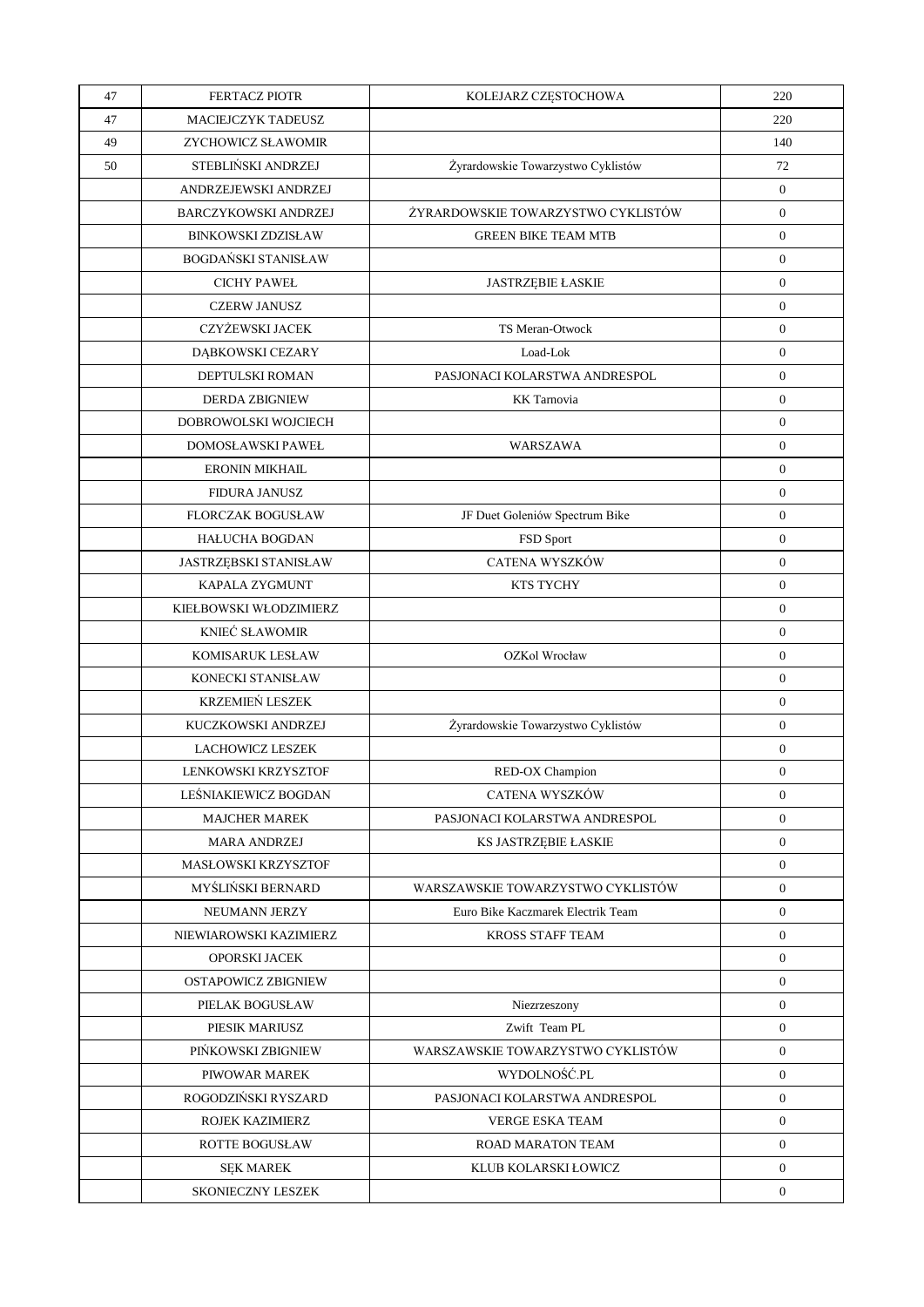| SKÓRKA ZDZISŁAW         |                                    | $\Omega$ |
|-------------------------|------------------------------------|----------|
| <b>SMYRNOV IHOR</b>     |                                    | $\Omega$ |
| <b>SOBOL FRANCISZEK</b> | Żyrardowskie Towarzystwo Cyklistów | $\Omega$ |
| SOKALSKI KRZYSZTOF      | Cityzen                            | $\Omega$ |
| SYMONOWICZ JACEK        | PIOTRKOWSKIE KOLARSTWO             | $\Omega$ |
| <b>SZEIBE JÓZEF</b>     | strefa sportu.pl                   | $\Omega$ |
| WRÓBEL RYSZARD          |                                    | $\Omega$ |
| WRÓBLEWSKI JANUSZ       | MDUKS Przyjaźń Bartoszyce          | $\Omega$ |
| ZABOST WOJCIECH         | KLUB KOLARSKI ŁOWICZ               | $\Omega$ |
| <b>ZABOST ZENON</b>     | Klub Kolarski ŁOWICZ               | $\Omega$ |
| ZAJAC ANDRZEJ           |                                    | $\Omega$ |
| <b>ZANIEWSKI JERZY</b>  | V-MAX                              |          |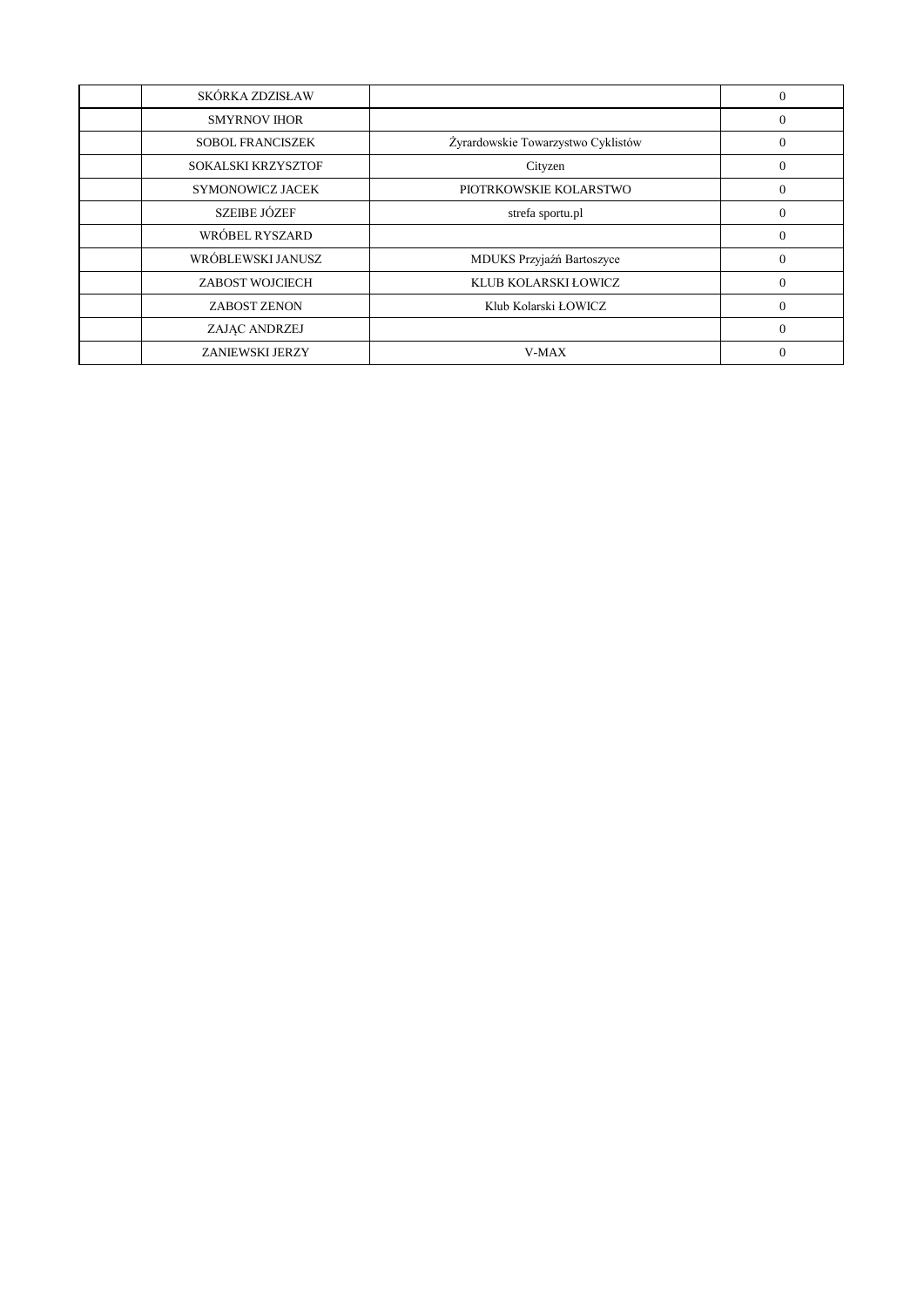|                | <b>KATEGORIA M60B</b>      |                                       |                  |  |
|----------------|----------------------------|---------------------------------------|------------------|--|
| <b>MIEJSCE</b> | <b>NAZWISKO I IMIE</b>     | <b>KLUB</b>                           | ILOŚĆ PUNKTÓW    |  |
| $\mathbf{1}$   | <b>KAMIŃSKI WIESŁAW</b>    | <b>TS MERAN OTWOCK</b>                | 5430             |  |
| $\overline{2}$ | <b>KUSAL LONGIN</b>        | Stc Skarżysko Kamienna                | 5240             |  |
| 3              | <b>ROGALSKI JERZY</b>      | <b>MERX</b> Wągrowiec                 | 5130             |  |
| $\overline{4}$ | SZTENDEL MIECZYSŁAW        | Jastrzębie Łaskie                     | 3740             |  |
| 5              | <b>BUKOWSKI JAN</b>        | <b>GEO SOLAR WARSZAWA</b>             | 3260             |  |
| 6              | KOŁOWIECKI STANISŁAW       | <b>TS MERAN - OTWOCK</b>              | 2820             |  |
| $\tau$         | DYMOWSKI ANDRZEJ           | KLUB KOLARSKI SOKÓŁ STALOWA           | 2430             |  |
| 8              | KOŁACKI RYSZARD            | MERX TEAM WĄGROWIEC                   | 2070             |  |
| 9              | SADOWSKI LESZEK            | FTI Racing Team                       | 2000             |  |
| 10             | <b>MALKE BOGUSŁAW</b>      | CITYZEN_                              | 1800             |  |
| 11             | NADOLNY JAN                |                                       | 1570             |  |
| 12             | <b>KRAWIEC ZDZISŁAW</b>    | <b>GTC SKALNIK GRACZE</b>             | 1500             |  |
| 13             | KWIATKOWSKI KAZIMIERZ      | Żyrardowskie Towarzystwo Cyklistów    | 1480             |  |
| 14             | <b>MOLFA MAREK</b>         | <b>GK GRYF Tczew</b>                  | 1220             |  |
| 15             | <b>BRYSZEWSKI LECH</b>     | Łódź                                  | 1180             |  |
| 16             | WĘCŁAWIAK JANUSZ           | CITYZEN_                              | 1020             |  |
| 16             | <b>GIERACZ MAREK</b>       |                                       | 1020             |  |
| 18             | <b>BANASIŃSKI WALDEMAR</b> | <b>BROWAR FORTUNA</b>                 | 960              |  |
| 19             | OPYRCHAŁ MARIAN            |                                       | 920              |  |
| 19             | MYDŁO KAZIMIERZ            | M-TEAM                                | 920              |  |
| 21             | DZIEWULSKI SZCZEPAN        | SOKOŁOWSKIE TOWARZYSTWO CYKLISTÓW     | 860              |  |
| 22             | <b>RAWSKI RYSZARD</b>      | RAWEX ENERGY SAVING                   | 800              |  |
| 23             | <b>JUNAK ZBIGNIEW</b>      | <b>STC STARGARD</b>                   | 700              |  |
| 23             | POLAK ANDRZEJ              | V Max Mińsk Maz                       | 700              |  |
| 25             | <b>BRACHANIEC MARIAN</b>   | KTC KIELCE                            | 680              |  |
| 26             | DROBNICA ANDRZEJ           | TK MASTERS GIŻYCKO                    | 660              |  |
| $27\,$         | STRZELEC MIECZYSŁAW        |                                       | 600              |  |
| 27             | <b>MISINA ANDRZEJ</b>      | <b>GK GLIWICE</b>                     | 600              |  |
| 27             | RYCHTER WIESŁAW            | LKK ZAKŁ. MIĘSNE WARMIA ELBLĄG        | 600              |  |
| 27             | CHRZANOWSKI EDMUND         |                                       | 600              |  |
| 31             | ADAMCZYK RYSZARD           |                                       | 580              |  |
| 32             | <b>BUŁKA JÓZEF</b>         | UKS SOKÓŁ KĘTY                        | 560              |  |
| 33             | <b>JOWIK FRANCISZEK</b>    | TFJ Delta Świdnica                    | 550              |  |
| 34             | CZAJKA JANUSZ              |                                       | 500              |  |
| 35             | MACIEJCZYK TEDEUSZ         | <b>GNIEWKO</b>                        | 480              |  |
| 36             | ZAPAŚNIK HENRYK            | <b>GWARDIA KATOWICE</b>               | 420              |  |
| 37             | ZANDER RYSZARD             | Sodertajle Cykelklub                  | 400              |  |
| 37             | SUŁKOWSKI WACŁAW           | SANDOMIERSKI KLUB KOLARSKI RACE SQUAD | 400              |  |
| 39             | ORYRCHAŁ MARIAN            |                                       | 300              |  |
| 40             | KORCALA KAZIMIERZ          | 72D ROWMIX JAVA TEAM                  | 260              |  |
| 41             | PLESIEWICZ JANUSZ          |                                       | 150              |  |
| 42             | ZAKRZEWSKI ZDZISŁAW        |                                       | 135              |  |
|                | <b>BORDZOŁ JAN</b>         |                                       | $\mathbf{0}$     |  |
|                | <b>BRACHANIEC MARIAN</b>   | <b>KTC KIELCE</b>                     | $\boldsymbol{0}$ |  |
|                | CZYŻNIEWSKI WŁODZIMIERZ    |                                       | $\mathbf{0}$     |  |
|                | DĄBROWSKI ZBIGNIEW         |                                       | $\mathbf{0}$     |  |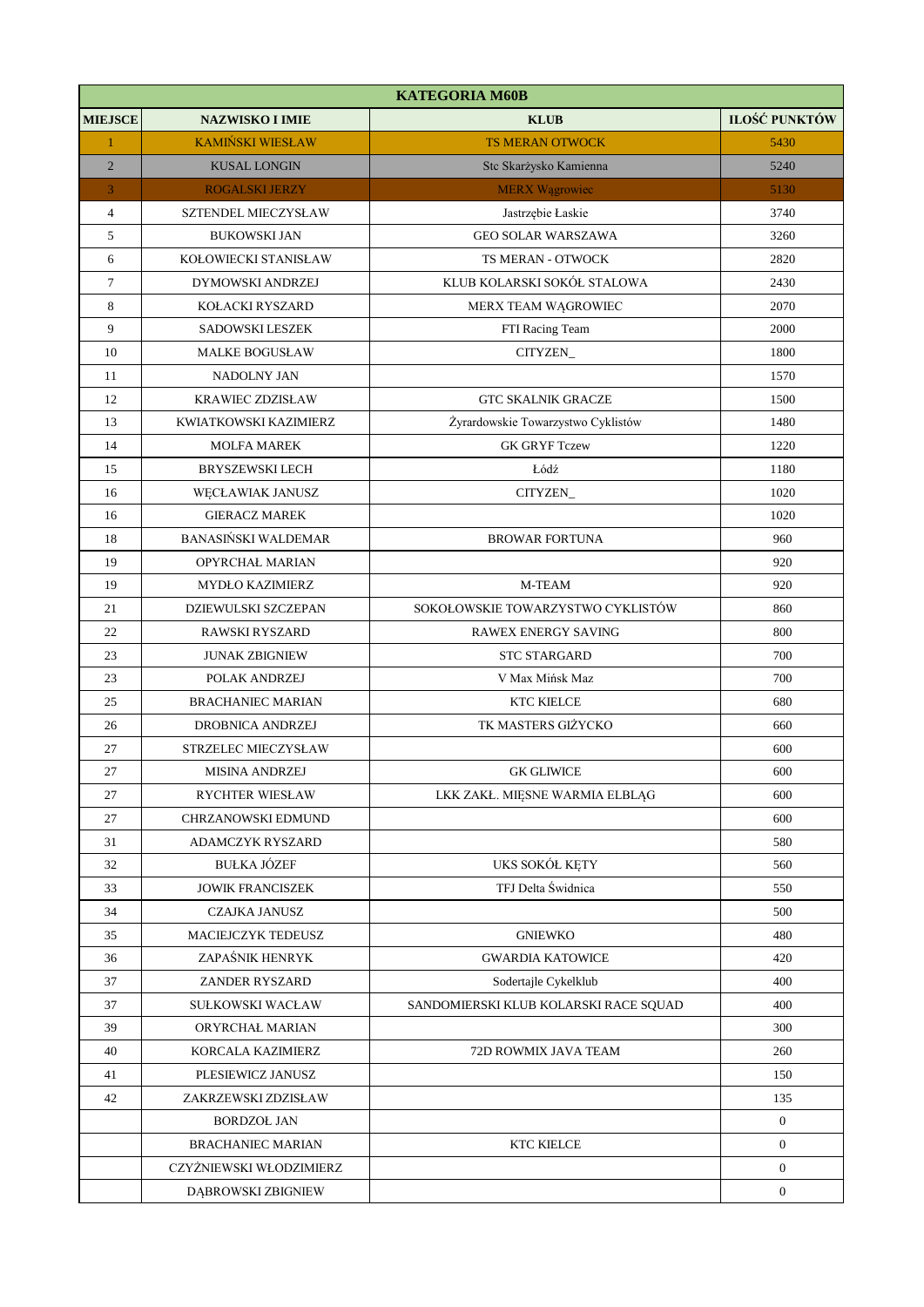| <b>GULA JANUSZ</b>     |                                   | $\Omega$       |
|------------------------|-----------------------------------|----------------|
| JÓŹWIAKOWSKI KRZYSZTOF |                                   | $\overline{0}$ |
| KAPUŚCIK JAN           |                                   | $\overline{0}$ |
| KNYSZEWSKI JERZY       |                                   | $\overline{0}$ |
| KOWALCZYK ZDZISŁAW     |                                   | $\Omega$       |
| KUMISZCZO GRZEGORZ     |                                   | $\Omega$       |
| LEJEWSKI RYSZARD       |                                   | $\overline{0}$ |
| ŁUPIŃSKI KRZYSZTOF     | WARSZAWSKIE TOWARZYSTWO CYKLISTÓW | $\overline{0}$ |
| <b>MARCINIAK JERZY</b> |                                   | $\overline{0}$ |
| PIWOŃSKI STEFAN        |                                   | $\theta$       |
| PLATO RYSZARD          |                                   | $\overline{0}$ |
| <b>SUSKI WITOLD</b>    |                                   | $\overline{0}$ |
| <b>SZAJ ROMUALD</b>    | Merx Team Wągrowiec               | $\overline{0}$ |
| SZOTYŃSKI MAREK        |                                   | $\overline{0}$ |
| TEŻYCKI ANTONI         |                                   | $\overline{0}$ |
| WAWSZKIEWICZ MARIAN    | centrum aktywnosci                | $\overline{0}$ |
| WICHŁACZ JACEK         | <b>GOMOLA TRANS AIRCO</b>         | $\overline{0}$ |
| ZIELIŃSKI LESZEK       | WARSZAWSKIE TOWARZYSTWO CYKLISTÓW | $\Omega$       |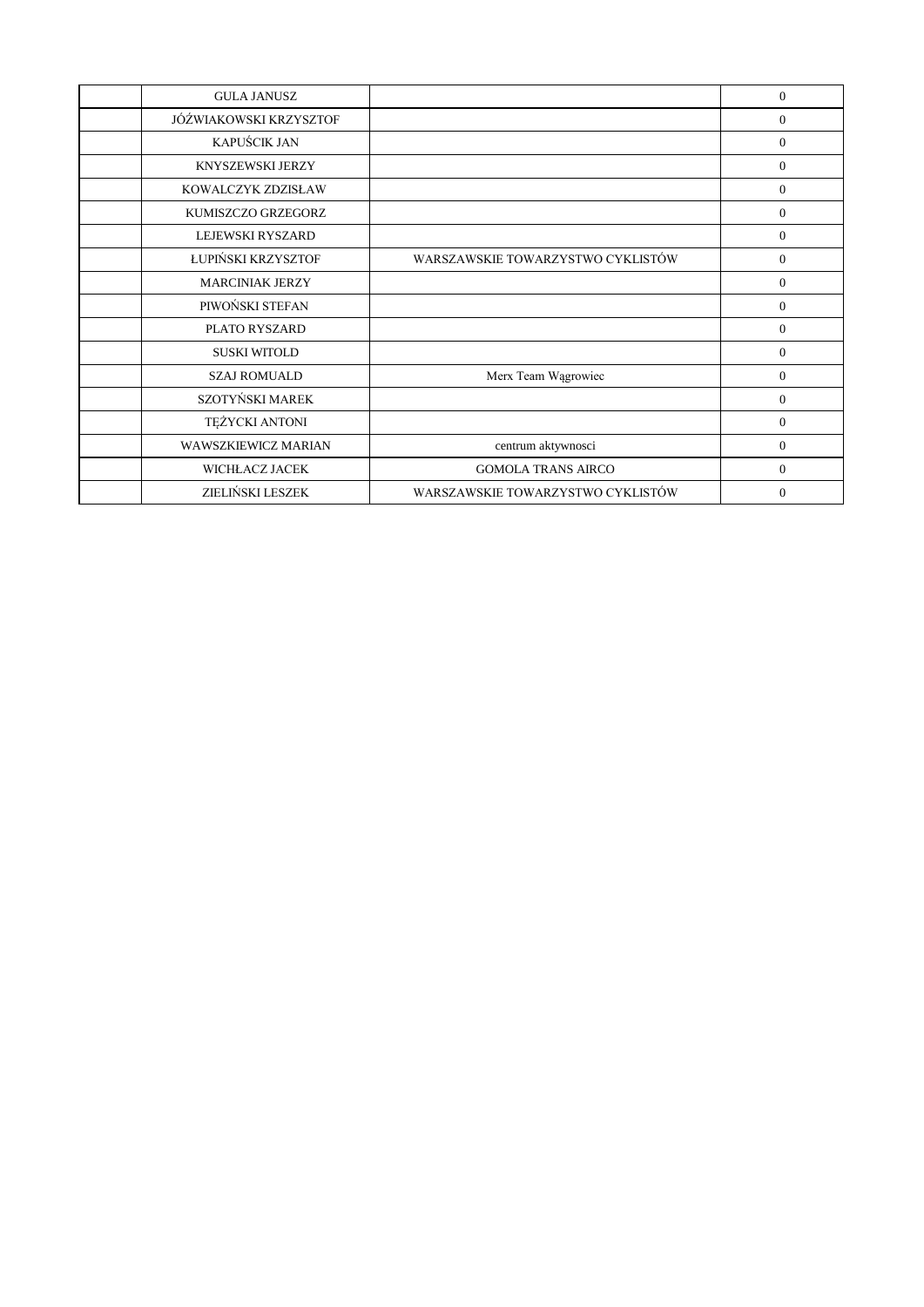|                | <b>KATEGORIA M70A</b>       |                                   |                |  |
|----------------|-----------------------------|-----------------------------------|----------------|--|
| <b>MIEJSCE</b> | <b>NAZWISKO I IMIE</b>      | <b>KLUB</b>                       | ILOŚĆ PUNKTÓW  |  |
| $\mathbf{1}$   | <b>FAJKOWSKI GRZEGORZ</b>   | <b>RYCERZE ROLANDA</b>            | 5710           |  |
| $\overline{2}$ | TRAMŚ GRZEGORZ              | <b>BDC</b> Development Team       | 5500           |  |
| 3              | <b>DRZEWIECKI JERZY</b>     | Merx Team Wągrowiec               | 5280           |  |
| $\overline{4}$ | PFEIFER ZYGMUNT             | <b>GEO SOLAR WARSZAWA</b>         | 4540           |  |
| 5              | KRUSZELNICKI RYSZARD        | Bike Center Ataksport Świdnica    | 4470           |  |
| 6              | KOZŁOWSKI ANDRZEJ           | Wks Legia Masters                 | 3760           |  |
| $\tau$         | KUBIAK TADEUSZ              | PTC-POZNAŃ                        | 3670           |  |
| 8              | <b>LASCIOLI EDWARD</b>      | <b>GEO SOLAR WARSZAWA</b>         | 3270           |  |
| 9              | RĄCZKA WIESŁAW              |                                   | 2960           |  |
| 10             | KACZMAREK WALDEMAR          |                                   | 2660           |  |
| 11             | FABIJANOWSKI WACŁAW         |                                   | 2280           |  |
| 12             | DZIEWULSKI TADEUSZ          | SOKOŁOWSKIE TOWARZYSTWO CYKLISTÓW | 2130           |  |
| 13             | <b>NISZTUK EDWARD</b>       |                                   | 1920           |  |
| 14             | <b>KARAKULA MICHAŁ</b>      | Sokołowskie Towarzystwo Cyklistów | 1730           |  |
| 15             | <b>BIELSKI ZBIGNIEW</b>     | <b>GK GRYF Tczew</b>              | 1720           |  |
| 16             | <b>KRZESZOWIEC ZBIGNIEW</b> | EURO BIKE KACZMAREK ELECTRIC TEAM | 1700           |  |
| 17             | <b>DOMAGAŁA STEFAN</b>      |                                   | 1470           |  |
| 18             | <b>HIŃCZA LECH</b>          | <b>KTC KIELCE</b>                 | 1460           |  |
| 19             | DĄBROWSKI JERZY             |                                   | 1330           |  |
| 20             | <b>BABICZ KRZYSZTOF</b>     |                                   | 1040           |  |
| 21             | CHUDYKOWSKI RYSZARD         | Toruń                             | 980            |  |
| 22             | <b>WCISŁO STANISŁAW</b>     | Ktc Końskie                       | 930            |  |
| 23             | <b>FARYNIARZ MARIAN</b>     |                                   | 720            |  |
| 24             | PLACEK JERZY                |                                   | 550            |  |
| 25             | <b>GRZEMPA GRZEGORZ</b>     | TC ORZEŁ SPYTKOWICE               | 500            |  |
| 26             | ZDERKIEWICZ JAN             | HRUBIESZÓW NA ROWERACH            | 460            |  |
| 27             | <b>WODA MARIAN</b>          | AQUAROMANO                        | 420            |  |
| 28             | <b>WALASEK STANISŁAW</b>    | <b>BTC BUSKO-ZDRÓJ</b>            | 320            |  |
|                | <b>BANASZCZYK ZBIGNIEW</b>  |                                   | $\mathbf{0}$   |  |
|                | <b>BOBER ZBIGNIEW</b>       | <b>T4B BIKE TEAM</b>              | $\overline{0}$ |  |
|                | <b>BORUŃ MARIAN</b>         |                                   | $\mathbf{0}$   |  |
|                | <b>BUDEK ZDZISŁAW</b>       | <b>Bdc Banaszek Duda</b>          | $\overline{0}$ |  |
|                | DABROWSKI BOGUMIŁ           |                                   | $\mathbf{0}$   |  |
|                | DĄBROWSKI JANUSZ            |                                   | $\overline{0}$ |  |
|                | <b>GAJEWSKI JERZY</b>       | <b>WKS LEGIA MASTERS</b>          | $\mathbf{0}$   |  |
|                | <b>GOGOLEWSKI KAZIMIERZ</b> | Eurobike                          | $\mathbf{0}$   |  |
|                | GÓRSKI BOGDAN               | Olimpic Piaseczno                 | $\mathbf{0}$   |  |
|                | <b>GWIZD RYSZARD</b>        |                                   | $\overline{0}$ |  |
|                | <b>JASKÓLSKI BOGDAN</b>     |                                   | $\mathbf{0}$   |  |
|                | <b>KLAUS TESCHNER</b>       |                                   | $\mathbf{0}$   |  |
|                | <b>KLIMEK MARIAN</b>        |                                   | $\mathbf{0}$   |  |
|                | KOZIOŁ IRENEUSZ             | WKS LEGIA MASTERS                 | $\overline{0}$ |  |
|                | <b>ŁĘCKI ANDRZEJ</b>        |                                   | $\mathbf{0}$   |  |
|                | MIKOŁAJCZYK ZENON           |                                   | $\mathbf{0}$   |  |
|                | POTYLICKI ZBIGNIEW          | V Max Mińsk Maz                   | $\mathbf{0}$   |  |
|                | STACHYRA JERZY              |                                   | $\overline{0}$ |  |